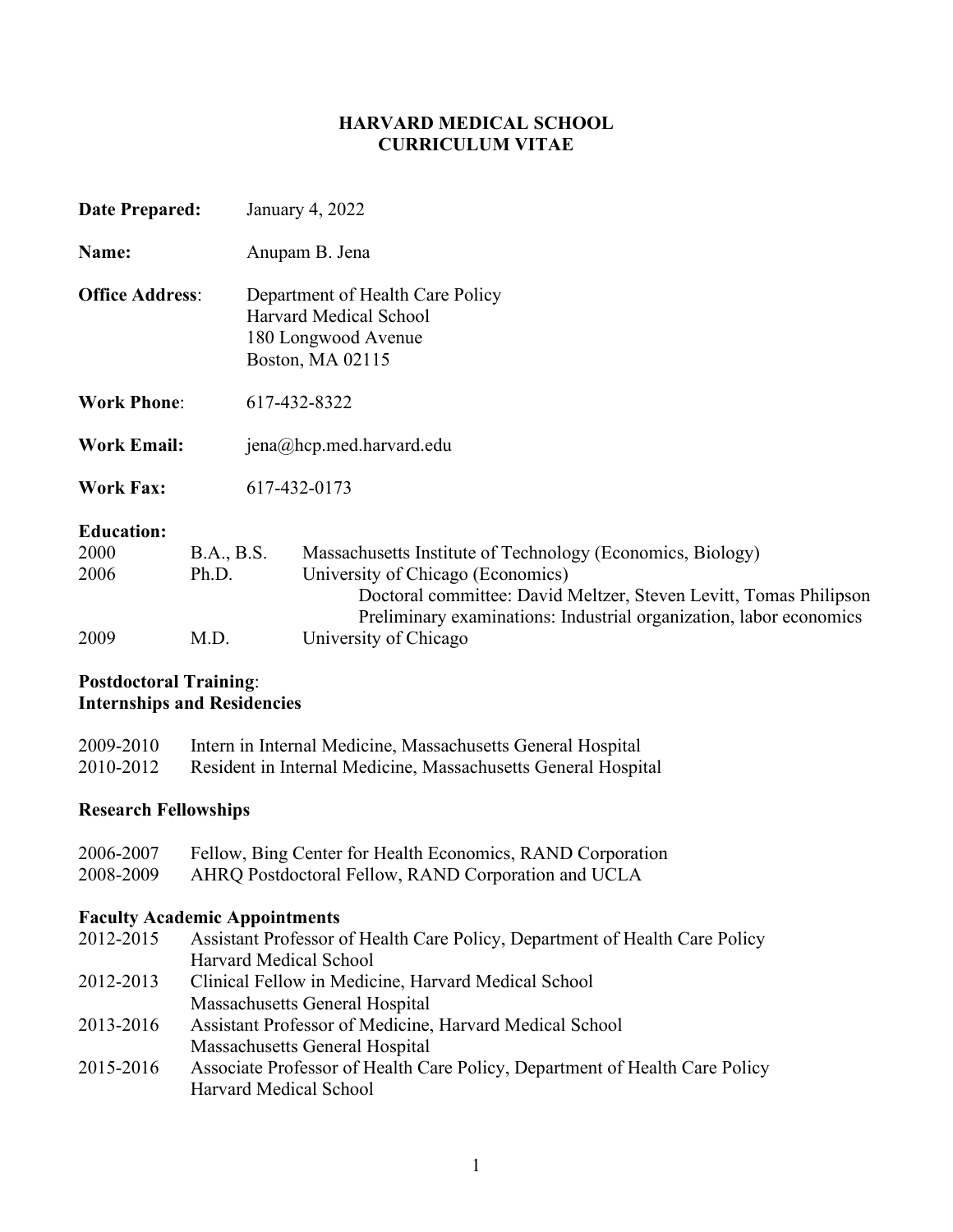| $2016-$ | Ruth L. Newhouse Associate Professor of Health Care Policy, Department of Health Care |
|---------|---------------------------------------------------------------------------------------|
|         | Policy                                                                                |
|         | <b>Harvard Medical School</b>                                                         |
| $2016-$ | Associate Professor of Medicine, Harvard Medical School                               |
|         | Massachusetts General Hospital                                                        |

#### **Appointments at Hospitals/Affiliated Institutions**

| 2012- | Assistant in Medicine, Hospital Medicine Unit, Department of Medicine |
|-------|-----------------------------------------------------------------------|
|       | Massachusetts General Hospital                                        |

#### **Other Professional Positions**:

| 2002      | Lecturer, Dept. of Economics, University of Chicago                                     |
|-----------|-----------------------------------------------------------------------------------------|
| 2011-2012 | Senior Fellow, Schaeffer Center for Health Policy and Economics, University of Southern |
|           | California                                                                              |
| $2012 -$  | Faculty Research Fellow, National Bureau of Economic Research                           |

#### **[Committee](http://cv.hms.harvard.edu/index.php?page=societies) Service:**

#### **Local** 2010- Winthrop House Pre-medical advisor Harvard University Pre-medical advisor 2013- Standing Committee on Health Policy Harvard Medical School Member 2013-2014 Graduate School of Arts and Sciences Dissertation Fellowship Award Committee Harvard University Member<br>Harvard Medical School 2014 Scholars in Medicine Project Review Reviewer 2014 Health Acceleration Challenge Harvard Business School Judge 2014- Harvard University Data Science Institute Planning Committee Harvard University Member 2014 Task Force on Diversity and Inclusion Metrics Sub-Committee Harvard Medical School Co-Chair **National** 2013-2015 Advisory Group for Health Economics Academy Health Member 2014-2016 Board of Directors National Perinatal Information Center Member 2014-2015 Committee for study on Diagnostic Errors Institute of Medicine

in Health Care Member 2016-2019 Technical expert panel for Episode-based resource use measures Centers for Medicare and Medicaid Services

2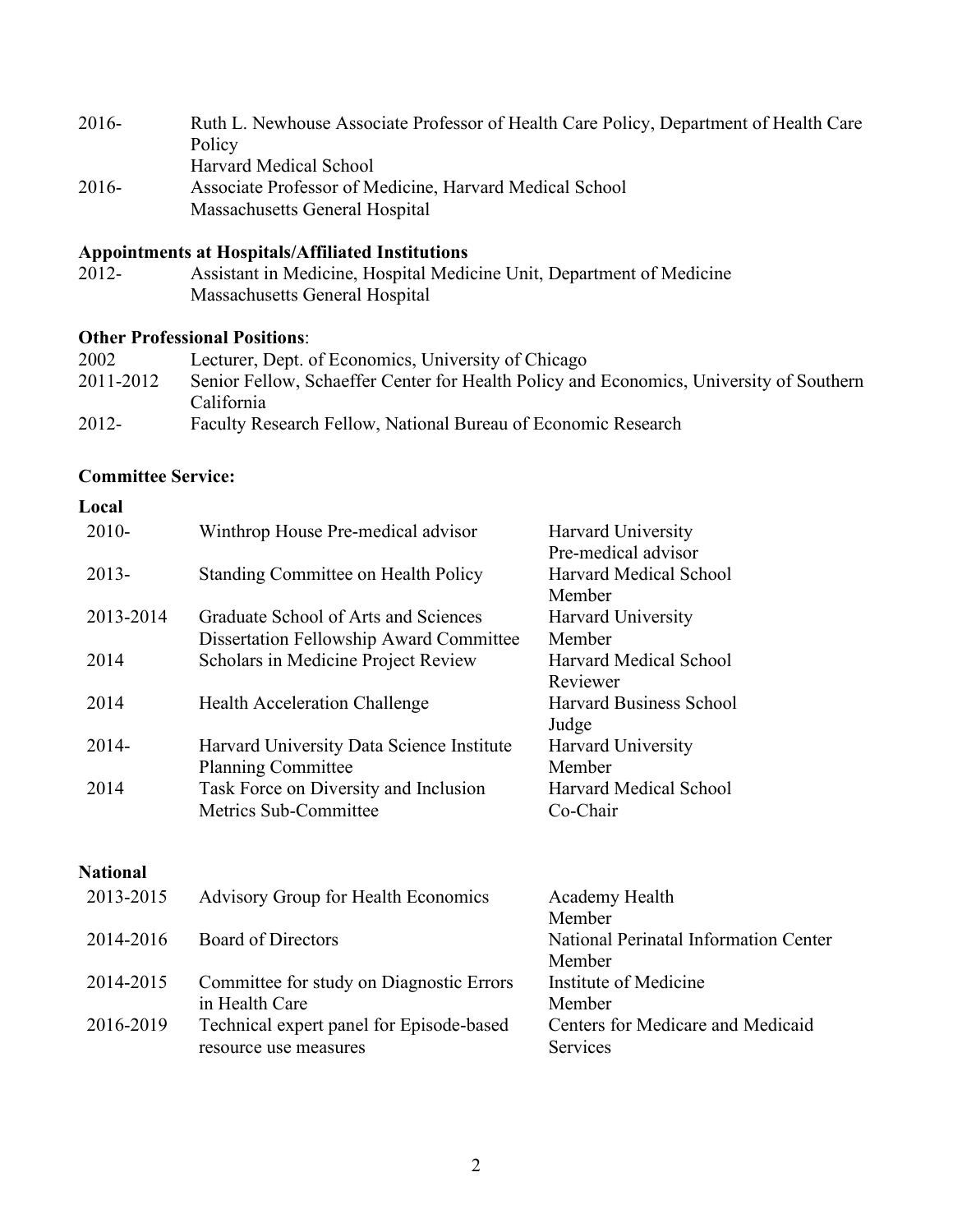| 2017-2019 | Bernie J. O'Brien New Investigator Award<br><b>Selection Committee</b>                                                            | International Society for<br>Pharmacoeconomics and Outcomes<br>Research |
|-----------|-----------------------------------------------------------------------------------------------------------------------------------|-------------------------------------------------------------------------|
| 2018      | Technical expert panel for MACRA<br>Episode-Based Cost Measures-Medicare<br>Spending Per Beneficiary (MSPB) Service<br>Refinement | Centers for Medicare and Medicaid<br>Services                           |
| 2018-2019 | National Academies Graduate Medical<br><b>Outcomes and Metrics Workshop</b>                                                       | National Academies of Medicine<br>Participant                           |
| 2018-     | National Academies Advisory Committee<br>on Emerging, Science, Technology, and<br>Innovation                                      | National Academies of Medicine<br>Member                                |
| 2020      | National Academies Committee on<br>Implications of Discarded Weight-Based<br>Drugs                                                | National Academies of Medicine<br>Member                                |
| 2021      | National Academies Workshop on<br>"Towards a Post-Pandemic World -<br>Lessons from COVID-19 for Now and the<br>Future"            | National Academies of Medicine<br>Participant                           |

### **[Professional Societies:](http://cv.hms.harvard.edu/index.php?page=societies)**

| 2011-2013 | <b>American Medical Association</b>                        | Member |
|-----------|------------------------------------------------------------|--------|
| $2013 -$  | Academy Health                                             | Member |
| $2013-$   | International Society for Pharmaceutical Outcomes Research | Member |

# **[Grant](http://cv.hms.harvard.edu/index.php?page=societies) Review Activities:**

| 2017 | Ad hoc reviewer, R21/R33 Review Panel | National Institutes of Health |
|------|---------------------------------------|-------------------------------|
|      |                                       |                               |

# **Editorial Activities:**

### **Ad hoc Reviewer**

American Economic Review American Economic Association Journal: Policy Annals of Emergency Medicine Annals of Internal Medicine American Journal of Managed Care BMJ Demography Health Affairs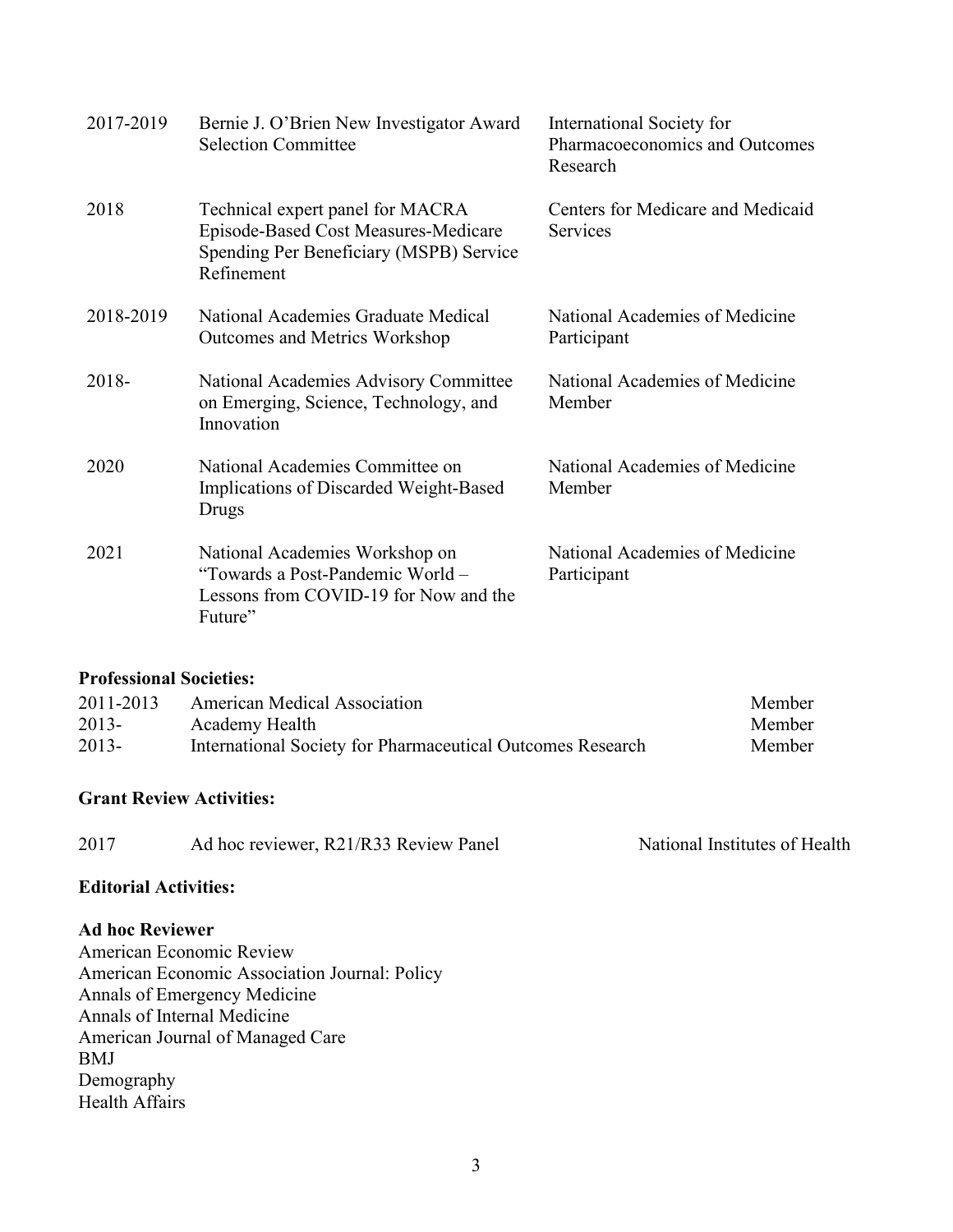Health Services Research Journal of the American Medical Association Journal of Health Economics Journal of Human Capital Journal of Political Economy Journal of Policy Analysis and Management Journal of Law and Economics Medical Care New England Journal of Medicine Quarterly Journal of Economics Review of Economics and Statistics Social Science and Medicine

### **Other Editorial Roles**

| $2013-$ | Associate Editor | Forums for Health Economics and Policy |
|---------|------------------|----------------------------------------|
|---------|------------------|----------------------------------------|

### **Honors and Prizes:**

| 2000      | Phi Beta Kappa, MIT                                                                                                                                                                                                                                                                                                                          |  |  |
|-----------|----------------------------------------------------------------------------------------------------------------------------------------------------------------------------------------------------------------------------------------------------------------------------------------------------------------------------------------------|--|--|
| 2000-2009 | National Institutes of Health Medical Scientist Training Program Fellowship                                                                                                                                                                                                                                                                  |  |  |
| 2005-2006 | National Institute of Aging Training Fellowship                                                                                                                                                                                                                                                                                              |  |  |
| 2007      | Eugene Garfield Award from Research! America for best paper in economics on the<br>economic impact of medical research. Awarded jointly with Tomas J. Philipson for "Who<br>Benefits from New Medical Technologies? Estimates of Consumer and Producers<br>Surpluses for the New HIV/AIDS Drugs," published in BE Forum for Health Economics |  |  |
|           | and Policy.                                                                                                                                                                                                                                                                                                                                  |  |  |
| 2008-2009 | <b>AHRQ Postdoctoral Fellowship</b>                                                                                                                                                                                                                                                                                                          |  |  |
| 2011      | Finalist, National Institute for Health Care Management Foundation Annual Research<br>Award, for "An Economic Evaluation of the War on Cancer," published in Journal of<br><b>Health Economics.</b>                                                                                                                                          |  |  |
| 2011      | Finalist, Annals of Internal Medicine Young Investigator Award, for "Sexually transmitted<br>diseases among users of erectile dysfunction drugs," published in Annals of Internal<br>Medicine.                                                                                                                                               |  |  |
| 2012      | Recognized as being in the top grade of reviewers for Annals of Internal Medicine.                                                                                                                                                                                                                                                           |  |  |
| 2013-2014 | Certificate for excellence in tutorial facilitation by Academy at Harvard Medical School<br>(for HMS Course HC750)                                                                                                                                                                                                                           |  |  |
| 2013      | National Institutes of Health Director's Early Independence Award (\$2.5M, 5 year grant<br>awarded by Office of the NIH Director to 14 scientists nationwide)                                                                                                                                                                                |  |  |
| 2014      | Appointed to Institute of Medicine Committee on Diagnostic Errors in Health Care                                                                                                                                                                                                                                                             |  |  |
| 2015      | International Society for Pharmacoeconomics and Outcomes Research Bernie O'Brien<br>New Investigator Award                                                                                                                                                                                                                                   |  |  |
| 2015      | Altmetric Top 100 articles of 2015 for "Mortality and treatment patterns among patients<br>hospitalized with acute cardiovascular conditions during dates of national cardiology<br>meetings," published in JAMA Internal Medicine.                                                                                                          |  |  |
| 2016      | Becker's Hospital Review 60 Most Powerful People in Health Care in 2016, for work<br>documenting gender disparities in physician income published in JAMA Internal Medicine                                                                                                                                                                  |  |  |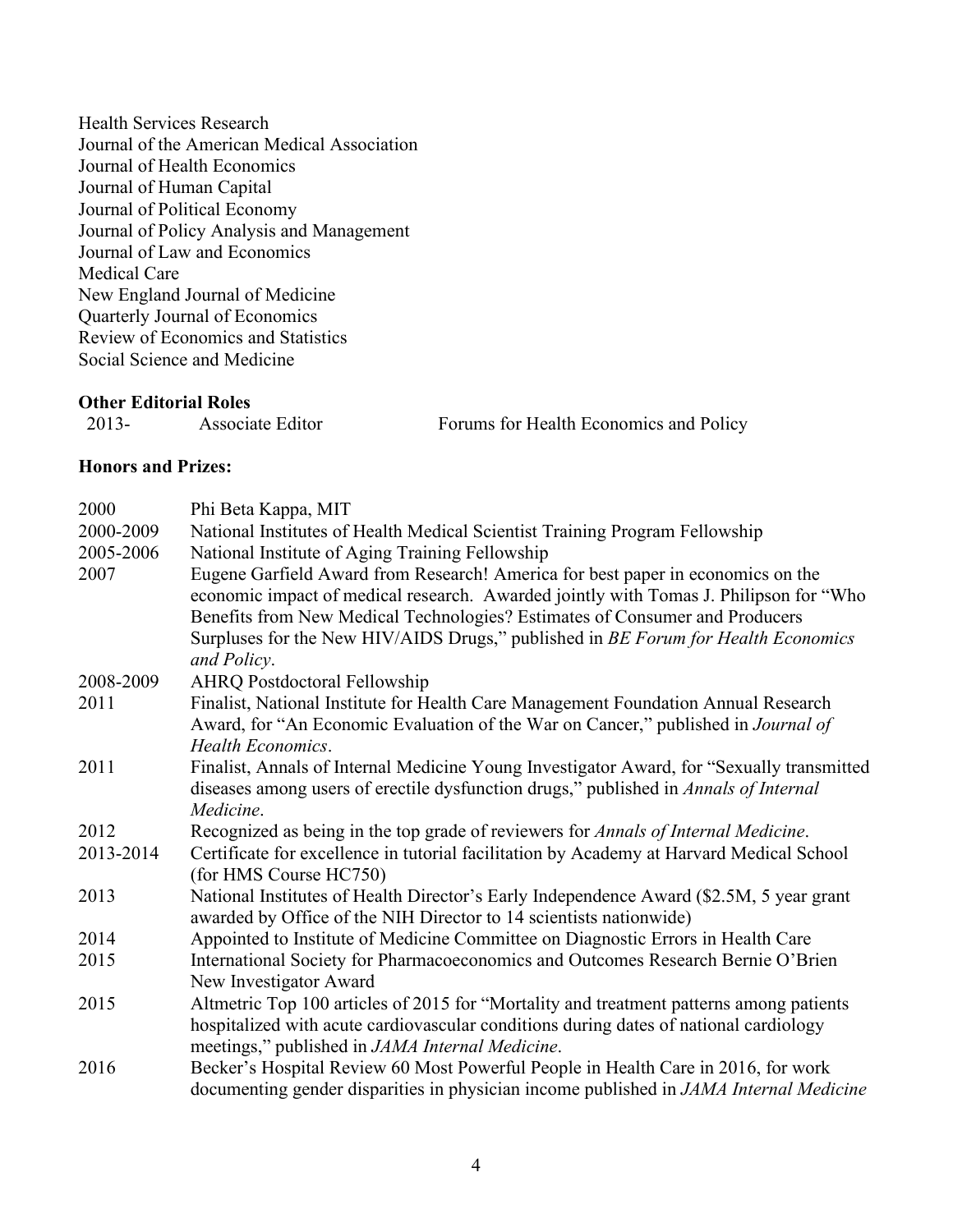| 2016 | Altmetric Top 100 articles of 2016 for "Comparison of hospital mortality and readmission<br>rates for Medicare patients treated by male vs female physicians," published in JAMA<br>Internal Medicine. |
|------|--------------------------------------------------------------------------------------------------------------------------------------------------------------------------------------------------------|
| 2017 | John F. Burke Keynote Lecture, Harvard Trauma and Critical Care Symposium, Boston,<br>MA                                                                                                               |
| 2018 | Senior Day Speaker, Department of Medicine, University of Chicago, Chicago, IL                                                                                                                         |
| 2018 | American College of Radiology Moreton Lecture, Washington, D.C.                                                                                                                                        |
| 2018 | Becker's Hospital Review 100 great leaders in health care                                                                                                                                              |
| 2018 | Altmetric Top 100 articles of 2017 for "Reduction in firearm injuries during NRA annual<br>conventions," published in New England Journal of Medicine.                                                 |
| 2020 | TEDMED 2020 Speaker, "The profound difference between seeing and looking"                                                                                                                              |
| 2020 | Elected to American Society for Clinical Investigation (ASCI)                                                                                                                                          |

# **Report of Funded and Unfunded Projects:**

# **Past Funding**

| 2005 | Me-too innovation in pharmaceutical markets<br>Seed grant/University of Chicago Center for Health and the Social Sciences<br>Co-investigator                    |
|------|-----------------------------------------------------------------------------------------------------------------------------------------------------------------|
| 2006 | Surplus appropriation from R&D and technology assessment<br>Seed grant/University of Chicago Center for Health and the Social Sciences<br>Co-investigator       |
| 2006 | Intellectual property and external consumption effects<br>Seed grant/University of Chicago Center for Health and the Social Sciences<br>Co-investigator         |
| 2007 | Impact of Personalized Medicine on the Pharmaceutical Industry<br>Seed grant/University of Chicago Center for Health and the Social Sciences<br>Co-investigator |
| 2009 | Economic efficiency and disparities in global health<br>Seed grant/ University of Chicago Center for Health and the Social Sciences<br>Co-investigator          |
| 2013 | Screening for Free: A Value-Based Insurance Design Natural Experiment (R01)<br>National Institutes of Health<br>Co-investigator, PI John Hsu                    |
| 2013 | The role of private plans in Medicare (R01)<br>National Institute on Aging<br>Co-investigator, PI Joseph Newhouse                                               |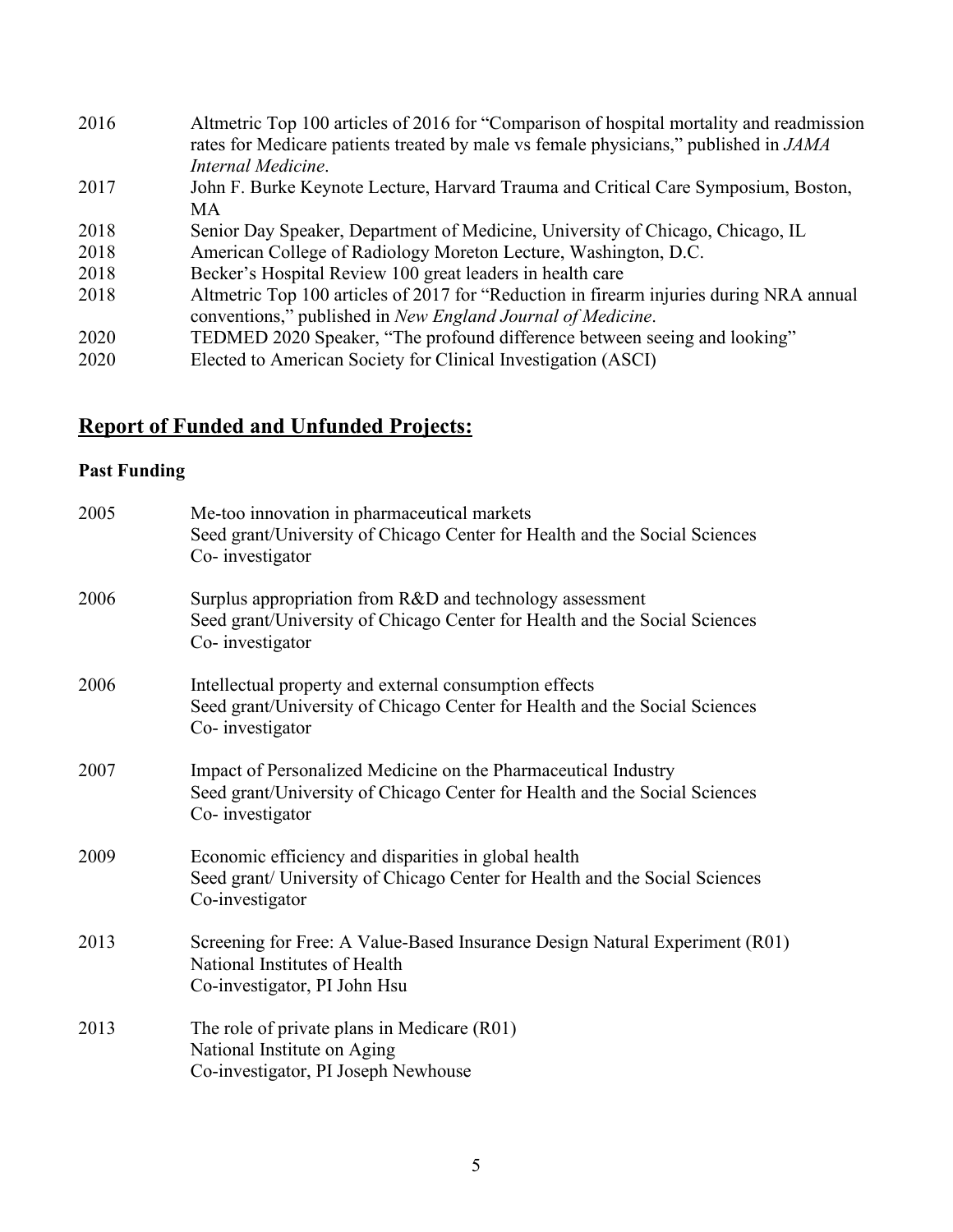| 2013      | Income effects and current law forecasts on health care spending growth (R01)<br>National Institute on Aging<br>Co-investigator, PI Michael Chernew                          |
|-----------|------------------------------------------------------------------------------------------------------------------------------------------------------------------------------|
| 2013-2019 | Physician determinants of health care spending, quality, and patient outcomes<br>Office of the Director, National Institutes of Health, Early Independence Award (DP5)<br>PI |
| 2014      | Health Care Markets and Regulation Lab, Project: An Intervention to Manage Acute<br>Changes in Home Care Patients<br>Laura and John Arnold Foundation<br>Co-Investigator     |
| 2015      | Evaluation of the Oncology Care Model<br>CMS via Abt Associates<br>Co-Investigator                                                                                           |
| 2016      | Diffusion of Clinical Evidence into Practice: Physician Networks, Delivery Organizations,<br>and Markets (R56)<br><b>NIH</b><br>Co-Investigator                              |
| 2017      | Evaluating the Blue Shield of California Narcotic Safety Initiative<br>Blue Shield of California Foundation<br>Co-Investigator                                               |
| 2017      | Impact of Telemedicine on Medicare Beneficiaries with Mental Illness (R01)<br><b>NIH</b><br>Co-Investigator                                                                  |
| 2017      | The Impact of Direct-to-Consumer, Video Telehealth (R01)<br><b>AHRQ</b><br>Co-Investigator                                                                                   |
| 2017-2021 | Medical reversals: De-implementing ineffective and unsafe treatments (R01)<br><b>AHRQ</b><br>Co-Investigator                                                                 |
| 2016-2021 | Effects of Ambulance, Transport Distance, and Hospital Destination on Health Outcomes<br>of Out-of-Hospital Medical Emergencies (R01)<br><b>AHRQ</b><br>Co-Investigator      |

# **Current Funding**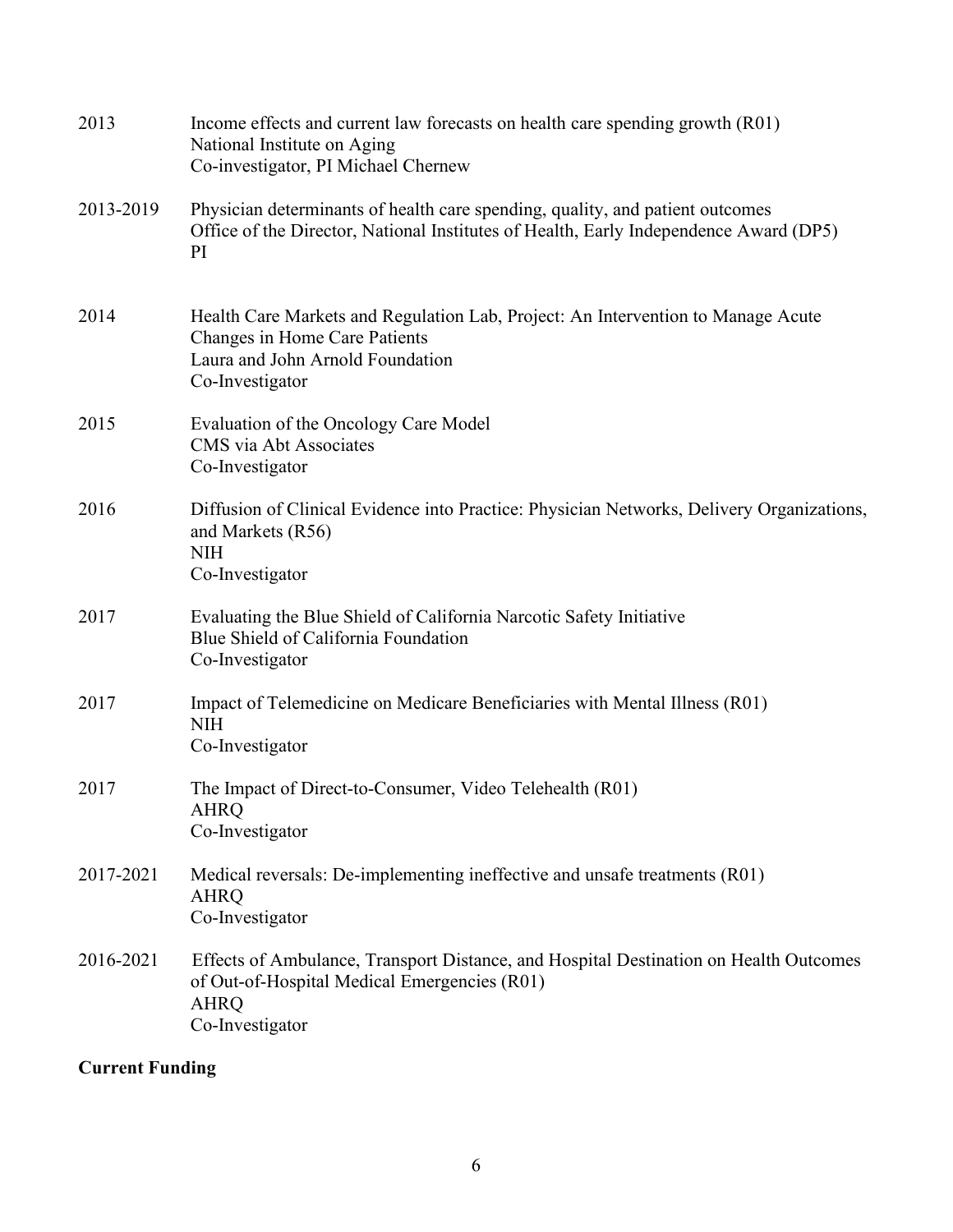| 2019-2022              | Use of Prescription Opioids Following Surgery and Associated Adverse Patient Outcomes<br>in Older Adults (R56)<br>NIH/NIA<br>PI                                                                             |
|------------------------|-------------------------------------------------------------------------------------------------------------------------------------------------------------------------------------------------------------|
| 2019-2024              | Prescribing of opioids at hospital discharge and associated adverse patient outcomes (R01)<br><b>AHRQ</b><br>PI                                                                                             |
| 2020-2025              | The Impact of physician and health system factors on the quality of care for persons with<br>Alzheimer's disease and related dementias at the end of life (R01)<br><b>NIH</b><br>Co-Investigator            |
| 2021-2025              | The Impact of Surgeon Factors and Education/Training on Disparities in Surgical Care<br>(R01)<br><b>NIH</b><br>Co-Investigator                                                                              |
| <b>Pending Funding</b> |                                                                                                                                                                                                             |
| 2022-2027              | Effect of the COVID-19 pandemic on care for pregnant persons (R01)<br><b>AHRQ</b><br>Co-Investigator                                                                                                        |
| 2022-2027              | Effect of physician/health system factors and physician-patient racial/ethnic concordance<br>on disparities in the care of Alzheimer's disease and related dementias (R01)<br><b>NIH</b><br>Co-Investigator |
| 2022-2027              | Novel Data Linkages to Address Persistent Opioid Use After Surgery (R01)<br><b>NIH</b><br>Co-Investigator                                                                                                   |

# **Report of Local Teaching and Training:**

# **Teaching of Students in Courses**

| 2000      | Introductory microeconomics/Teaching assistant | Univ. of Chicago                   |
|-----------|------------------------------------------------|------------------------------------|
|           | Undergraduate students                         | 2, 1 hr sessions per wk for 10 wks |
| 2001      | Graduate econometrics/Teaching assistant       | Univ. of Chicago                   |
|           | Graduate students                              | 1 hr session per wk for 10 wks     |
| 2002      | Introductory microeconomics/Lecturer           | Univ. of Chicago                   |
|           | Undergraduate students                         | 3, 1 hr sessions per wk for 10 wks |
| 2012-2015 | HC 750: Health Care Policy                     | Harvard Medical School             |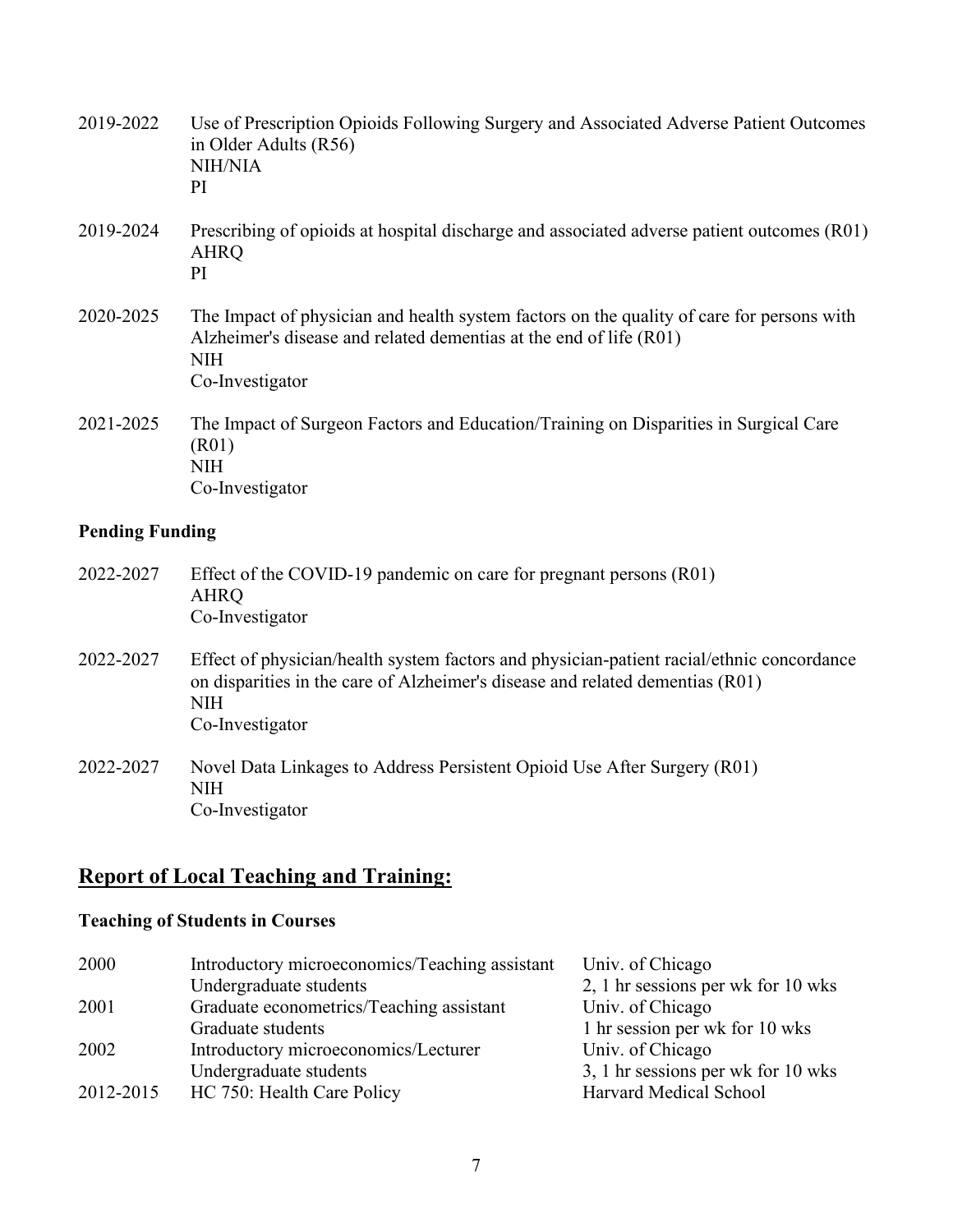|          | Medical students                                  | 3, 1 hr tutorials per wk for 4 wks   |
|----------|---------------------------------------------------|--------------------------------------|
| $2012 -$ | Health policy journal workshop                    | Harvard Kennedy School of Govt       |
|          | MD/MPP students                                   | 4, 1.5 hr lectures per yr            |
| $2014-$  | Health Policy 2000 (Core course in health policy) | <b>Harvard University</b>            |
|          | PhD students                                      | 1, 2 hr lecture per yr               |
| $2015 -$ | GHHP 50: The quality of health care in America    | <b>Harvard University</b>            |
|          | Harvard college (co-taught w/ Ashish Jha)         | 2, 1.5 hr lectures per wk, Spring    |
| $2015 -$ | PhD in Health Policy Research Seminar             | Harvard University                   |
|          | Lead, joint with Laura Hatfield                   | 1, 1 hr seminar per wk, Fall/Spring  |
| 2016     | Essentials of the Profession (Innovation Lecture) | Harvard Medical School               |
|          | Medical students                                  | 2 hr lecture                         |
| $2016-$  | <b>Essentials of the Profession</b>               | Harvard Medical School               |
|          | Medical students                                  | 5, 1 hr tutorials per wk for 2.5 wks |

### **Formal Teaching of Residents, Clinical Fellows and Research Fellows (post-docs)**

| 2012      | Medical malpractice and healthcare delivery | Harvard Emergency Medicine.    |
|-----------|---------------------------------------------|--------------------------------|
|           | <b>Emergency Medicine residents</b>         | 1, 1 hr lecture                |
| 2012-2018 | Tools of Human Investigation                | Massachusetts General Hospital |
|           | Medical residents                           | 5, 1.5 hr lectures per yr      |
| $2014-$   | Global medicine                             | Massachusetts General Hospital |
|           | Medical residents                           | 2, 1 hr meetings per yr        |
| 2015      | National cardiology meetings and mortality  | <b>BWH Dept. of Medicine</b>   |
|           | Medicine residents                          | 1, 1 hr lecture                |
| 2016      | Medical malpractice                         | Harvard Emergency Medicine     |
|           | <b>Emergency Medicine residents</b>         | 1, 1 hr lecture                |
| 2016      | Race and gender bias in physician salary    | <b>Harvard Neurology</b>       |
|           | Neurology residents                         | 1, 1 hr lecture                |
| $2016-$   | Management and Leadership Seminar           | BWH Dept. of Medicine          |
|           | Medical residents                           | 1, 1 hr lecture                |
|           |                                             |                                |

### **Clinical Supervisory and Training Responsibilities**

2012- Attending physician for house staff general medicine service (Bigelow), Massachusetts General Hospital

#### **Formally Supervised Trainees**

- 2013 Jacqueline DePasse, MD / Medical Resident, Massachusetts General Hospital Research mentor; Project: Declining demand for duty hours as a rationale for duty hour reform. Manuscript published, *Journal of General Internal Medicine*
- 2013 Matthew Abola, BA / Candidate, Harvard Post-baccalaureate Program Research mentor; Project: Association between treatment toxicity and outcomes in oncology clinical trials. Manuscript published, *Annals of Oncology*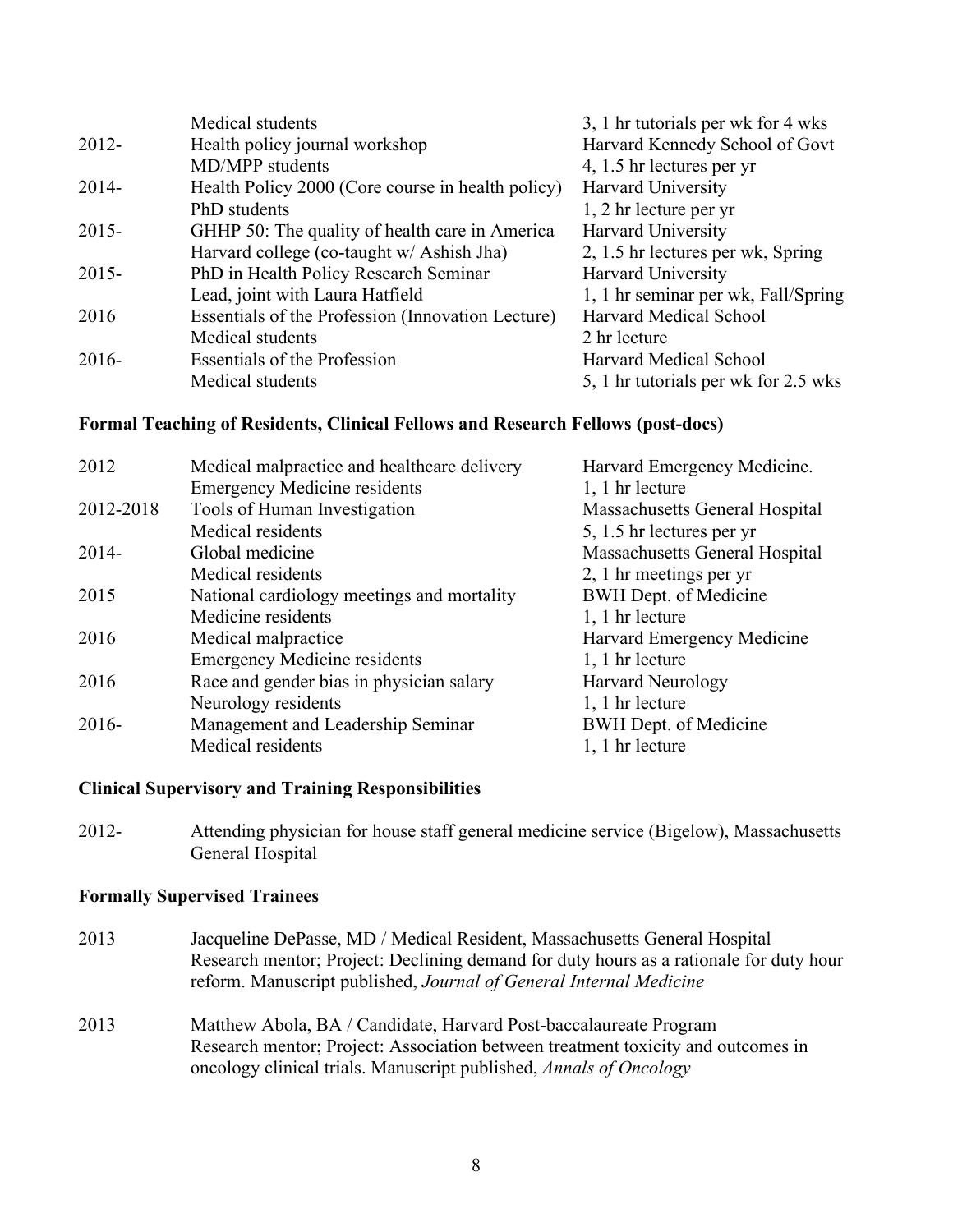| 2013      | Gaurie Tilak, BA / MD Candidate, Harvard Medical School<br>Research mentor; Project: Authorship inflation in high-impact medical journals.<br>Manuscript published, <i>Inquiry</i> .                                                                                                                                                                                                                                      |
|-----------|---------------------------------------------------------------------------------------------------------------------------------------------------------------------------------------------------------------------------------------------------------------------------------------------------------------------------------------------------------------------------------------------------------------------------|
| 2013-2014 | Elias Dayoub, BA / MD Candidate, University of Michigan, MPP Candidate, Harvard<br>Kennedy School<br>Research mentor; Projects: Rethinking how we measure drug innovation (Published,<br>Health Affairs Blog), Association between pain and tachycardia (Manuscript published,<br>Mayo Clinic Proceedings), Health outcomes and behaviors of health care professionals<br>(Manuscript published, Mayo Clinic Proceedings) |
| $2013 -$  | Dan Ly, MD / Medical Resident, Massachusetts General Hospital<br>Research mentor; Project: Rates of divorce among U.S. physicians. Manuscript published,<br>BMJ.                                                                                                                                                                                                                                                          |
| 2013-2015 | Prachi Sanghavi, BA / PhD Candidate, Harvard PhD Program in Health Policy<br>Dissertation committee member; Project: Comparative effectiveness of pre-hospital care<br>strategies in the United States. Manuscripts published, JAMA Internal Medicine and<br>Annals of Internal Medicine.                                                                                                                                 |
| 2014      | Vishal Arora, BA Candidate, Harvard College<br>Undergraduate Senior Thesis Advisor; Project: Defensive medicine among physicians in<br>Texas                                                                                                                                                                                                                                                                              |
| 2014-2016 | Yusuke Tsugawa, BA / PhD Candidate, Harvard PhD Program in Health Policy<br>Dissertation committee member; Project: Association of physician-level spending and<br>outcomes in hospitalized Medicare patients                                                                                                                                                                                                             |
| $2014 -$  | Dhruv Khullar, MD, MPH / Medical Resident, Massachusetts General Hospital<br>Research mentor; Projects: Differences in rates of academic promotion between male and<br>female physicians in U.S. medical schools (JAMA), Prognostic errors in health care (BMJ),<br>Reducing diagnostic errors: why now? (NEJM)                                                                                                           |
| 2014      | Rebecca Haffajee, JD / PhD Candidate, Harvard PhD Program in Health Policy; Project:<br>Mandatory Use of Prescription Drug Monitoring Programs. Manuscript published, JAMA.                                                                                                                                                                                                                                               |
| $2015 -$  | Annetta Zhou, BA / PhD Candidate, Harvard PhD Program in Health Policy<br>Dissertation committee member                                                                                                                                                                                                                                                                                                                   |
| 2015-2016 | Caroline Holte / BA Candidate, Harvard College<br>Undergraduate Senior thesis advisor; Racial disparities in health care access                                                                                                                                                                                                                                                                                           |
| 2015-2016 | Anumita Das / BA Candidate, Harvard College<br>Undergraduate Senior thesis advisor; Economics of orphan drug policy                                                                                                                                                                                                                                                                                                       |
| 2016      | Leia Wedlund / BA Candidate, Harvard College                                                                                                                                                                                                                                                                                                                                                                              |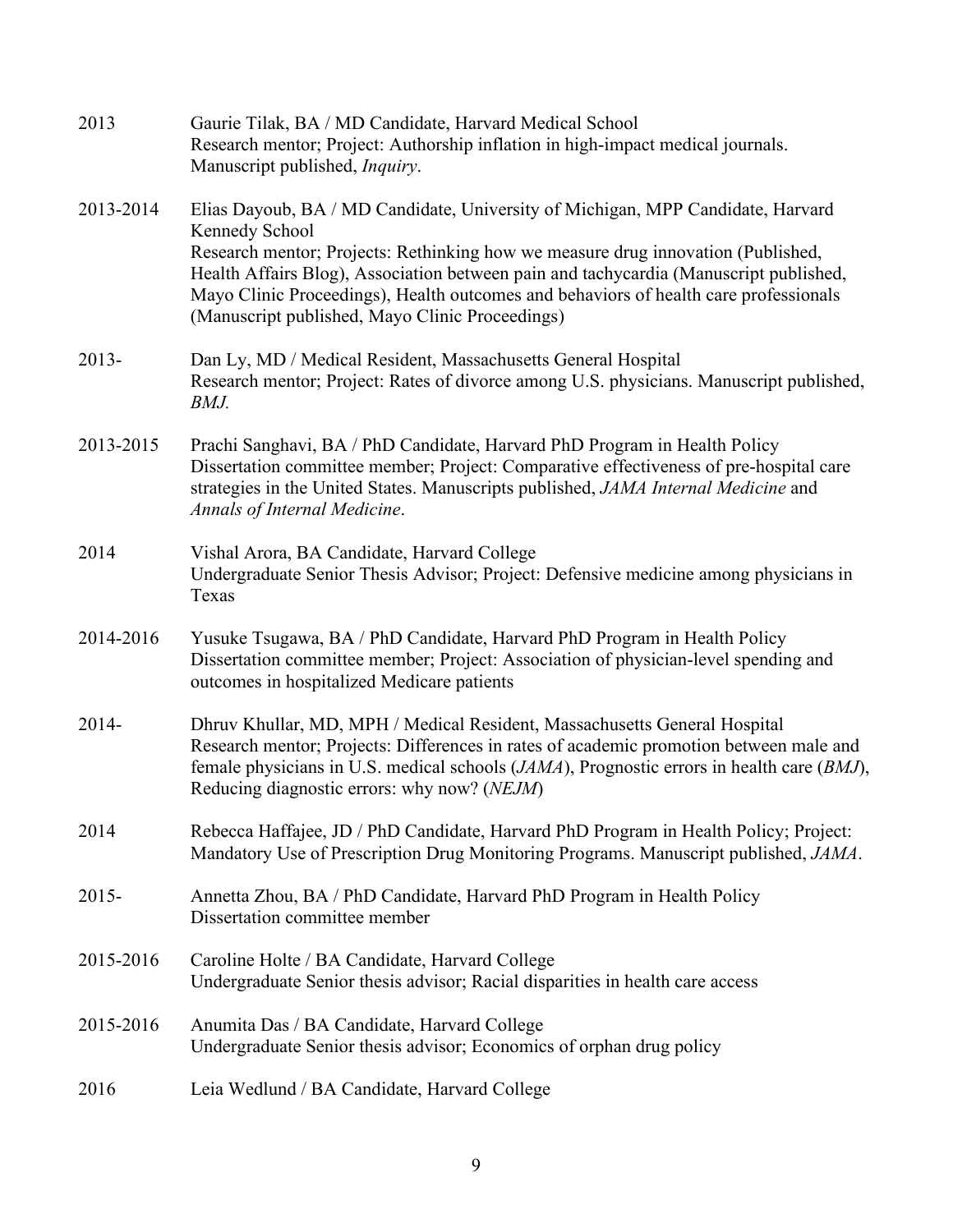|           | Research advisor; Marathons and Mortality (NEJM)                                                                        |
|-----------|-------------------------------------------------------------------------------------------------------------------------|
| 2017      | Aakash Jain / BA Candidate, Duke University<br>Research advisor; Natural experiments in health care                     |
| 2017      | Andrew Vogel / BA Candidate, Brown University<br>Research advisor; Designing experiments in health care                 |
| 2017      | Spencer Luster/ MD-PhD Candidate, Harvard Medical School<br>Research advisor                                            |
| 2017-2019 | Caitlin Carroll, BA / PhD Candidate, Harvard PhD Program in Health Policy<br>Dissertation committee member              |
| 2018      | Willie Jin / BA Candidate, Harvard College<br>Undergraduate Senior thesis advisor                                       |
| 2018      | Antonio Chan / BA Candidate, Harvard College<br>Undergraduate Senior thesis advisor                                     |
| 2018      | Max Franzblau / BA Candidate, Harvard College<br>Undergraduate Senior thesis advisor                                    |
| 2018      | Gal Kaplowitz / BA Candidate, Harvard College<br>Undergraduate advisor                                                  |
| 2018-     | Nathan Varady / Orthopedic Surgery Resident, Hospital for Special Surgery<br>Research advisor                           |
| 2018-2020 | Monica Farid, BA / PhD Candidate, Harvard PhD Program in Health Policy<br>Dissertation committee member                 |
| 2018-2020 | Dan Ly, MD, MPH / PhD Candidate, Harvard PhD Program in Health Policy<br>Dissertation committee member                  |
| 2018-     | Christopher Worsham / Critical care fellow, Massachusetts General Hospital<br>Research advisor                          |
| 2018-     | Andre Zimerman / Internal Medicine Resident, Hospital de Clinicas de Porto Alegre,<br><b>Brazil</b><br>Research advisor |
| 2019      | Sean Chanicka / BA Candidate, Harvard College<br>Undergraduate Senior thesis advisor                                    |
| 2019      | Mohammad Ayman / BA Candidate, Harvard College                                                                          |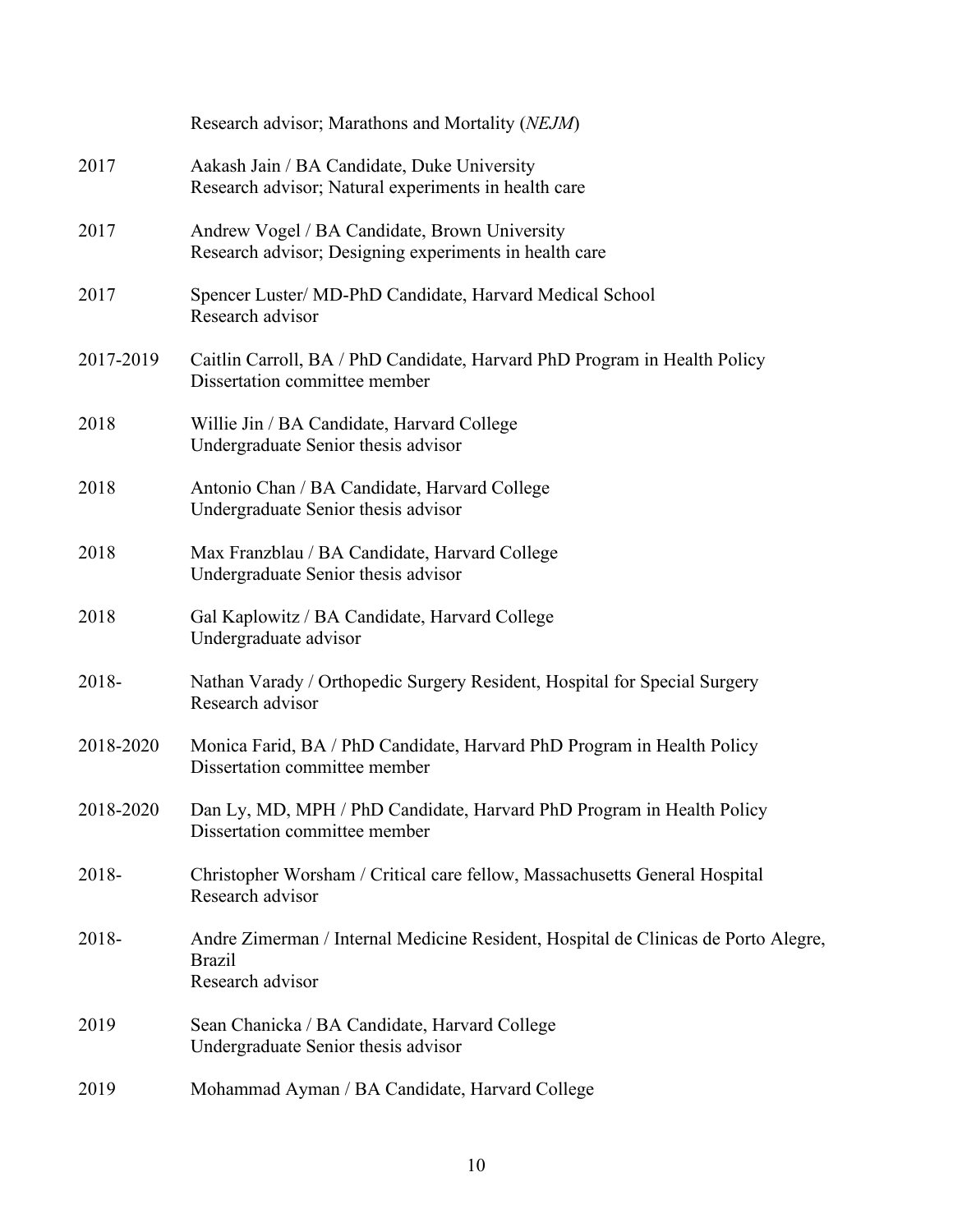|      | Undergraduate Senior thesis advisor                                                          |
|------|----------------------------------------------------------------------------------------------|
| 2019 | Andres De Loera-Burst / BA Candidate, Harvard College<br>Undergraduate Senior thesis advisor |
| 2021 | David Cron / General Surgery Resident, Massachusetts General Hospital<br>Research advisor    |

# **Local invited presentations**

| 2005 | Who Benefits from New Medical Technologies? Evidence from AIDS/Applied                    |
|------|-------------------------------------------------------------------------------------------|
|      | Microeconomics Series                                                                     |
|      | University of Chicago, Chicago, IL                                                        |
| 2010 | Cost-effectiveness Analysis, Economic Efficiency, and Innovation/Department of Health     |
|      | Care Policy Special Lecture Series                                                        |
|      | Harvard Medical School, Boston, MA                                                        |
| 2013 | Value of Life in General Equilibrium/Harvard, MIT, Boston University Combined Health      |
|      | Economics Workshop                                                                        |
|      | Boston University Department of Economics, Boston, MA                                     |
| 2013 | Medical malpractice/Department of Medicine Health Policy Seminar                          |
|      | Massachusetts General Hospital, Boston, MA                                                |
| 2013 | Medical malpractice/Department of Medicine Ambulatory Clerkship seminar                   |
|      | Brigham and Women's Hospital, Boston, MA                                                  |
| 2013 | Medical malpractice/Department of Medicine Management Leadership Training seminar         |
|      | Brigham and Women's Hospital, Boston, MA                                                  |
| 2014 | Medical malpractice and health care delivery/Pediatric Grand Rounds                       |
|      | Cambridge Hospital, Cambridge, MA                                                         |
| 2014 | Trends in earnings of male and female health care professionals in the U.S./Harvard Joint |
|      | Committee on the Status of Women, Income Gender Equity event, Panelist                    |
|      | Harvard Medical School, Boston, MA                                                        |
| 2014 | Multiple provider prescribing of opioids in Medicare/Department of Rheumatology           |
|      | <b>Clinical Sciences Lecture Series</b>                                                   |
|      | Brigham and Women's Hospital, Boston, MA                                                  |
| 2015 | Medical malpractice/HVMA Health Policy Seminar                                            |
|      | Brigham and Women's Hospital, Boston, MA                                                  |
| 2016 | Sex differences in academic promotion/MGH Diversity Council                               |
|      | Massachusetts General Hospital, Boston, MA                                                |
| 2016 | Navigating Life as a Scholar at Harvard/Harvard New Faculty Institute                     |
|      | Harvard University, Cambridge, MA                                                         |
| 2016 | Medical malpractice/Department of Medicine Grand Rounds                                   |
|      | Exeter Hospital, Exeter, NH                                                               |
| 2016 | Natural experiments in health care/Division of General Internal Medicine Grand Rounds     |
|      | Beth Israel Deaconess Hospital, Boston, MA                                                |
| 2017 | Natural experiments in health care/Smith Center for Outcomes Research in Cardiology       |
|      | Beth Israel Deaconess Hospital, Boston, MA                                                |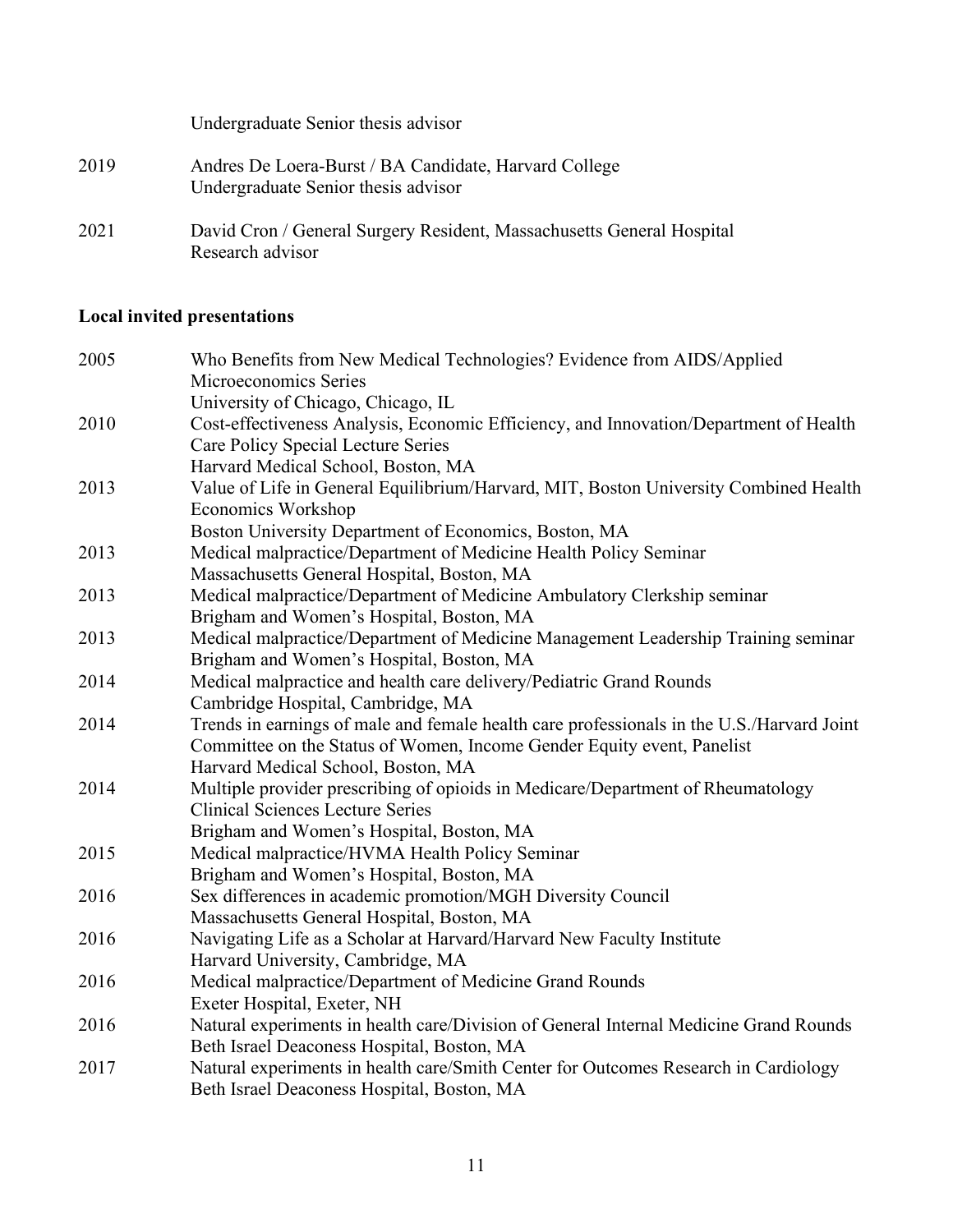| 2017 | US Malpractice Policy and Trends/Harvard Series on Leadership in Healthcare: Policy and |
|------|-----------------------------------------------------------------------------------------|
|      | Practice                                                                                |
|      | Harvard Medical School, Boston, MA                                                      |
| 2017 | Observational studies in health care/Management and Leadership Series Lecture           |
|      | Brigham and Women's Hospital, Boston, MA                                                |
| 2018 | Thinking differently/Management and Leadership Series Lecture                           |
|      | Brigham and Women's Hospital, Boston, MA                                                |
| 2018 | Natural experiments/Center for Evidence Based Imaging Lecture                           |
|      | Brigham and Women's Hospital, Boston, MA                                                |
| 2019 | Natural experiments in health care / Division of Rheumatology Grand Rounds              |
|      | Massachusetts General Hospital, Boston, MA                                              |
| 2021 | Natural experiments in health care / Department of Urology Grand Rounds                 |
|      | Brigham and Women's Hospital, Boston, MA                                                |

# **Report of Regional, National, and International Invited Teaching and Presentations:**

### **Regional Presentations**

Those activities below sponsored by outside entities are so noted and the sponsors are identified.

| 2007 | Value of Life in General Equilibrium/Health Economics Speaker Series                     |
|------|------------------------------------------------------------------------------------------|
|      | RAND Corporation, Santa Monica, CA                                                       |
| 2013 | Medical malpractice and health care delivery/Medical Grand Rounds                        |
|      | Exeter Hospital, Exeter                                                                  |
| 2017 | Natural experiments in health care/Boston University School of Public Health             |
|      | Boston, MA                                                                               |
| 2018 | Thinking differently /Harvard University Niemann Foundation 80 <sup>th</sup> Anniversary |
|      | Conference                                                                               |
|      | Boston, MA                                                                               |
| 2021 | Natural Experiments in Health Care / Beth Israel Deaconess Hospital Pathology Grand      |
|      | Rounds                                                                                   |
|      | Boston, MA                                                                               |

### **National Presentations**

Those activities below sponsored by outside entities are so noted and the sponsors are identified.

| 2005 | Who Benefits from New Medical Technologies? Evidence from AIDS/National Institutes<br>of Health Director Conference |
|------|---------------------------------------------------------------------------------------------------------------------|
|      | Arlington, VA                                                                                                       |
| 2006 | Cost-effectiveness Analysis and Innovation/National Bureau of Economic Research Health                              |
|      | Care Meetings                                                                                                       |
|      | Boston, MA                                                                                                          |
| 2006 | Economics of Exercise/American Society of Health Economists Annual Meeting                                          |
|      | Madison, WI                                                                                                         |
| 2006 | Cost-effectiveness Analysis and Innovation/Federal Trade Commission Roundtable                                      |
|      | Washington, D.C.                                                                                                    |
| 2006 | Value of Life in General Equilibrium/Journal of Human Capital Inaugural Conference                                  |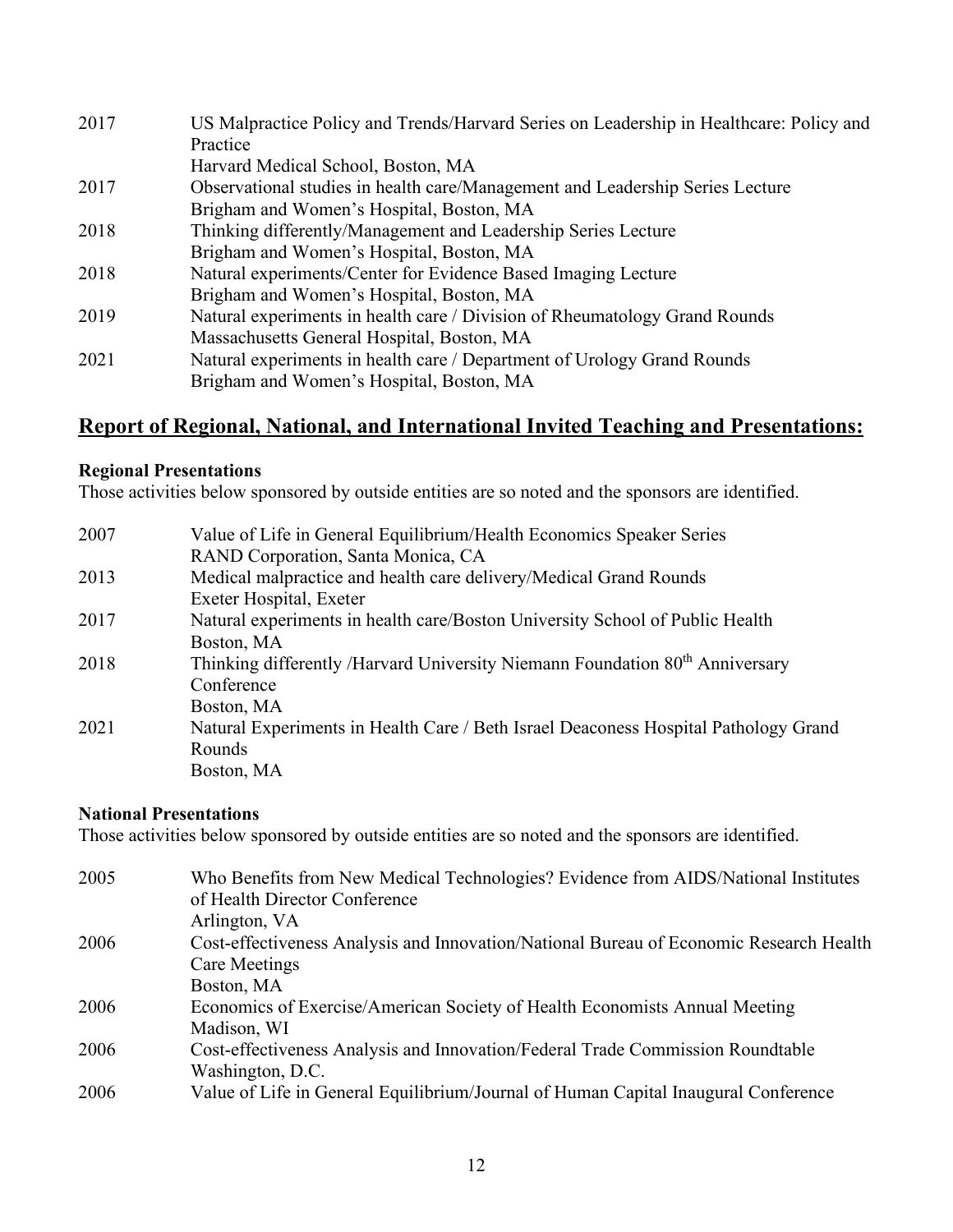| 2007 | State University of New York, Buffalo, NY<br>Who Benefits from New Medical Technologies? Evidence from AIDS/Research America!<br><b>Award Lecture</b><br>Washington, D.C.                                                                   |
|------|---------------------------------------------------------------------------------------------------------------------------------------------------------------------------------------------------------------------------------------------|
| 2008 | Me-too Innovation in Pharmaceutical Markets/National Bureau of Economic Research<br>Frontiers in Health Policy Meeting                                                                                                                      |
| 2009 | Washington, D.C.<br>Endogenous Cost-Effectiveness Analysis in Health Care Technology Adoption/National<br>Bureau of Economic Research Health Care Meetings                                                                                  |
| 2013 | Boston, MA<br>Cost-Effectiveness Based Policies and Economic Efficiency/University of Chicago<br>Meeting on Future of Health Care Reform in the U.S.                                                                                        |
| 2014 | Chicago, IL<br>Mortality and treatment patterns among patients hospitalized with acute cardiovascular<br>conditions during dates of national cardiology meetings/University of Washington<br><b>Health Economics Seminar</b><br>Seattle, WA |
| 2014 | Mortality and treatment patterns among patients hospitalized with acute cardiovascular<br>conditions during dates of national cardiology meetings/Cornell University Law School<br>Health Law and Economics Seminar<br>Ithaca, NY           |
| 2014 | What does it mean to do translational research in the social sciences?/American Physician<br><b>Scientist Association National Meeting, Panelist</b><br>Chicago, IL                                                                         |
| 2014 | Mortality and treatment patterns among patients hospitalized with acute cardiovascular<br>conditions during dates of national cardiology meetings/American Society for Health<br><b>Economics Biennial Meeting</b><br>Los Angeles, CA       |
| 2014 | The effect of the FDA chlorofluorocarbon ban on out-of-pocket costs and utilization of<br>albuterol inhalers among individuals with asthma/American Society for Health Economics<br><b>Biennial Meeting</b><br>Los Angeles, CA              |
| 2014 | Discussant presentation: Low value health care services/American Society for Health<br><b>Economics Biennial Meeting</b><br>Los Angeles, CA                                                                                                 |
| 2014 | Discussant presentation: Economics of hospitalists/American Society for Health<br><b>Economics Biennial Meeting</b><br>Los Angeles, CA                                                                                                      |
| 2014 | Does medical malpractice law improve health care quality/NBER Summer Health Care<br>Institute<br>Cambridge, MA                                                                                                                              |
| 2015 | Is doing more, doing better? Basic versus advanced life support ambulances for medical<br>emergencies/American College of Emergency Physicians, panel presentation with<br>Professors Prachi Sanghavi and Joseph Newhouse<br>Boston, MA     |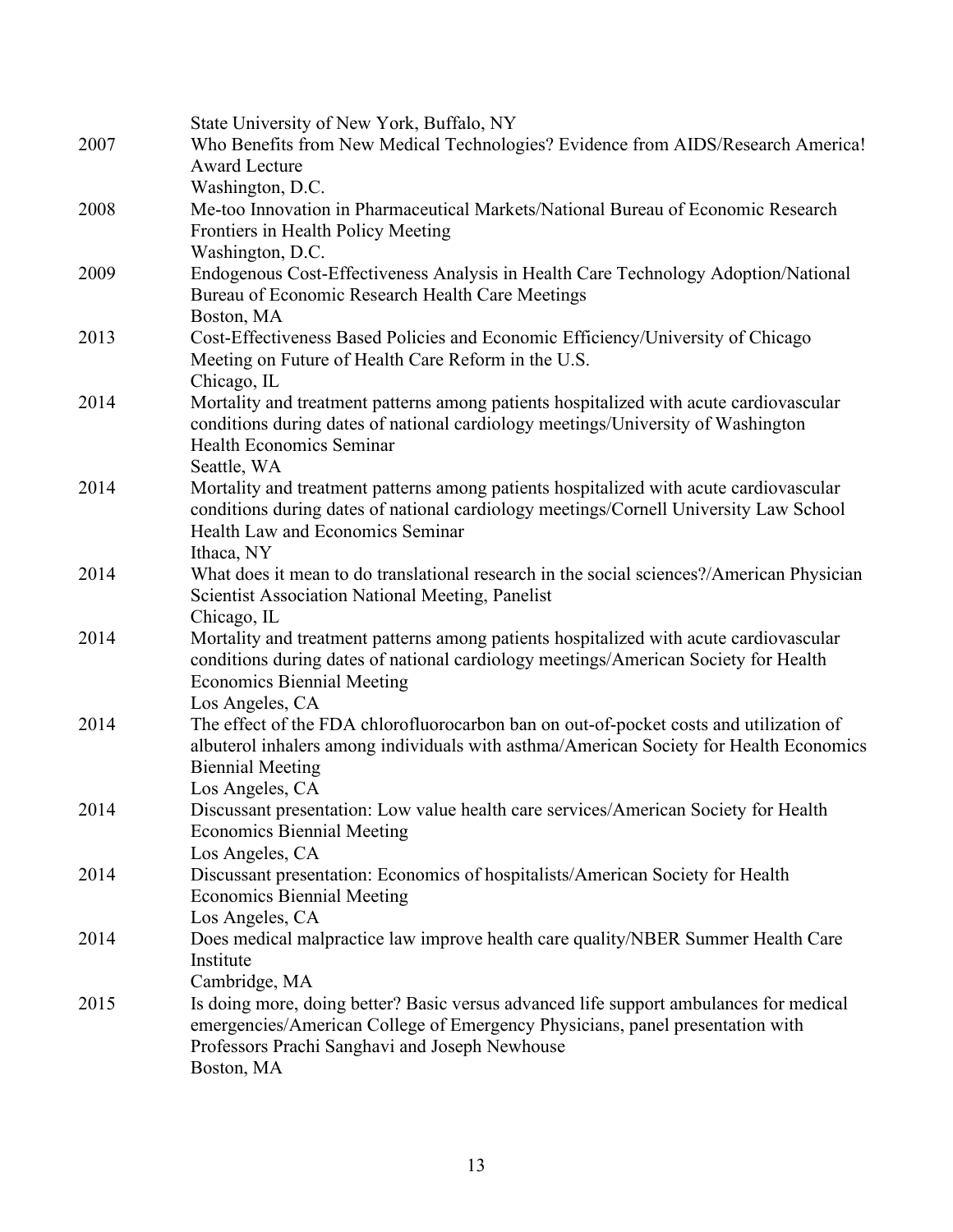| 2015 | What happens to patients when doctors leave town?/Future of Health Care Lecture Series,<br>Kansas University<br>Kansas City, KS                                      |
|------|----------------------------------------------------------------------------------------------------------------------------------------------------------------------|
| 2016 | Medical malpractice and the physician/Brown University Lecture Series on Health Care<br>Providence, RI                                                               |
| 2016 | Why should we care about diagnostic errors?/National Health Policy Forum<br>Washington, D.C.                                                                         |
| 2016 | What happens to patients when doctors leave town?/Economics workshop, Clark<br>University<br>Worcester, MA                                                           |
| 2016 | What happens to patients when doctors leave town?/Dartmouth University<br>Hanover, NH                                                                                |
| 2016 | Updates on medical malpractice/Grand rounds, Exeter Hospital<br>Exeter, NH                                                                                           |
| 2016 | The wider public health value of HCV treatments/National Viral Hepatitis Roundtable<br><b>Congressional Briefing</b><br>Washington, D.C.                             |
| 2016 | Next-generation comparative effectiveness research/Panelist, International Society for<br>Pharmacoeconomics and Outcomes Research annual meeting<br>Washington, D.C. |
| 2016 | Novel methods for valuing specialty drugs/ Panelist, International Society for<br>Pharmacoeconomics and Outcomes Research annual meeting<br>Washington, D.C.         |
| 2016 | Predicting readmissions with electronic health record data/ Discussant, American Society<br>of Health Economics Meetings<br>Philadelphia, PA                         |
| 2016 | Physician overbilling in Medicare/ Discussant, American Society of Health Economics<br>Meetings<br>Philadelphia, PA                                                  |
| 2016 | Keynote speech on health policy research/Maxwell Health Champion's Summit<br>Maxwell Health, Boston, MA                                                              |
| 2016 | Marathons and mortality/University of Washington<br>Seattle, WA                                                                                                      |
| 2016 | Marathons and mortality/Yale University<br>New Haven, CT                                                                                                             |
| 2017 | Natural experiments in health care/Doximity Annual Leadership Summit<br>San Francisco, CA                                                                            |
| 2017 | Physician spending and patient mortality, Grand Rounds / Cambridge Health Alliance,<br><b>Boston MA</b>                                                              |
| 2017 | Prescribing of opioids in Medicare, Grand Rounds / Case Western Reserve University<br>Cleveland, OH                                                                  |
| 2017 | Gender differences in promotion and salary among academic physicians / American<br>Thoracic Society Gender Equity Summit<br>Washington, D.C.                         |
| 2017 | Using big data to study the impact of graduate medical education / National Academies of<br>Medicine Workshop on GME Outcomes and Metrics                            |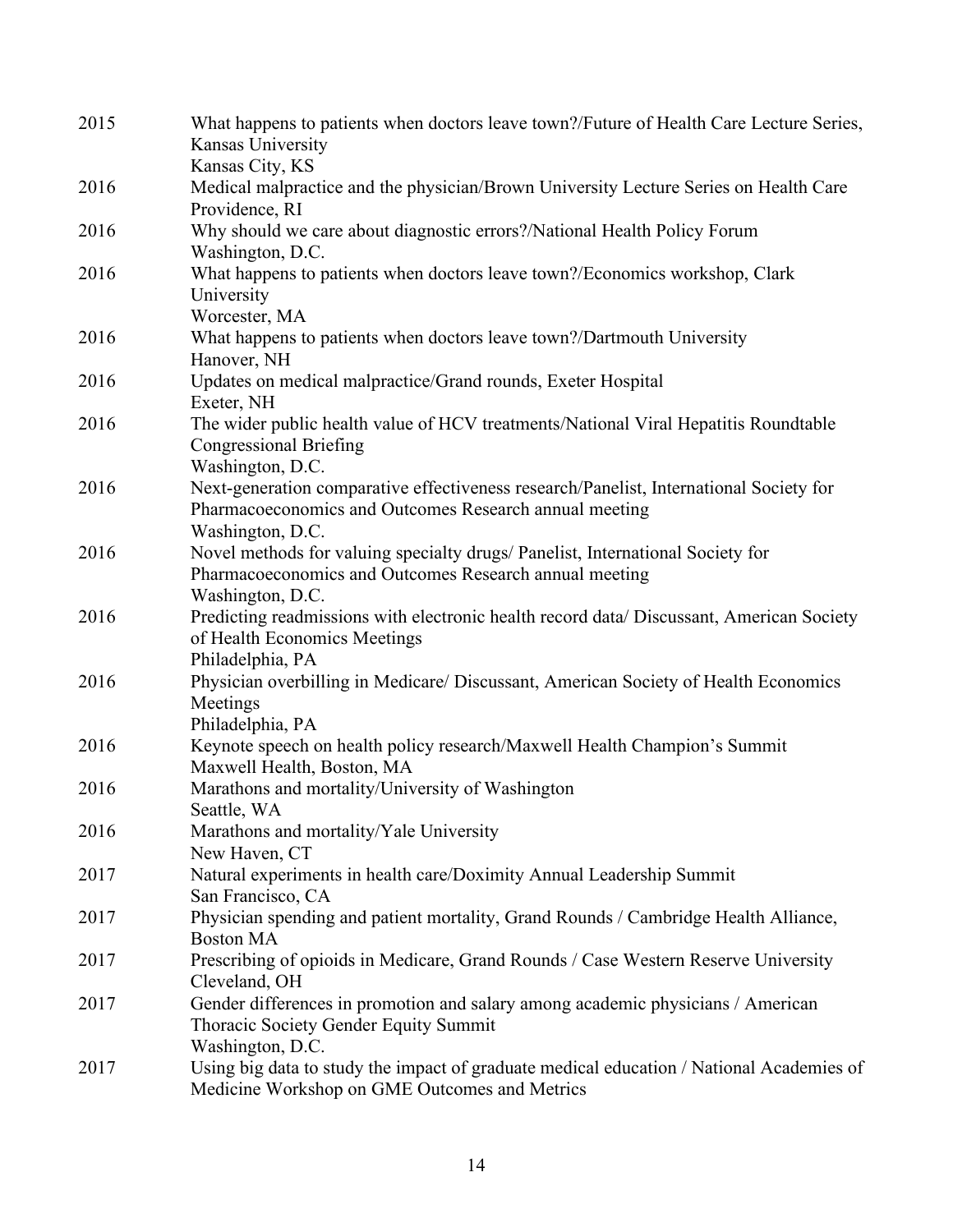|      | Washington, D.C.                                                                                    |
|------|-----------------------------------------------------------------------------------------------------|
| 2017 | Thinking differently in health care/Medical Scientist Training Program 50 <sup>th</sup> Anniversary |
|      | University of Chicago, Chicago, IL                                                                  |
| 2017 | Using big data to study the impact of graduate medical education, National Academies of             |
|      | Medicine Workshop on GME Outcomes and Metrics, Washington, D.C.                                     |
| 2017 | Marathons and mortality, Boston Medflight Annual Conference, Hanscom Airforce Base,                 |
|      | MA.                                                                                                 |
| 2017 | Medical malpractice and the physician, Harvard Trauma and Critical Care Symposium,                  |
|      | John F. Burke Keynote Lecture, Boston, MA                                                           |
| 2018 | Thinking differently in health care/University of Chicago Medical Grand Rounds and                  |
|      | Senior Day invited speaker, Chicago, IL                                                             |
| 2017 | Gender differences in promotion, salary, and quality of care / University of Colorado               |
|      | Hospitals Department of Medicine Grand Rounds, Aurora, CO                                           |
| 2018 | Thinking differently / American College of Radiology Moreton Lecture, Washington, D.C.              |
| 2018 | Natural experiments in health care / SUNY Stony Brook Anesthesia Grand Rounds, Long                 |
|      | Island, NY                                                                                          |
| 2018 | Natural experiments in health care / UT Southwestern Medicine Grand Rounds, Dallas, TX              |
| 2019 | Valuing new medical technologies / International Society for Pharmacoeconomics and                  |
|      | Outcomes Research Annual Meeting, New Orleans, LA                                                   |
| 2019 | Setting drug prices in Medicare: Toward a competitive market? / American Society for                |
|      | Health Economics Annual Meeting, Washington, D.C.                                                   |
| 2019 | New answers to old questions in opioids/ American College of Rheumatology, Atlanta,                 |
|      | GA                                                                                                  |
| 2020 | The profound difference between seeing and looking / TEDMED Conference, Boston, MA                  |
| 2020 | Alternative payments models and innovation / International Society for                              |
|      | Pharmacoeconomics and Outcomes Research Annual Meeting, Orlando, FL                                 |
| 2020 | COVID-19 and Elections / Duke University Initiative for Science and Policy, Durham, NC              |
| 2021 | Natural experiments in health care / Electronic Health Economics Colloqium (EHEC)                   |
| 2021 | Natural Experiments in health care / VCU Hospitals Department of Medicine Grand                     |
|      | Rounds                                                                                              |
|      | Richmond, VA                                                                                        |
| 2022 | Natural experiments in health care/University of Miami MSTP Symposium Keynote                       |
|      | Miami, FL                                                                                           |
| 2022 | Natural experiments in health care/UT Southwestern                                                  |
|      | Dallas, TX                                                                                          |
| 2022 | Natural experiments in health care/University of Florida Medicine Grand Rounds                      |
|      | Gainesville, FL                                                                                     |
| 2022 | Natural experiments in health care/Academy Health Health Economics Interest Group                   |
|      | Boston, MA                                                                                          |
|      |                                                                                                     |

### **International Presentations**

Those activities below sponsored by outside entities are so noted and the sponsors are identified.

2005 Who Benefits from New Medical Technologies? Evidence from AIDS Kiel Institute for the World Economy, Kiel, Germany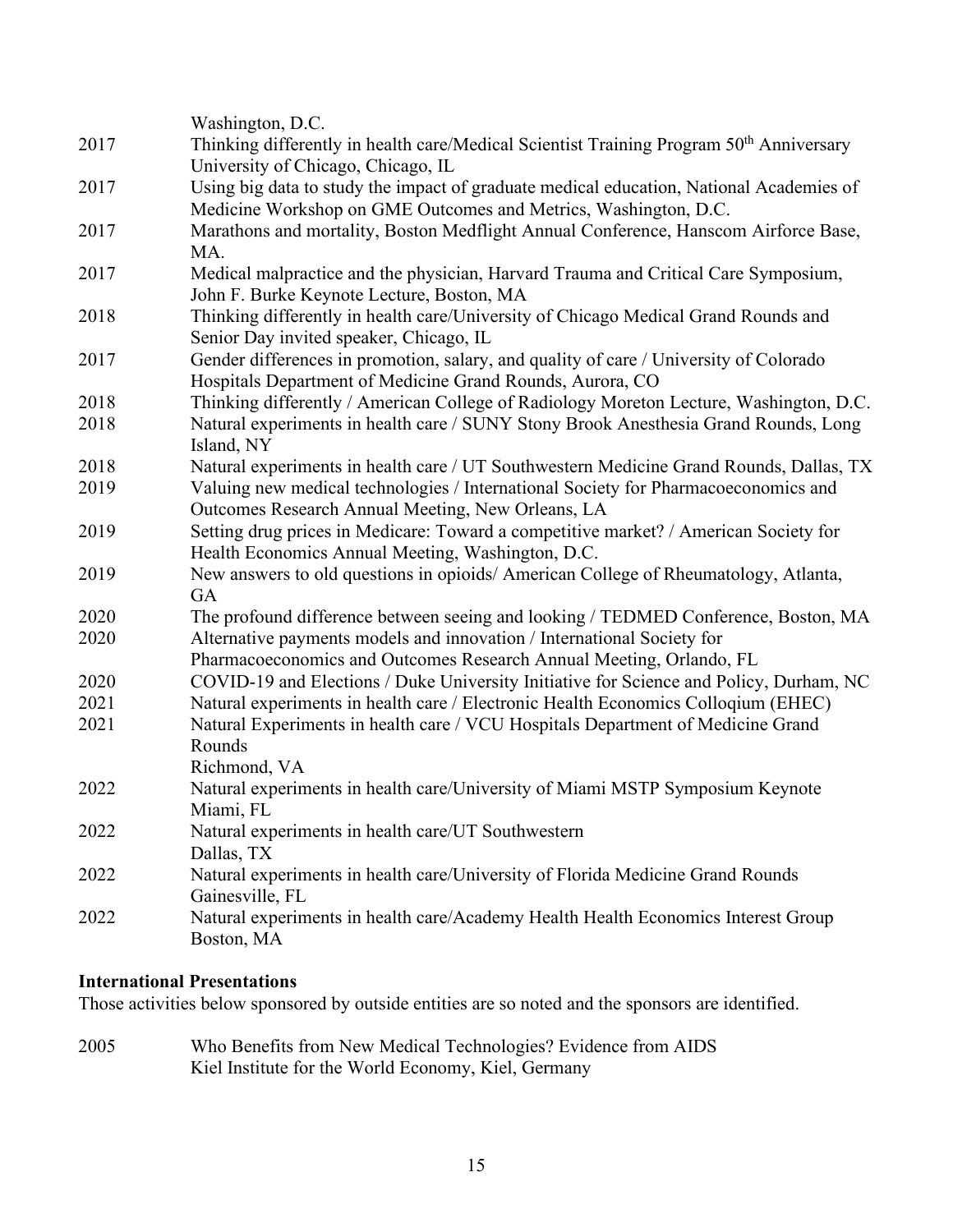| 2006 | Cost-effectiveness Analysis and Innovation/ European Science Foundation New<br>Technology and Decision Making Conference |
|------|--------------------------------------------------------------------------------------------------------------------------|
|      | Salzau, Germany                                                                                                          |
| 2015 | Productivity of physician care/Invited lecture, Royal Free Hospital, National Health                                     |
|      | Service                                                                                                                  |
|      | London, United Kingdom                                                                                                   |
| 2015 | Health care quality and the economics of innovation/Invited lecture, St. Luke's                                          |
|      | <b>International University</b>                                                                                          |
|      | Tokyo, Japan                                                                                                             |
| 2015 | Health care quality and the economics of innovation/Invited lecture, Kyoto University                                    |
|      | Kyoto, Japan                                                                                                             |
| 2016 | Measuring value in health care/Invited lecture, CPB Netherlands Bureau for Economic                                      |
|      | Policy Analysis                                                                                                          |
|      | The Hague, Netherlands                                                                                                   |
| 2016 | What happens to patients when doctors leave town?/Vall d'Hebron Hospital                                                 |
|      | Barcelona, Spain                                                                                                         |
| 2016 | What happens to patients when doctors leave town?/University of British Columbia                                         |
|      | Vancouver, Canada                                                                                                        |
| 2017 | What happens to patients when doctors leave town?/CEMFI                                                                  |
|      | Madrid, Spain                                                                                                            |
| 2018 | Natural experiments in health care / Berlin Institute of Technology                                                      |
|      | Berlin, Germany                                                                                                          |
| 2019 | Thinking differently / University College Dublin                                                                         |
|      | Dublin, Ireland                                                                                                          |
| 2019 | Natural experiments in health care / University of Paris - Descartes                                                     |
|      | Paris, France                                                                                                            |

# **Report of Clinical Activities and Innovations:**

### **Current Licensure and Certification**

| 2011- | Massachusetts Medical License                  |
|-------|------------------------------------------------|
| 2012- | Diplomate, American Board of Internal Medicine |

### **Practice Activities**

| 2012- | Hospitalist                          | Massachusetts General Hospital |
|-------|--------------------------------------|--------------------------------|
| 2012- | Inpatient teaching service (Bigelow) | Massachusetts General Hospital |

# **Report of Education of Patients and Service to the Community:**

### **Educational Material for Patients and the Lay Community**

Those activities below sponsored by outside entities are so noted and the sponsor(s) is(are) identified.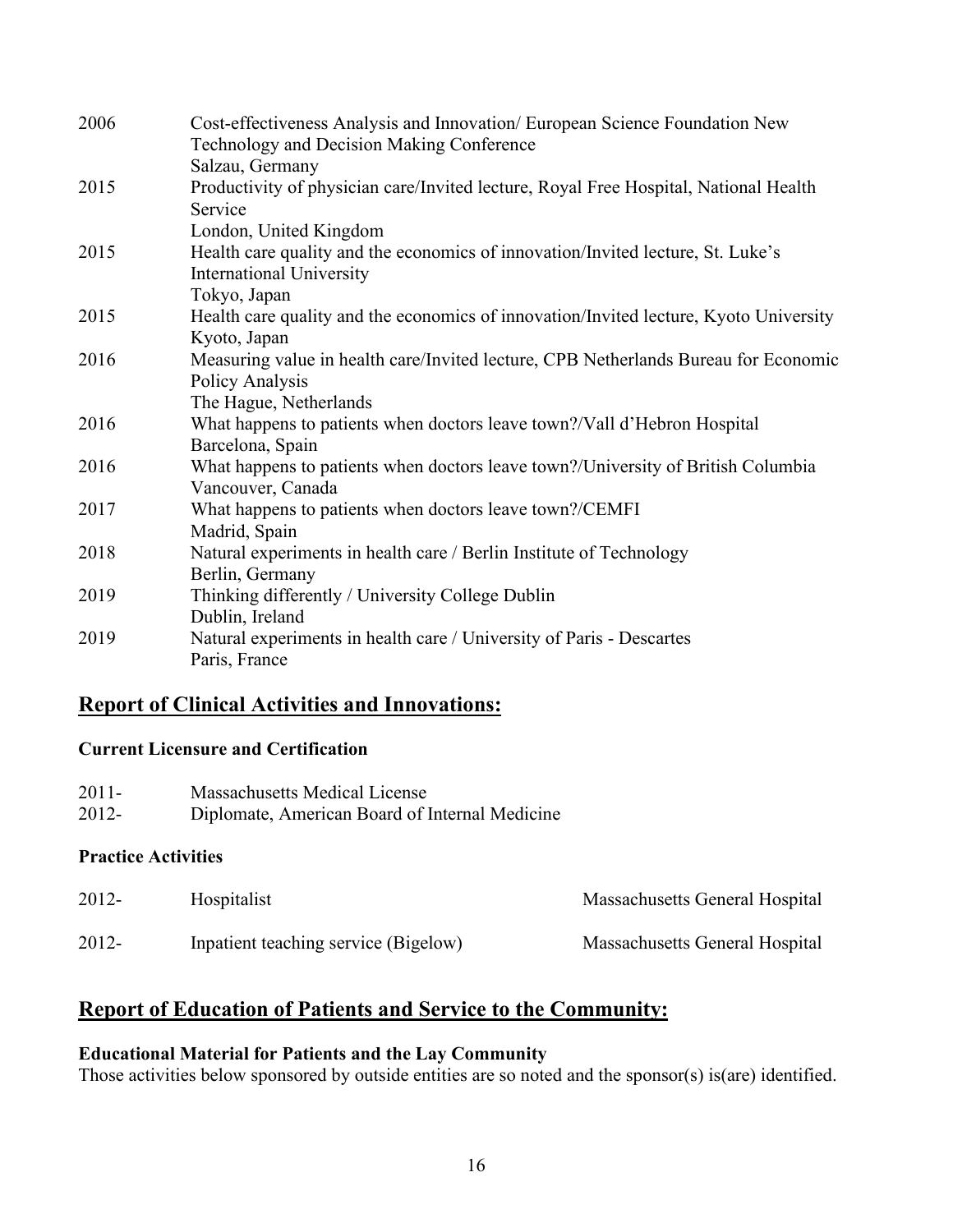1. Host of Freakonomics, M.D. podcast

### **Books, monographs, articles and presentations in other media**

- 2. **Jena AB**, Philipson TJ. "Dividing the Benefits from Medical Breakthroughs," *Milken Institute Review*, 8(1), pp. 46-55, 2006.
- 3. **Jena AB**, Philipson TJ. "Striking a Balance on New Technology," *America's Health Insurance Plans Coverage*, 2006.
- 4. Goldman D**, Jena AB**, Lakdawalla D, Philipson TJ, Reyes C, Sun E. "An economic evaluation of the war on cancer," *Vox,* 2010.
- 5. Chandra A**, Jena AB**, Skinner J. "The promise and challenge of comparative effectiveness research," *Vox,* 2011.
- 6. Lakdawalla D, Goldman D, **Jena AB**, Agus D. "Medicare End-of-Life Counseling: A Matter of Choice," *American Enterprise Institute Health Policy Outlook* (No. 7), pp. 1-7, 2011.
- 7. Goldman D, Schwartz S, Lakdawalla D, Philipson T, **Jena AB**. "Harnessing the promise of comparative effectiveness research," *Health Affairs* Blog, September 12, 2012.
- 8. Goldman D, Chernew, **Jena AB**. "Health insurance exchanges may be too small to succeed," *New York Times*, November 23, 2012.
- 9. Chandra A, **Jena AB**, Seabury S. "Defensive medicine may be costlier than it seems," *Wall Street Journal*, Feb 8 print edition, p. A13, 2013.
- 10. Bhattacharya J, Chandra A, Chernew M, Goldman D, **Jena AB**, Lakdawalla D, Malani A, Philipson T. "Best of Both Worlds: Uniting Universal Coverage and Personal Choice in Health Care," *American Enterprise Institute*, pp. 1-41, 2013.
- 11. Dayoub E, **Jena AB**, Lakdawalla D. "The End of the Blockbuster? Implications for Pricing of New Drugs," *Health Affairs* Blog, June 16, 2014.
- 12. Philipson T, **Jena AB**. "Value to Whom? How much are new treatments worth?" *Scientific American World View*, 2014.
- 13. Seabury S, Helland E, **Jena AB**. "California's Proposition 46 and the uncertain future of medical malpractice liability reform." *Health Affairs* Blog, December 10, 2014
- 14. **Jena AB**, Philipson T. "Global health: Who should pay for your altruism?" *Forbes*, 6/4/2015.
- 15. Khullar D, **Jena AB**. "Why some drugs price should be high?" *STAT*, March 17, 2016.
- 16. Khullar D, **Jena AB**. "Homicide's role in the racial life-expectancy gap," *Wall Street Journal*, April 28, 2016.
- 17. Khullar D, **Jena AB**. "Do incentives nudge physicians to prescribe opioids for pain?," *STAT*, August 18, 2016.
- 18. **Jena AB**. "Proposed new guidelines for the PBS put cost-cutting before patients," *The Guardian*, August 18, 2016.
- 19. **Jena AB**, Kamal-Bahl S. "Family spillover effects for health care treatments should be valued," *Health Affairs Blog*, February 10, 2017.
- 20. Tsugawa Y**, Jena AB**, Jha AK. "Immigrant doctors provide better care, according to a study of 1.2 million hospitalizations," *Harvard Business Review*, February 2, 2017.
- 21. **Jena AB**, Olenski A, Blumenthal DM, Khullar D. "Trump's immigration order could make it harder to find a psychiatrist or a physician." *FiveThirtyEight*, February 3, 2017.
- 22. **Jena AB**, Khullar D. "To increase vaccination rates, share information on disease outbreaks," *Harvard Business Review*, February 22, 2017.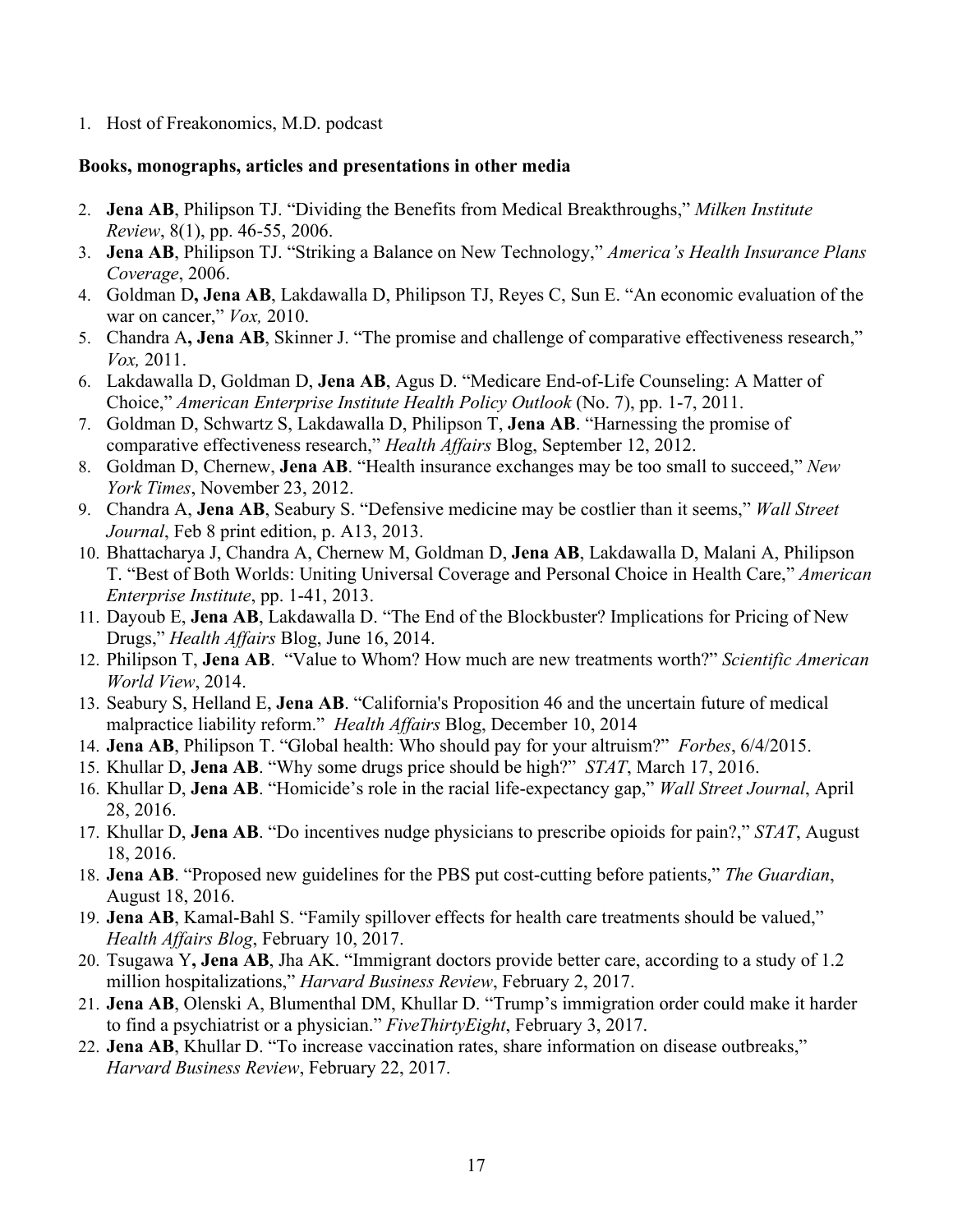- 23. Barnett ML**, Jena AB**. "Long term opioid addiction can start in the ER," *Los Angeles Times*, February 27, 2017.
- 24. **Jena AB**, Khullar D. "Health care has "never events." Law enforcement should, too." *Slate*, March 7, 2017.
- 25. Tsugawa Y, **Jena AB**. "Higher U.S. physician spending doesn't lead to better patient outcomes." *Harvard Business Review*, March 13, 2017.
- 26. **Jena AB**, Gray J, Richardson S, Khullar D. "Did the election stress Americans out? If it did, we didn't see doctors about it." *FiveThirtyEight*, March 17, 2017.
- 27. Olenski AR, Barnett ML, **Jena AB**. "When clinicians know they're being watched, patients fare better." *Harvard Business Review*, March 24, 2017.
- 28. Tsugawa Y, Blumenthal DM, Newhouse JP, Zaslavsky A, **Jena AB**. "Do doctors get worse as they get older?" *Harvard Business Review*, May 24, 2017.
- 29. Goldman DP, **Jena AB**. "Value-based pricing makes sense, but it is difficult to pull off." *STAT*, June 8, 2017.
- 30. Blumenthal DM, Yu-Isenberg K, Yee J, **Jena AB**. "Real-world evidence complements randomized controlled trials in clinical decision making," *Health Affairs Blog*, September 27, 2017.
- 31. **Jena AB**, Barnett ML, Goldman DP. "How health care providers can help end the over-prescription of opioids," *Harvard Business Review*, October 24, 2017.
- 32. Blumenthal DM, Olenski AR, Tsugawa, **Jena AB. "**Substitute Doctors Are Becoming More Common. What Do We Know About Their Quality of Care? New research on "locum tenens" physicians," *Harvard Business Review*, December 11, 2017.
- 33. **Jena AB**, Jain A, Hicks TR. "Do 'Fast and Furious' Movies Cause a Rise in Speeding?," *New York Times*, January 26, 2018.
- 34. Venkataramani A, Gandhavadi M, **Jena AB**. "Far from being forgotten, the NFL's 'replacement players' may help make football safer," *STAT*, February 2, 2018.
- 35. **Jena AB**. "U.S. drug prices higher than in the rest of the world, here's why," *The Hill*, January 19, 2018.
- 36. **Jena AB**, Goldman DP. "Here's how we can increase the supply or organs and keep people off the waiting list," *The Hill*, February 13, 2018.
- 37. Geruso M, **Jena AB**, Layton T. "Will personalized medicine mean higher costs for consumers?" *Harvard Business Review*, March 1, 2018.
- 38. **Jena AB**, Blumenthal DM, Kamal-Bahl S. "Health Care Is an Investment, and the U.S. Should Start Treating It Like One." *Harvard Business Review*, April 2, 2018.
- 39. Khullar D, **Jena AB**. "Our surprising finding: Whatever a doctors political views, end-of-life care is the same." *USA Today*, April 12, 2018.
- 40. **Jena AB**, Gray J, Sunstein C. "Doctor visits about suicidal thoughts rose with '13 Reasons Why.' Handle Season 2 with care." *USA Today*, May 17, 2018.
- 41. Rotenstein L, **Jena AB**. "It's time to rethink the anatomy of physician behavior," *Health Affairs Blog*, June 20, 2018.
- 42. **Jena AB**, Sunstein C Hicks TR. "The benefit of having the same name as a police officer" *New York Times*, August 5, 2018.
- 43. **Jena AB**. "Making medical school free is no cure-all" *Bloomberg*, August 28, 2018.
- 44. Goldman DP**, Jena AB**. "Surprise! Trump might actually lower drug prices" *Washington Post*, August 29, 2018.
- 45. Khullar D**, Jena AB**. "How modern medicine has changed the Supreme Court" *New York Times*, August 31, 2018.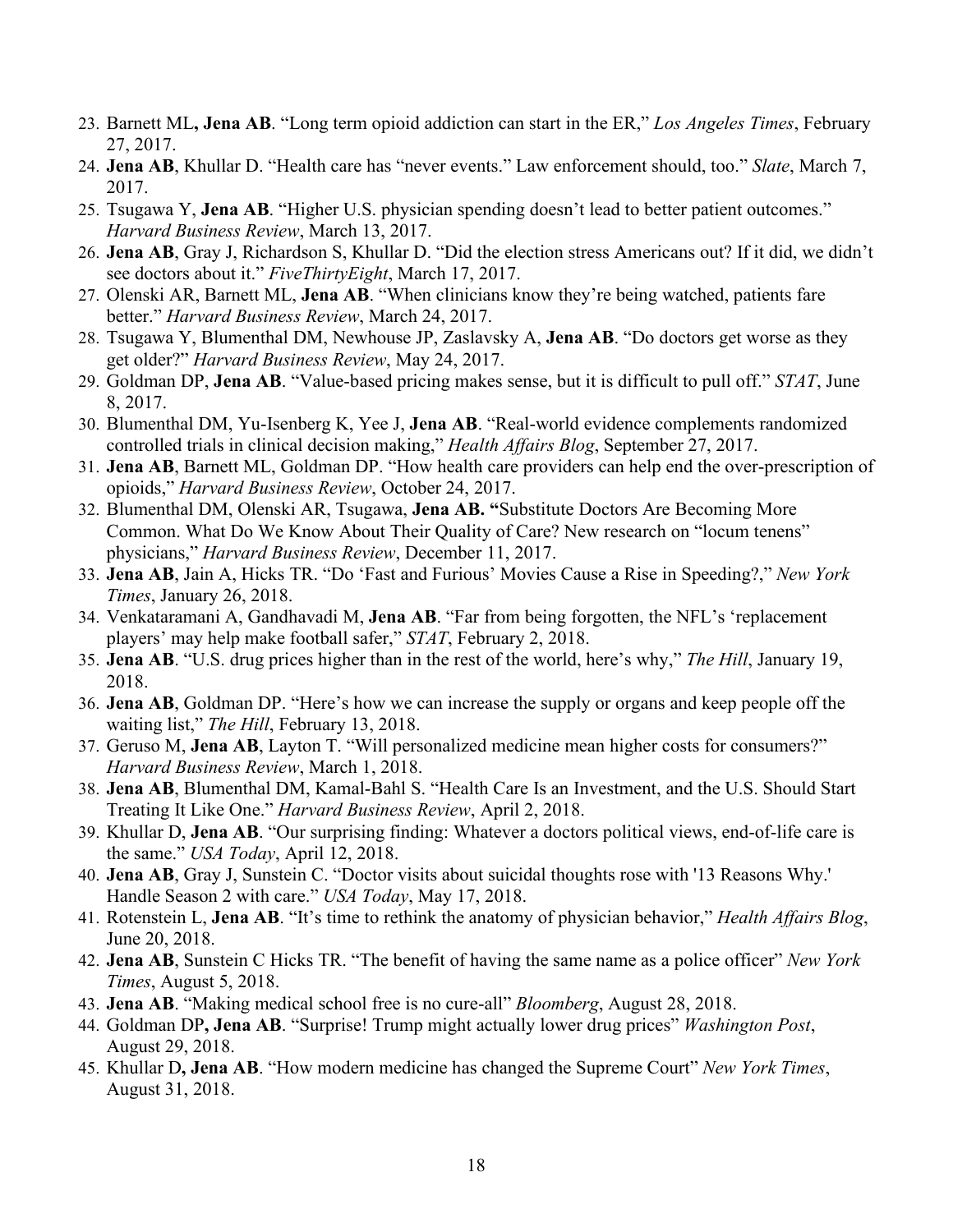- 46. Rotenstein L, Sadun R**, Jena AB**. "Why doctors need leadership training." *Harvard Business Review*, October 17, 2018.
- 47. **Jena AB,** Barnett ML, Layton. "The link between August birthdays and A.D.H.D." *New York Times*, November 28, 2018.
- 48. Worsham C, **Jena AB**. "The art of evidence based medicine" *Harvard Business Review*, January 30, 2019.
- 49. Rotenstein L, **Jena AB**. "Pursuing salary equity in medical leadership where is the data?" *Health Affairs Blog*, April 26, 2019.
- 50. **Jena AB**. "Is an 80-hour work week enough to train a doctor?" *Harvard Business Review*, July 11, 2019.
- 51. Frakes MD, Gruber J, **Jena AB**. "Do as the doctor says, not as he or she does" *STAT,* July 22, 2019.
- 52. **Jena AB**, Kee R, Baumgardner J, Ma Q, Zhang J. "Making life saving medical treatments more affordable." *Harvard Business Review*, October 25, 2019.
- 53. Lerchenmueller M, Sorensen O, **Jena AB**. "Women present their research less positively than men." *Harvard Business Review*, December 18, 2019.
- 54. **Jena AB**, Lerchenmueller M, Sorensen O. "Men call their own research 'excellent'." *New York Times*, December 17, 2019.
- 55. **Jena AB,** Olenski AR. "How common mental shortcuts can cause major physician errors." *New York Times*, February 20, 2020.
- 56. **Jena AB,** Woo J, Worsham C. **"**How much does voting spread viruses?" *New York Times*, March 17, 2020.
- 57. Worsham C, **Jena AB**, Goldman DP. "Where is Big Data when we need it most?" *The Hill*, April 23, 2020.
- 58. **Jena AB**, Worsham C. "What coronavirus researchers can learn from economists." *New York Times*, June 30, 2020.
- 59. **Jena AB**, Worsham C. "If we want to beat Covid-19, we need to get a lot better at vaccinating people." *Washington Post*, July 9, 2020.
- 60. Fink, S, **Jena AB,** "Calif. Pay-For-Delay Law Lacks Nuance." *Law360*, July 17, 2020.
- 61. Worsham C**, Jena AB.** "The curious link between kids' birthdays and getting their flu vaccine." *STAT*, August 1, 2020.
- 62. Worsham C**, Jena AB.** "Make flu shots mandatory for school openings." *Bloomberg Opinion*, August 5, 2020.
- 63. Whaley C, **Jena AB**. "Women make less when men dominate their workplaces. Gender diversity could close the gap." *USA Today*, August 14, 2020.
- 64. **Jena AB**. "To really lower health care costs, look beyond prescription drugs." *Washington Post*, February 16, 2021.
- 65. **Jena AB**, Yabroff KR, Watanabe JH, Amankwah FH. "Discarded drugs in single dose vials: Can payers recoup payment?" *Health Affairs Blog*, March 12, 2021.
- 66. Whaley C, **Jena AB.** "We studied COVID-19 cases after birthdays. Family gatherings can still be dangerous." *USA Today*, June 21, 2021.
- 67. Jena AB. "The Covid 'Birthday Effect' Crossed Political Boundaries." *New York Times*, July 16, 2021.
- 68. **Jena AB**, Worsham C. "Facts Alone Aren't Going to Win Over the Unvaccinated. This Might." *New York Times*, December 21, 2021.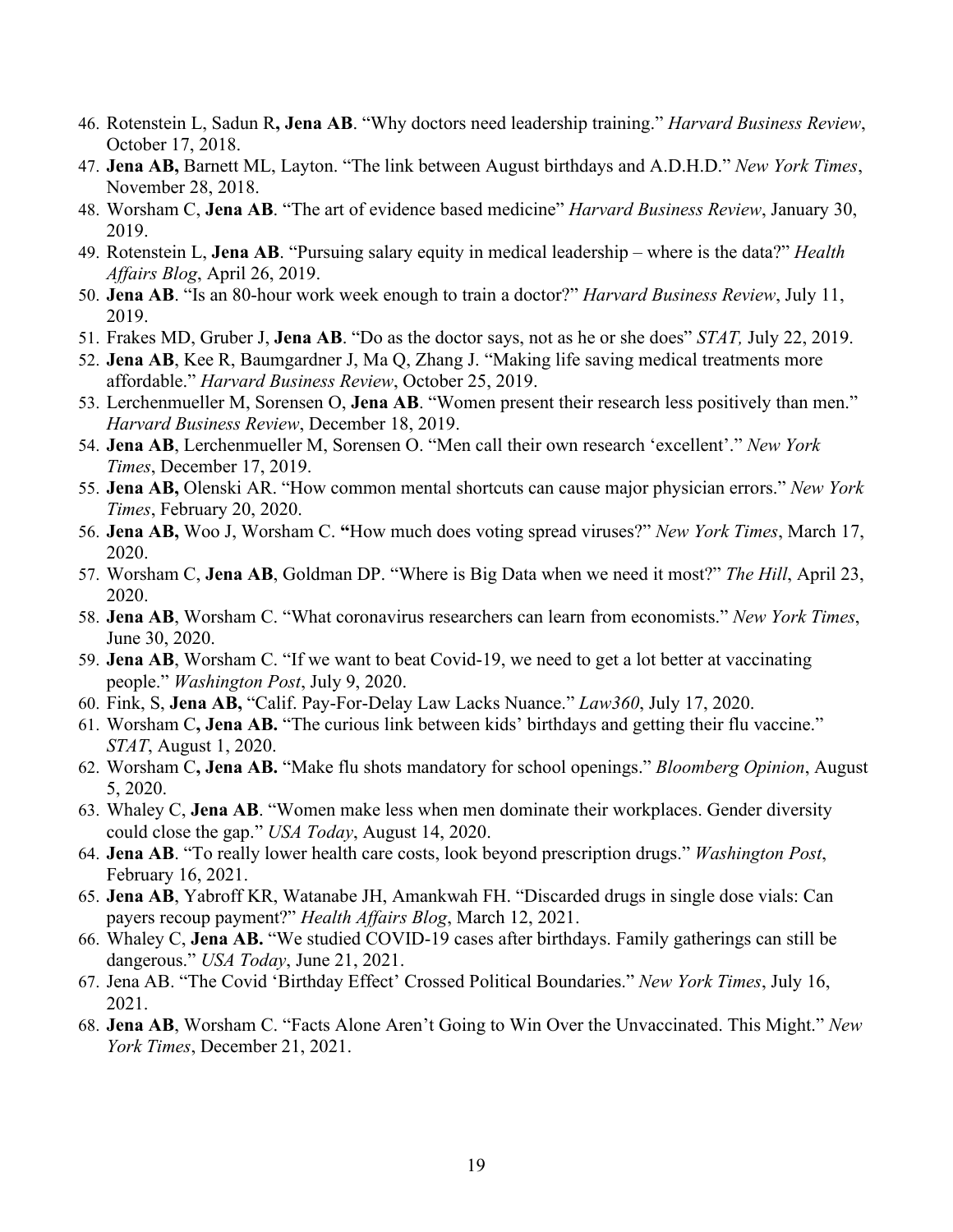# **Report of Scholarship:**

### **Peer Reviewed Publications in Print or Other Media**

### **Research Investigations**

- 1. Franco P, Wilson T, **Jena AB**. "Physiological evidence for an interaction between helices II and XI in the Melibiose carrier of *E.Coli*," *Biochimica Et Biophysica Acta*, 1510 (1-2), pp. 231-242, 2001.
- 2. Philipson TJ, **Jena AB**. "Who benefits from new medical technologies? Estimates of consumer and producer surpluses from the new HIV/AIDS drugs," *Forum for Health Economics and Policy*, Forum: Biomedical Research and the Economy, Article 3, 2005. (Also NBER Working Paper 11810).
- 3. **Jena AB**, Philipson TJ. "Cost-effectiveness as a price control," *Health Affairs* 26(3), pp. 696-703, 2007.
- 4. Garber A, Goldman D**, Jena AB**. "The promise of health care cost-containment," *Health Affairs* 26(6), pp. 1545-1547, 2007.
- 5. **Jena AB**, Philipson TJ. "Cost-effectiveness analysis and innovation," *Journal of Health Economics* 27, pp. 1224-1236, 2008. Originally circulated as "Surplus Appropriation from R&D and Technology Assessment Procedures," NBER Working Paper 12016.
- 6. Goldman D, **Jena AB**, Philipson TJ, Sun EC. "Drug licenses: A promising model of pharmaceutical pricing," *Health Affairs* 27(1), pp. 122-129, 2008.
- 7. Joyce G, Goldman D, Vogt W, Sun EC, **Jena AB**. "An assessment of Medicare Part D after two years," *American Journal of Managed Care* 15(8), pp. 536-544, 2009.
- 8. Goldman D, **Jena AB**, Lakdawalla D, Malin J, Malkin J, Sun EC. "The value of specialty oncology drugs," *Health Services Research* 45(1), pp. 115-132, 2009.
- 9. **Jena AB**, Calfee J, Mansley E, Philipson TJ. "Me-too innovation in pharmaceutical markets," *Forum for Health Economics & Policy* 12(1) (Frontiers in Health Policy Research), Article 5, 2009.
- 10. Lakdawalla D, Sun EC, **Jena AB**, Goldman D, Philipson TJ. "An economic evaluation of the war on cancer," *Journal of Health Economics* 29(3), pp. 333-346, 2010.
- 11. Sun EC, **Jena AB**, Lakdawalla D, Reyes C, Philipson TJ, Goldman D. "The contributions of improved therapy and earlier detection to cancer survival gains, 1988-2000" *Forum for Health Economics & Policy* 13(2), Article 1, 2010.
- 12. Meltzer DO, **Jena AB**. "The economics of intense exercise," *Journal of Health Economics* 29 (3), pp. 347-352, 2010.
- 13. **Jena AB**, Goldman D, Lakdawalla D, Kamdar A, Lu Y. "Sexually transmitted diseases among users of erectile dysfunction drugs," *Annals of Internal Medicine* 153(1), pp. 1-7, 2010.
- 14. **Jena AB**, Mechoulan S, Philipson TJ. "Altruism and innovation in health care," *Journal of Law and Economics* 53(3), pp. 497-518, 2010.
- 15. **Jena AB**, Baldwin D, Daughtery S, Meltzer D, Arora V. "Presenteeism among resident physicians," *Journal of the American Medical Association* 304(11), pp. 1166-1168, 2010.
- 16. Romley J, **Jena AB**, Goldman D. "Hospital spending and inpatient mortality: Evidence from California," *Annals of Internal Medicine* 154(3), pp. 160-167, 2011.
- 17. **Jena AB**, Goldman D, Joyce G. "Association between the birth of twins and parental divorce," *Obstetrics and Gynecology* 117(4), pp. 892-897, 2011.
- 18. Chandra A, **Jena AB**, Skinner J. "The pragmatists's guide to comparative effectiveness research," *Journal of Economic Perspectives* 25(2), pp. 27-46, 2011.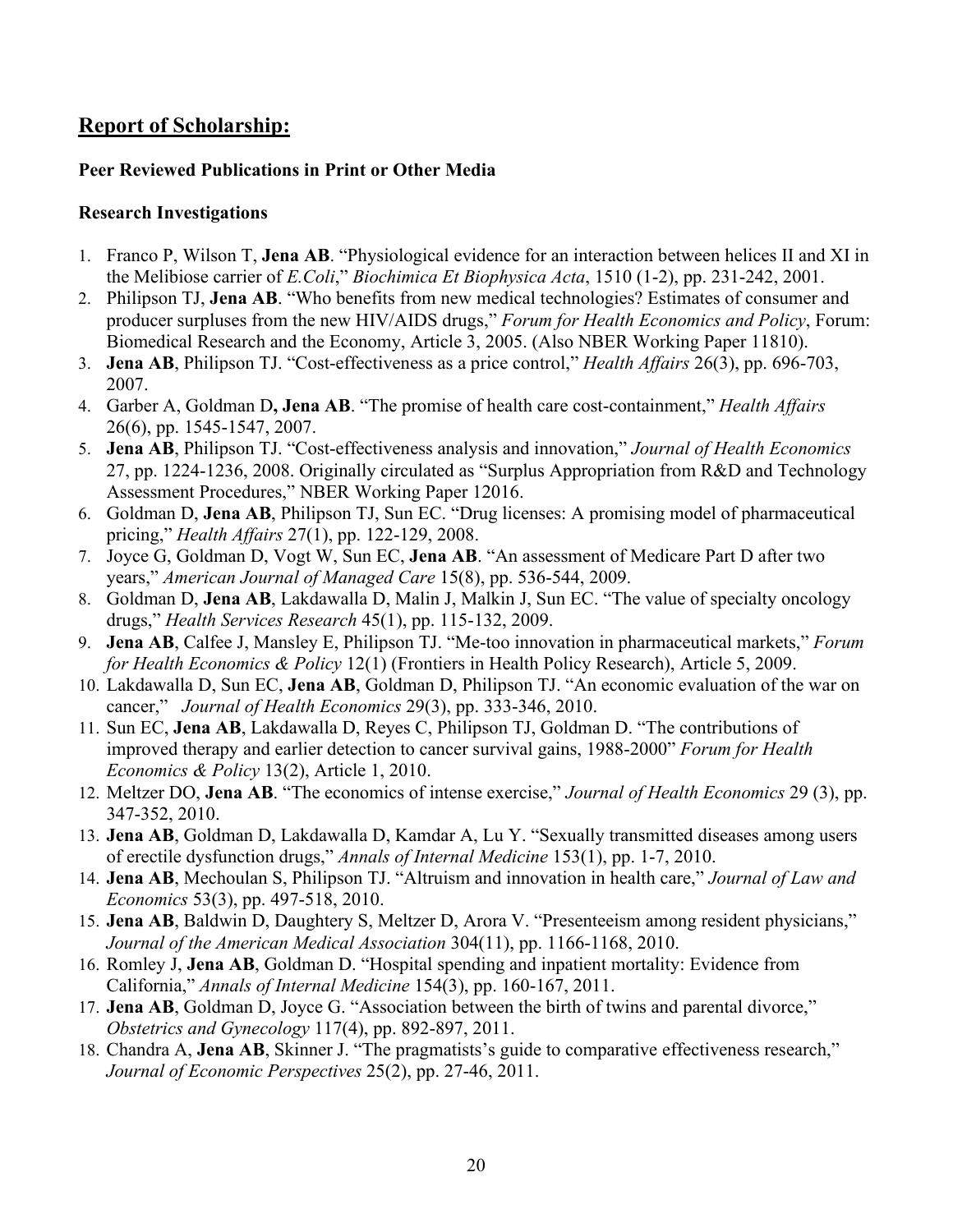- 19. **Jena AB**, Goldman D. "Growing internet use may help explain the rise in prescription drug abuse in the United States," *Health Affairs* 30(6), pp. 1-8, 2011.
- 20. Basu, A, **Jena AB**, Philipson TJ. "The impact of comparative effectiveness research on health and health care spending," *Journal of Health Economics* 30(4), pp. 695-706, 2011.
- 21. **Jena AB**, Seabury S, Lakdawalla D, Chandra A. "Malpractice risk according to physician specialty," *New England Journal of Medicine* 365(7), pp. 629-636, 2011.
- 22. **Jena AB**, Goldman D, Foster S, Califano J. "Prescription medication abuse and internet-based pharmacies," *Annals of Internal Medicine* 155(12), pp. 848-850, 2011.
- 23. Karaca-Mandic P, **Jena AB**, Joyce G, Goldman D. "Out-of-pocket medication costs and use of medications and health care services among children with asthma," *Journal of the American Medical Association* 307(12), pp. 1284-1291, 2012.
- 24. Seabury S, Chandra A, Lakdawalla D, **Jena AB**. "Defense costs of medical malpractice claims," *New England Journal of Medicine* 366(14), pp. 1354-1356, 2012.
- 25. **Jena AB**, Chandra A, Lakdawalla D, Seabury S. "Outcomes of medical malpractice litigation against US physicians," *Archives of Internal Medicine* 172(11), pp. 892-94, 2012.
- 26. **Jena AB**, Meltzer DO, Press V, Arora V. "Why physicians work when sick," *Archives of Internal Medicine* 172(14), pp. 1107-08, 2012.
- 27. **Jena AB**, Arora V, Hauer K, Durning S, Borges N, Oriol N, Elnicki M, Fagan M, Harrell H, Torre Dario, Prochaska M, Meltzer DO, Reddy S. "The prevalence and nature of postinterview communications between residency programs and applicants during the match," *Academic Medicine* 87(10), pp. 1434-42, 2012.
- 28. **Jena AB**, Romley J, Newton-Cheh C, Noseworthy P. "Therapeutic hypothermia for out-of-hospital cardiac arrest: Utilization trends and hospital mortality," *Journal of Hospital Medicine* 7(9), pp. 684- 689, 2012.
- 29. Ratcliffe T, Durning S, **Jena AB**, Grau T, Artino A, Arora V, Hauer K, Borges N, Oriol N, Elnicki M, Fagan M, Harrell H, Torre D, Prochaska M, Meltzer D, Reddy, S. "Postinterview communication between military residency applicants and training programs," *Military Medicine* 177(9), pp. 54-60, 2012.
- 30. Philipson TJ, Sun EC, Goldman D, **Jena AB**. "A Re-examination of the Costs of Medical R&D," *Forum for Health Economics & Policy* 15(3), pp. 132-159, 2012.
- 31. Seabury S, **Jena AB**, Chandra A. "Trends in earnings of health care professionals in the United States, 1987-2010," *Journal of the American Medical Association* 38(20), pp. 2083-285, 2012.
- 32. **Jena AB**, Philipson TJ. "Endogenous cost-effectiveness analysis and health care technology adoption," *Journal of Health Economics* 32(1), pp. 172-180, 2013.
- 33. Seabury S, Chandra A, Lakdawalla D, **Jena AB**. "On average, physicians spend nearly 11 percent of their 40-year careers with an open, unresolved malpractice claim" *Health Affairs* 32(1), pp. 111-119, 2013.
- 34. **Jena AB**, Karaca-Mandic P, Weaver L, Seabury S. "Predicting new diagnoses of human immunodeficiency virus infection using internet search engine data," *Clinical Infectious Diseases*, doi:10.1093/cid/cit022, February 7, 2013.
- 35. Prasad V, **Jena AB**. "Pre-specified falsification endpoints: can they validate true observational associations?," *Journal of the American Medical Association* 309(3), pp. 241-242, 2013.
- 36. **Jena AB**, Sun EC, Goldman D. "Confounding in the association of proton pump inhibitor use with risk of community acquired pneumonia," *Journal of General Internal Medicine* 28(2), pp. 223-30, 2013.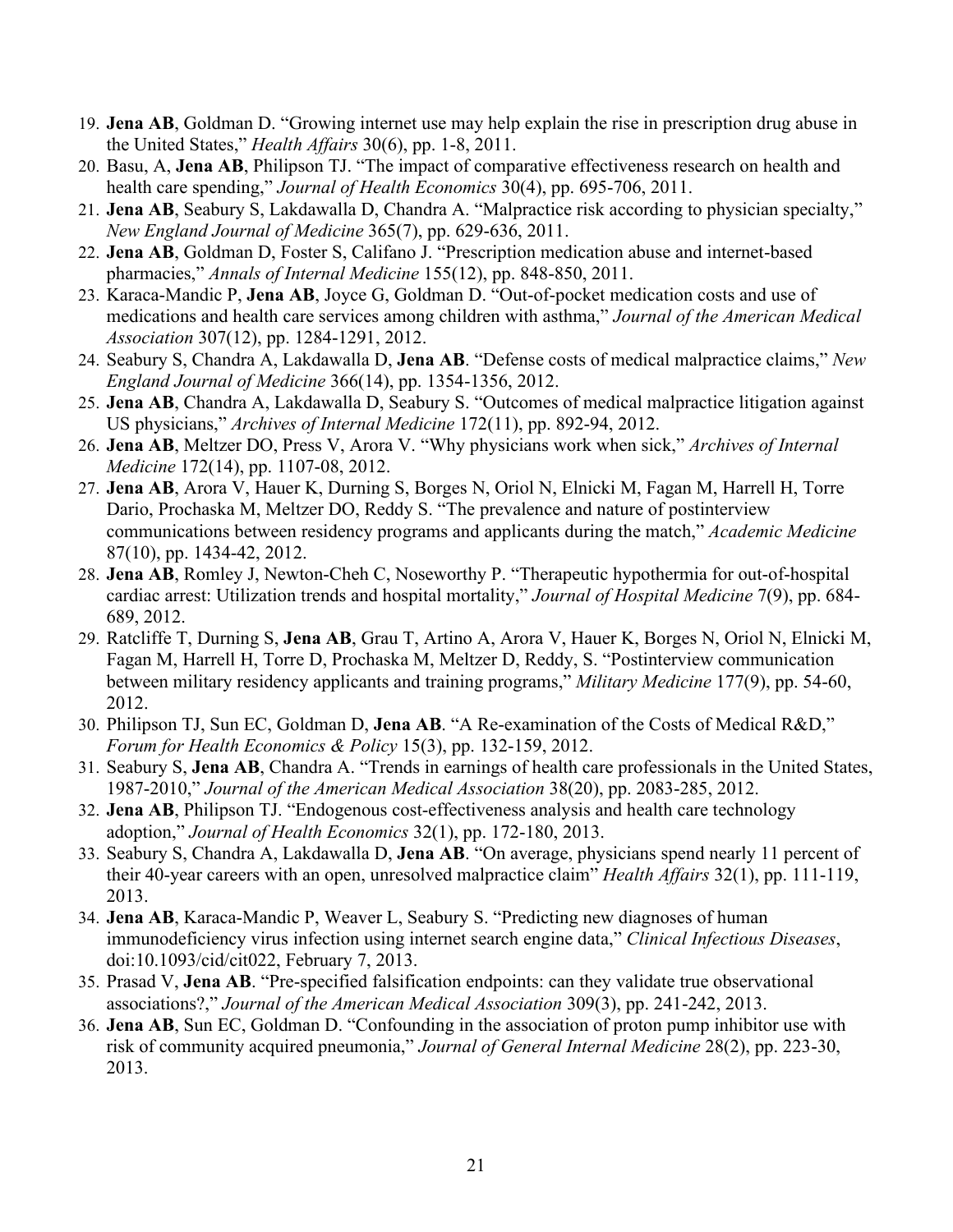- 37. Blumenthal D, Song Z, **Jena AB**, Ferris T. "Guidance for structuring team-based incentives in healthcare," *American Journal of Managed Care* 19(2), e64-370, 2013.
- 38. Romley J, **Jena AB**, O'Leary J, Goldman D. "Spending and mortality in U.S. Acute Care Hospitals," *American Journal of Managed Care* 19(2), e46-54, 2013.
- 39. **Jena AB**, Mechoulan S, Philipson TJ. "Should global health be tailored toward the rich? Altruism and efficient R&D for neglected diseases," *Forum for Health Economics & Policy* 16(1), pp. 1-17, 2013.
- 40. **Jena AB**, Prasad V. "Duty hour reform in a shifting medical landscape," *Journal of General Internal Medicine* 28(9), pp. 1238-40, 2013.
- 41. Blumenthal D, **Jena AB**. "Hospital value based purchasing," *Journal of Hospital Medicine* 8(5), pp. 271-277, 2013.
- 42. Axelrod L, Shah D, **Jena AB**. "The European Working Time Directive: An uncontrolled experiment in medical care and education," *Journal of the American Medical Association* 309(5), pp. 447-48, 2013.
- 43. **Jena AB**, Chandra A, Seabury S. "Malpractice risk among U.S. pediatricians," *Pediatrics* 131(6), pp. 1148-1154, 2013.
- 44. Seabury S, Chandra A, **Jena AB**. "Trends in the Earnings of Male and Female Health Care Professionals in the United States, 1987-2010," *JAMA Internal Medicine* 173(18), pp. 1748-50, 2013.
- 45. Goldman D, Gupta C, Vasudeva E, Trakas K, Riley R, Lakdawalla D, Agus D, Sood N, **Jena AB**, Philipson TJ. "The value of diagnostic testing in personalized medicine," *Forum for Health Economics & Policy* 16(2), pp. 121-33, 2013.
- 46. Basu A, **Jena AB**, Goldman D, Philipson T, Dubois R. "Heterogeneity in action: The role of passive personalization in comparative effectiveness research," *Health Economics* 23(3), pp. 359-373, 2013.
- 47. **Jena AB**, Sun E, Romley J. "Mortality among high risk patients with acute myocardial infarction admitted to U.S. teaching-intensive hospitals in July: A retrospective observational study," *Circulation* 128(25), pp. 2754-63, 2013.
- 48. Lakdawalla D, **Jena AB**, Doctor J. "Careful Use of Science to Advance the Debate on United Kingdom's Cancer Drugs Fund," *Journal of the American Medical Association* 311(1), pp. 25-26, 2014.
- 49. **Jena AB**, Sun E, Prasad V. "Does the declining lethality of gunshot injuries mask a rising epidemic of gun violence in the United States?" *Journal of General Internal Medicine* 29(7), pp. 1065-1069, 2014.
- 50. **Jena AB**, Goldman D, Weaver L, Karaca-Mandic P. "Opioid prescribing by multiple providers in Medicare: retrospective observational study of insurance claims," *BMJ* 348:g1393, 2014.
- 51. Mangalmurti S, Seabury S, Chandra A, Lakdawalla D, Oetgen WJ, **Jena AB.** "Medical professional liability among U.S. cardiologists," *American Heart Journal* 167(5), pp. 690-96, 2014.
- 52. **Jena AB**, Prasad V, Romley J. "Long-term effects of the 2003 ACGME resident duty hour reform on hospital mortality," *Mayo Clinic Proceedings* 89(7), pp. 1023-25, 2014.
- 53. Lakdawalla D, Mascarenhas M, **Jena AB**, Vanderpuye-Orgle J, LaVallee C, Linthicum MT, Snider JT. "Impact of oral nutritional supplements on hospital outcomes in pediatric patients," *JPEN*, 2014.
- 54. **Jena AB,** Depasse JW, Prasad V. "The declining demand for hospital care as a rationale for duty hour reform," *Journal of General Internal Medicine* 29(10), pp. 1400-1403, 2014.
- 55. Prasad V, **Jena AB**. "The Peltzman effect and compensatory markers in medicine," *Healthcare* 2(3), pp. 170-72, 2014.
- 56. **Jena AB**, Schoemaker L, Bhattacharya J. "Exposing physicians to reduced residency work hours did not adversely affect patient outcomes after residency." *Health Affairs* 33(10), pp. 1832-40, 2014.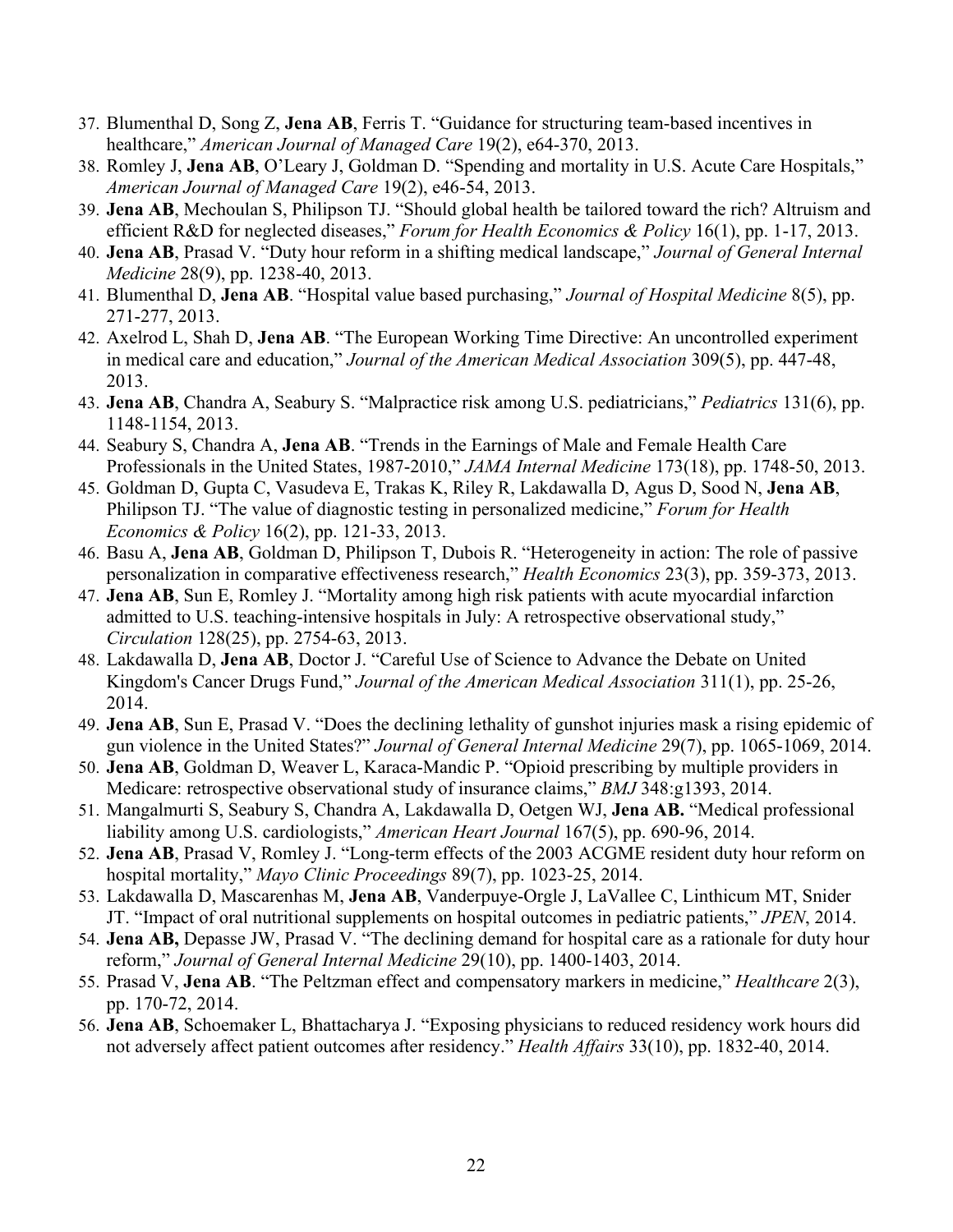- 57. **Jena AB**, Stevens W, McWilliams JM. "Turning evidence into practice under payment reform: the new frontier of translational science," *Journal of General Internal Medicine* 29(11), pp. 1542-545, 2014.
- 58. Abola MV, Prasad V, **Jena AB**. "Association between treatment toxicity and outcomes in oncology clinical trials," *Annals of Oncology* 25(11), pp. 2284-2289, 2014.
- 59. Seabury S, Helland E, **Jena AB**. "Medical malpractice reform: Noneconomic damages caps reduced payments by fifteen percent, with varied effects by specialty." *Health Affairs* 33(11), pp. 1-9, 2014.
- 60. Sanghavi P, **Jena AB**, Newhouse JP, Zaslavsky AM. "Outcomes after out-of-hospital cardiac arrest treated by basic versus advanced life support." *JAMA Internal Medicine* 175(2), pp.196-204, 2015.
- 61. Snider JT, **Jena AB**, Linthicum M, Hegazi R, Partridge J, LaVallee C, Lakdawalla D, Wischmeyer P. "Effect of hospital use of oral nutritional supplementation on length of stay, hospital cost, and 30-day readmissions among Medicare patients with COPD." *CHEST* 147(6), pp. 1477-84, 2015.
- 62. **Jena AB**, Prasad V, Goldman D, Romley J. "Mortality and treatment patterns among patients hospitalized with acute cardiovascular conditions during dates of national cardiology meetings." *JAMA Internal Medicine* 175(2), pp. 237-244, 2015.
- 63. **Jena AB**, Goldman D, Seabury S. "Incidence of sexually transmitted infections after human papillomavirus vaccination among adolescent females." *JAMA Internal Medicine* 175(4), pp. 617-623, 2015.
- 64. Haffajee R, **Jena AB**, Weiner S. "Mandatory Use of Prescription Drug Monitoring Programs," *Journal of the American Medical Association* 313(9), pp. 891-892, 2015.
- 65. Chandra A, Snider JT, Wu Y, **Jena AB**, Goldman D. "Robot-assisted surgery for kidney cancer increases access to a procedure that can reduce mortality and renal failure," *Health Affairs* 34(2), pp. 220-228, 2015.
- 66. Ly D, Seabury S, **Jena AB**. "Divorce among physicians and other health care professionals in the United States: an analysis of Census survey data," *BMJ* 350: h706, 2015.
- 67. **Jena AB**, Ho O, Goldman D, Karaca-Mandic P. "The impact of the U.S. Food and Drug Administration chlorofluorocarbon ban on out-of-pocket costs and use of albuterol inhalers among individuals with asthma." *JAMA Internal Medicine* 175(7), pp. 1171-1179, 2015.
- 68. Dayoub EJ, **Jena AB**. "Does pain lead to tachycardia? Revisiting the association between selfreported pain and heart rate in a national sample of urgent emergency department visits." *Mayo Clinic Proceedings* 90(8), pp. 1165-1166, 2015.
- 69. Tilak G, Prasad V, **Jena AB**. "Authorship inflation in medical publications." *Inquiry* 52 (January-December), pp. 1-4, 2015.
- 70. Blumenthal D, Orav J, **Jena AB**, Dudzinksi D, Jha A. "Access, Quality, and Costs of Care at Physician Owned Hospitals in the United States, an Observational Study," *BMJ* 351:h4466, 2015.
- 71. **Jena AB,** Khullar D, Ho O, Olenski AR, Blumenthal DM. "Sex differences in academic rank in US medical schools in 2014," *JAMA* 314(11): pp. 1149-58.
- 72. Khullar D, Jha AK, **Jena AB**. "Reducing diagnostic errors why now?" *NEJM* 373(26), pp. 2491-93, 2015.
- 73. Dayoub EJ, **Jena AB**. "Chronic disease prevalence and health lifestyle behaviors among U.S. health care professionals." *Mayo Clinic Proceedings* 90(12), pp. 1659-62, 2015.
- 74. Kapoor N, Abola MV, **Jena AB**, Smith SE. "Trends in authorship patterns in high-impact radiology publications, 1980-2013." *Academic Radiology* 22(12), pp. 1587-81, 2015.
- 75. Sanghavi P, **Jena AB**, Newhouse JP, Zaslavsky AM. "Outcomes of basic versus advanced life support for out-of-hospital medical emergencies." *Annals of Internal Medicine* 163(9), pp. 681-90, 2015.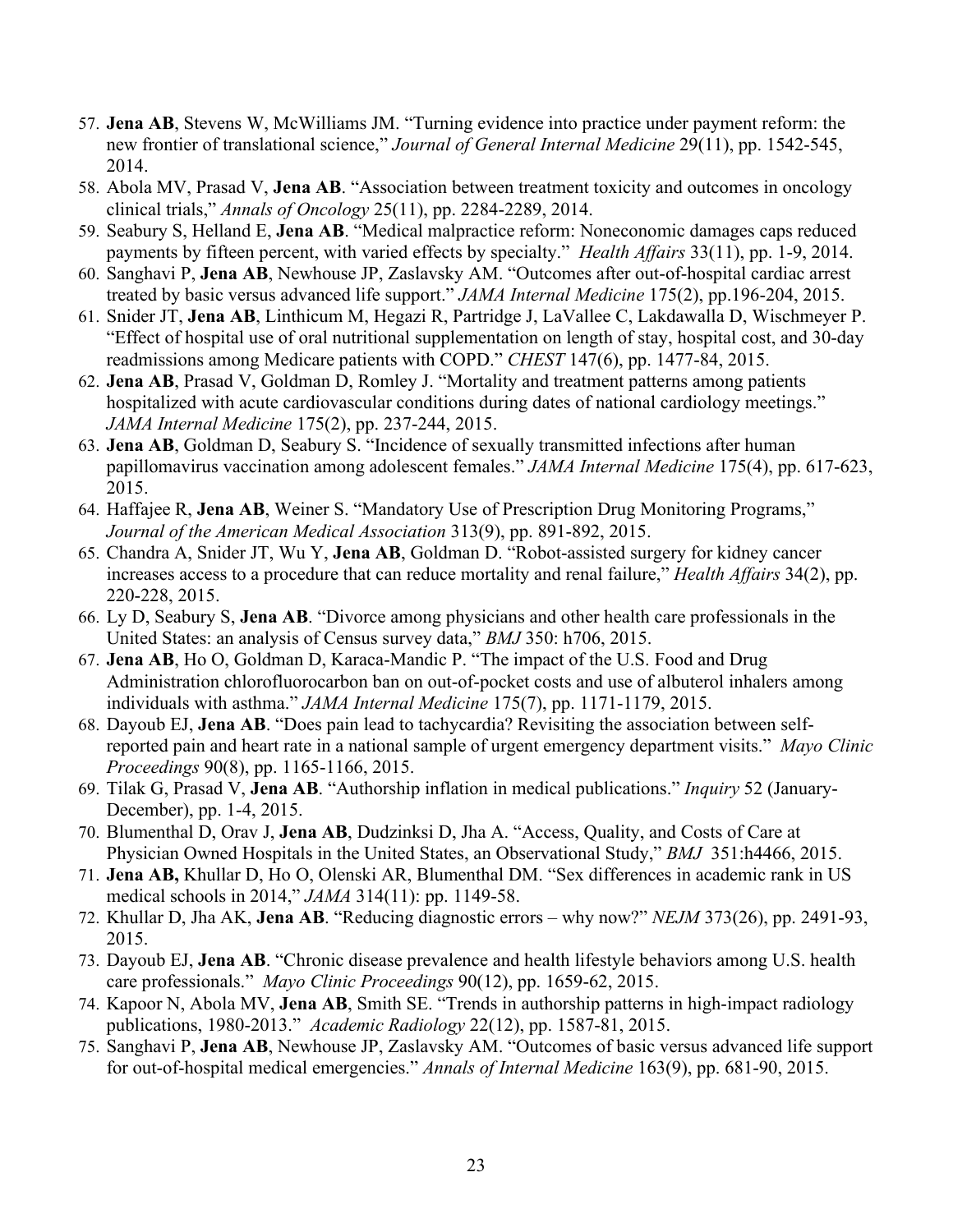- 76. **Jena AB**, Schoemaker L, Bhattacharya J, Seabury SA. "Physician spending and subsequent risk of malpractice claims: observational study." *BMJ*; 351: h5516, 2015.
- 77. Romley J, Gong C, **Jena AB**, Goldman DP, Williams B, Peters A. "Serious hypoglycemic events associated with concurrent use of commonly used sulfonylureas and warfarin, a retrospective cohort analysis." *BMJ*; 351: h6223, 2015.
- 78. Olenski A, Abola M, **Jena AB**. "Do heads of government age more quickly? Observational study comparing mortality between elected leaders and runners-up in national elections of 17 countries." *BMJ;* 351: h6424, 2015.
- 79. Iyasere CA, Baggett M, Romano J, **Jena AB**, Mills G, Hunt DP. "Beyond continuing medical education: Clinical coaching as a tool for ongoing professional development." *Academic Medicine*, Feb 23, 2016.
- 80. Venkataramani A, Bor J, **Jena AB**. "Regression discontinuity designs in health care research." *BMJ*; 352: i1216; 2016.
- 81. Khullar D, **Jena AB**. "Reducing prognostic errors: a new imperative in quality healthcare." *BMJ*; 352: i1417; 2016.
- 82. **Jena AB**, Huang J, Fireman B, Fung V, Gazelle S, Landrum MB, Chernew M, Newhouse JP, Hsu J. "Screening mammography for free: Impact of eliminating cost sharing on cancer screening rates." *Health Services Research*, March 2016.
- 83. Mehrotra A, **Jena AB**, Busch AB, Souza J, Uscher-Pines L, Landon BE. "Utilization of telemedicine among rural Medicare beneficiaries." *JAMA* 315(8), pp. 2015-2016, 2016.
- 84. **Jena AB**, Stevens W, Gonzalez Y, Marx SE, Juday T, Lakdawalla DN, Philipson TJ. "The wider public health value of HCV treatment accrued by liver transplant recipients." *American Journal of Managed Care* 22(6), 2016, pp. 212-219.
- 85. Ly DP, Seabury S, **Jena AB**. "Differences in incomes of physicians in the United States by race and sex: observational study." *BMJ;* 353: i2923, 2016.
- 86. **Jena AB**, Goldman DP, Karaca-Mandic P. "Hospital prescribing of opioids to Medicare beneficiaries." *JAMA Internal Medicine;* June 13, 2016.
- 87. **Jena AB**, Blumenthal DM, Stevens W, Chou JW, Ton TG, Goldman DP. "Value of improved lipid control in patients at high risk for adverse cardiac events." *American Journal of Managed Care* 22(6), 2016, pp. 199-207.
- 88. **Jena AB**, Olenski AR, Blumenthal DM. "Sex differences in Physician Salary in US Public Medical Schools." *JAMA Internal Medicine;* July 11, 2016.
- 89. Barnett ML, Mehrotra A, **Jena AB**. "Adverse outcomes during the transition to a new electronic health record system: observational study." *BMJ;* 354: i3835, 2016.
- 90. Dean KM, Hatfield LA, **Jena AB**, Cristman D, Flair M, Kator K, Nudd G, Grabowski DC. "Preliminary data on a care coordination program for home care recipients." *Journal of the American Geriatrics Society*, Aug 10, 2016.
- 91. **Jena AB**, Zhang J, Lakdawalla DN. "The trade-off between speed and safety in drug approvals," *JAMA Oncology*, Sep. 29, 2016.
- 92. Frakes M**, Jena AB**. "Does medical malpractice law improve health care quality," *Journal of Public Economics* 143 (November 2016), pp. 142-158.
- 93. Blumenthal DM, Goldman DP, **Jena AB**. "Outcomes-based pricing as a tool to ensure access to novel but expensive biopharmaceuticals," *Annals of Internal Medicine*, Dec 2016.
- 94. Desai S, **Jena AB**. "Do celebrity endorsements matter? Observational study of BRCA gene testing and mastectomy rates after Angelina Jolie's New York Times editorial." *BMJ*; 355: i6357, 2016.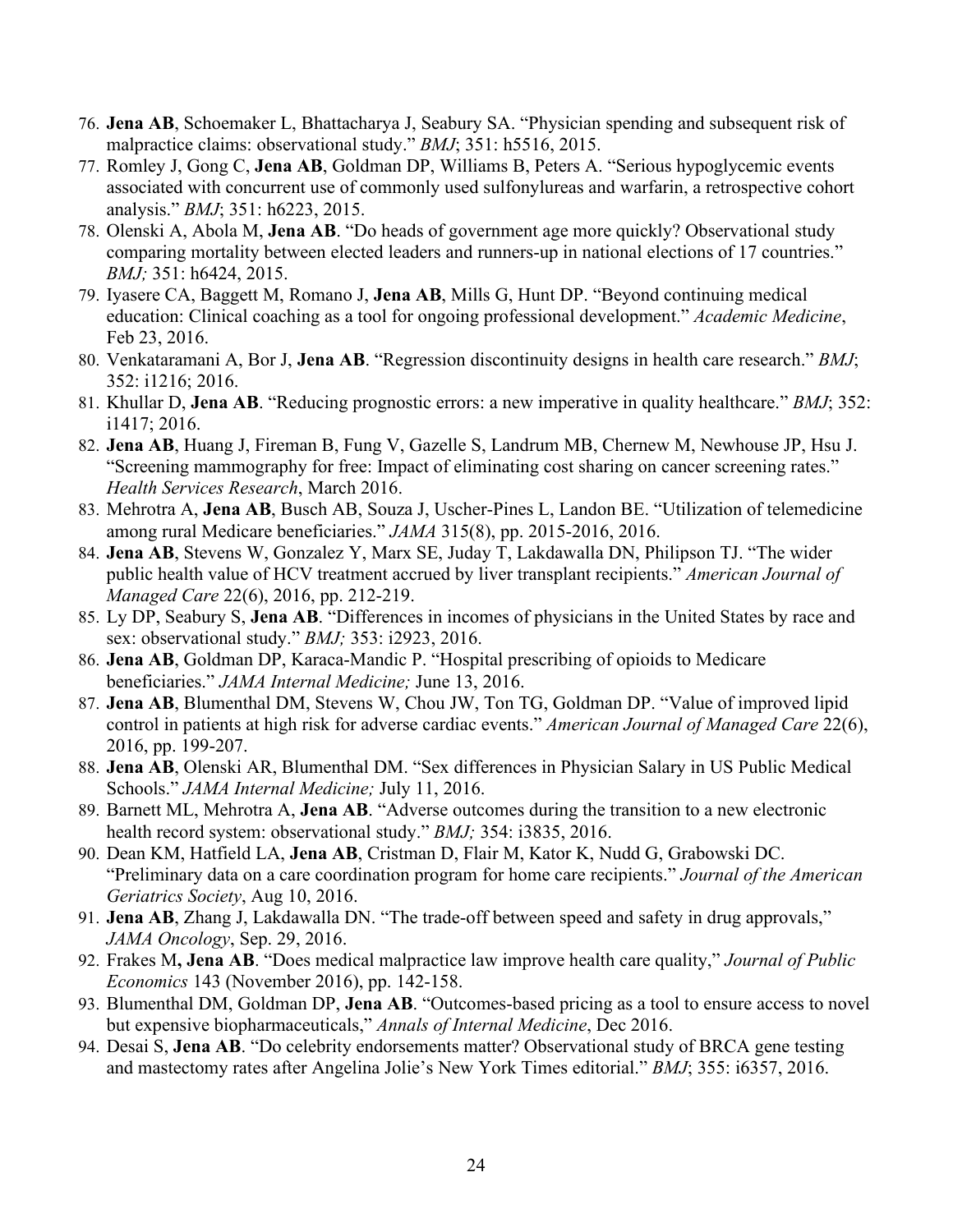- 95. Tsugawa Y, **Jena AB**, Figueroa JF, Orav EJ, Blumenthal DM, Jha AK. "Comparison of hospital mortality and readmission rates for Medicare patients treated by male vs female physicians." *JAMA Internal Medicine*, Dec 2016.
- 96. Karaca-Mandic P, **Jena AB**, Ross JS. "Health and health care use among individuals at risk to lose health insurance with repeal of the Affordable Care Act." *JAMA Internal Medicine*, January 2017.
- 97. Obermeyer Z, Cohn B, Wilson M, **Jena AB**, Cutler DM. "Early death after discharge from emergency departments: analysis of US insurance claims data." *BMJ*, February 2017.
- 98. Tsugawa, **Jena AB**, Orav EJ, Jha AK. "Quality of care delivered by general internists in US hospitals who graduated from foreign versus US medical schools: observational study." *BMJ*, February 2017.
- 99. Blumenthal DM, Olenski AR, Yeh RW, Defaria Yeh D, Sarma A, Stefanescu Schmidt AC, Wood MJ, **Jena AB.** "Sex differences in faculty rank among academic cardiologists in the United States." *Circulation*, February 2017.
- 100. Barnett ML, Olenski, **Jena AB**. "Opioid-prescribing patterns of emergency physicians and risk of long-term use." *New England Journal of Medicine* 376(7), pp. 663-273, 2017.
- 101. Tsugawa Y, Jha AK, Newhouse JP, Zaslavsky AM, **Jena AB**. "Variation in physician spending and association with patient outcomes." *JAMA Internal Medicine*, March, 2017.
- 102. Myers L, Mikhael B, Currier P, Berg K, **Jena AB**, Donnino M. "The association between physician turnover (the "July Effect") and survival after in-hospital cardiac arrest." *Resuscitation*, March, 2017.
- 103. Barnett ML, Olenski, **Jena AB**. "Patient mortality during unannounced accreditation surveys at US hospitals." *JAMA Internal Medicine*, 2017.
- 104. Schaeffer AC, **Jena AB**, Seabury SA, Singh H, Chalasani V, Kachalia A. "Rates and characteristics of paid malpractice claims among US physicians by specialty, 1992-2014." *JAMA Internal Medicine*, 2017.
- 105. **Jena AB**, Mann NC, Wedlund LN, Olenski AR. "Delays in emergency care and mortality during major U.S. marathons." *New England Journal of Medicine* 376 (15), pp. 1441-1450, 2017.
- 106. Mehrotra A, Huskamp HA, Souza J, Uscher-Pines L, Rose S, Landon BE, **Jena AB**, Busch AB. "Rapid growth in mental health telemedicine use among rural Medicare beneficiaries, wide variation across states." *Health Affairs* 36(5), pp. 909-917, 2017.
- 107. Tsugawa Y, Newhouse JP, Zaslavsky A, Blumenthal DM, **Jena AB**. "Physician age and outcomes in elderly patients in hospital in the US: observational study." *BMJ*, 357:j1797, 2017.
- 108. Stevens W, Shih T, Incerti D, Ton TGN, Lee HC, Peneva D, Macones GA, Sibai BM, **Jena AB**. "Short-term costs of preeclampsia to the United States health care system." *American Journal of Obstetrics and Gynecology* S0002-9378(17), pp. 30561-6, 2017.
- 109. Ly DP, Seabury SA, **Jena AB**. "Hours worked among U.S. dual physician couples with children, 2000 to 2015." *JAMA Internal Medicine*, 2017.
- 110. Blumenthal DM, Goldman DP, **Jena AB**. "Tying reimbursement to outcomes is an ideal strategy for PCSK9 inhibitors." *JAMA Cardiology*, 2017.
- 111. Sun EC, **Jena AB**. "Distribution of prescription opioid use among privately insured adults without cancer: United States, 2001-2013." *Annals of Internal Medicine*, 2017.
- 112. Khullar D, Blumenthal DM, Olenski AR, **Jena AB**. "U.S. immigration policy and American medical research: The scientific contributions of foreign medical graduates." *Annals of Internal Medicine*, 2017.
- 113. Ly DP, Seabury SA, **Jena AB**. "Characteristics of U.S. Physician Marriages, 2000–2015: An Analysis of Data From a U.S. Census Survey." *Annals of Internal Medicine*, 2017.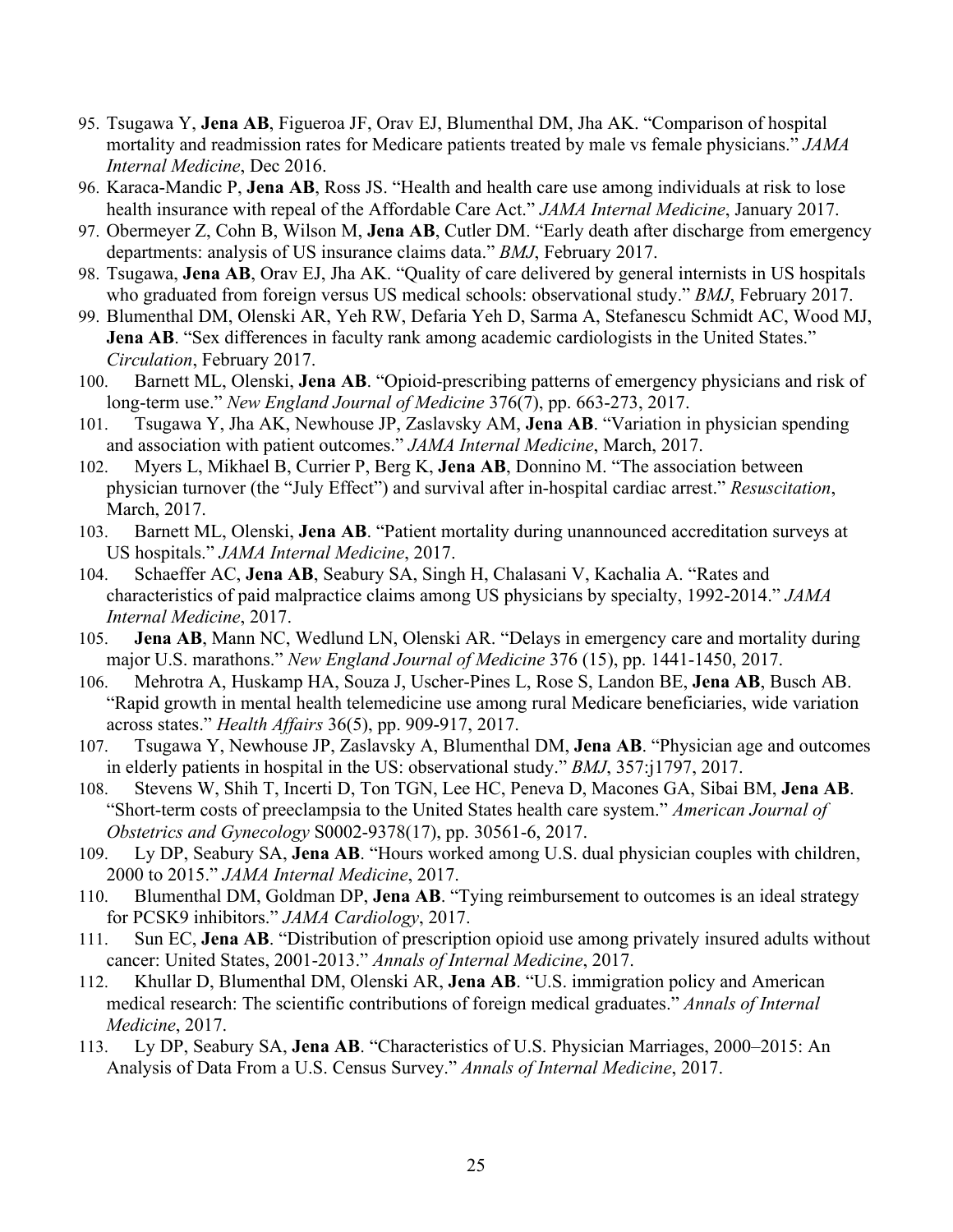- 114. Blumenthal DM, Olenski AR, Tsugawa Y, **Jena AB**. "Association Between Treatment by Locum Tenens Internal Medicine Physicians and 30-Day Mortality Among Hospitalized Medicare Beneficiaries." *JAMA* 318(21), pp. 2119-2129, 2017.
- 115. Barnett ML, Gray J, Zink A, **Jena AB**. "Coupling policymaking with evaluation the case of the opioid crisis." *New England Journal of Medicine* 377, pp. 2306-2309, 2017.
- 116. **Jena AB**, Olenski AR, Molitor D, Miller N. "Association between rainfall and diagnoses of joint or back pain: retrospective claims analysis." *BMJ* 359, j5326, 2017.
- 117. Venkataramani A, Gandhavadi M, **Jena AB**. "Association between playing American football in the National Football League and long-term mortality." *JAMA* 319(8), pp. 800-806, 2018.
- 118. **Jena AB**, Olenski AR. "Reduction in firearm injuries during NRA annual conventions.*" New England Journal of Medicine* 378(9), pp. 866-867, 2018.
- 119. **Jena AB**, Olenski AR, Blumenthal DM, Yeh RW, Goldman DP, Romley J. "Acute myocardial infarction mortality during dates of national interventional cardiology meetings." *Journal of the American Heart* Association 7(6), pii e008230, 2018.
- 120. **Jena AB**, Olenski AR, Khullar D, Bonica A, Rosenthal H. "Physicians' political preferences and the delivery of end of life care in the United States: retrospective observational study." *BMJ* 361, k1161, 2018.
- 121. Ly DP, **Jena AB**. "Sex differences in time spent on household activities and care of children among US physicians, 2003-2016." *Mayo Clinic Proceedings* S0025-6196(18)30147-2, 2018.
- 122. Tsugawa Y, **Jena AB**, Orav EJ, Blumenthal DM, Tsai TC, Mehtsun WT, Jha AK. "Age and sex of surgeons and mortality of older surgical patients: observational study." *BMJ* 361, k1343, 2018.
- 123. Herzig SJ, Calcaterra SL, Mosher HJ, Ronan MV, Groningen NV, Shek L, Loffredo A, Keller M, **Jena AB**, Nuckols TK. "Safe Opioid Prescribing for Acute Noncancer Pain in Hospitalized Adults: A Systematic Review of Existing Guidelines." *Journal of Hospital Medicine* 13(4), pp. 256-262, 2018.
- 124. Herzig SJ, Mosher HJ, Calcaterra SL, **Jena AB**, Nuckols TK, ["Improving the Safety of Opioid](https://www.ncbi.nlm.nih.gov/pubmed/29624189)  [Use for Acute Noncancer Pain in Hospitalized Adults: A Consensus Statement From the Society of](https://www.ncbi.nlm.nih.gov/pubmed/29624189)  [Hospital Medicine."](https://www.ncbi.nlm.nih.gov/pubmed/29624189) *Journal of Hospital Medicine* 13(4), pp. 263-271, 2018.
- 125. Carey C, **Jena AB**, Barnet ML. "Patterns of Potential Opioid Misuse and Subsequent Adverse Outcomes in Medicare, 2008 to 2012." *Annals of Internal Medicine*, May 22, 2018.
- 126. Rotenstein L, **Jena AB**. "Lost Taussigs The consequences of gender discrimination in medicine." *New England Journal of Medicine* 378(24), pp. 2255-2257, 2018.
- 127. Fonseca R, Peneva D, Clancy Z, Abouzaid S, Jena AB. "The importance of economic trade-offs in cancer drug pricing." *Mayo Clinic Proceedings* 93(8), pp. 976-979, 2018.
- 128. Barnett ML, Olenski AR, Thygeson NM, Ishisaka D, Wong S, **Jena AB**, Mehrotra A. "A Health Plan's Formulary Led To Reduced Use Of Extended-Release Opioids But Did Not Lower Overall Opioid Use." *Health Affairs* 37(9), pp. 1509-1516, 2018.
- 129. Tsugawa Y, Blumenthal DM, Jha AK, Oraj EJ, **Jena AB**. "Association between physician *US News & World Report* medical school ranking and patient outcomes and costs of care: observational study." *BMJ* 262, k3640, 2018.
- 130. Sun EC, Dutton R, **Jena AB**. "Comparison of anesthesia times and billing patterns by anesthesia practitioners." *JAMA Network Open* 1(7): e184388, 2018.
- 131. **Jena AB**, Chou JW, Yoon L, Aubry WM, Berger J, Burton W, Fendrick AM, Fick DM, Franklin D, Killion R, Lakdawalla DN, Neumann PJ, Patel K, Yee J, Sakurada B, Yu-Isenberg K. "Understanding and improving value frameworks with real-world patient outcomes." *American Journal of Managed Care* 24(11), pp. 506-509, 2018.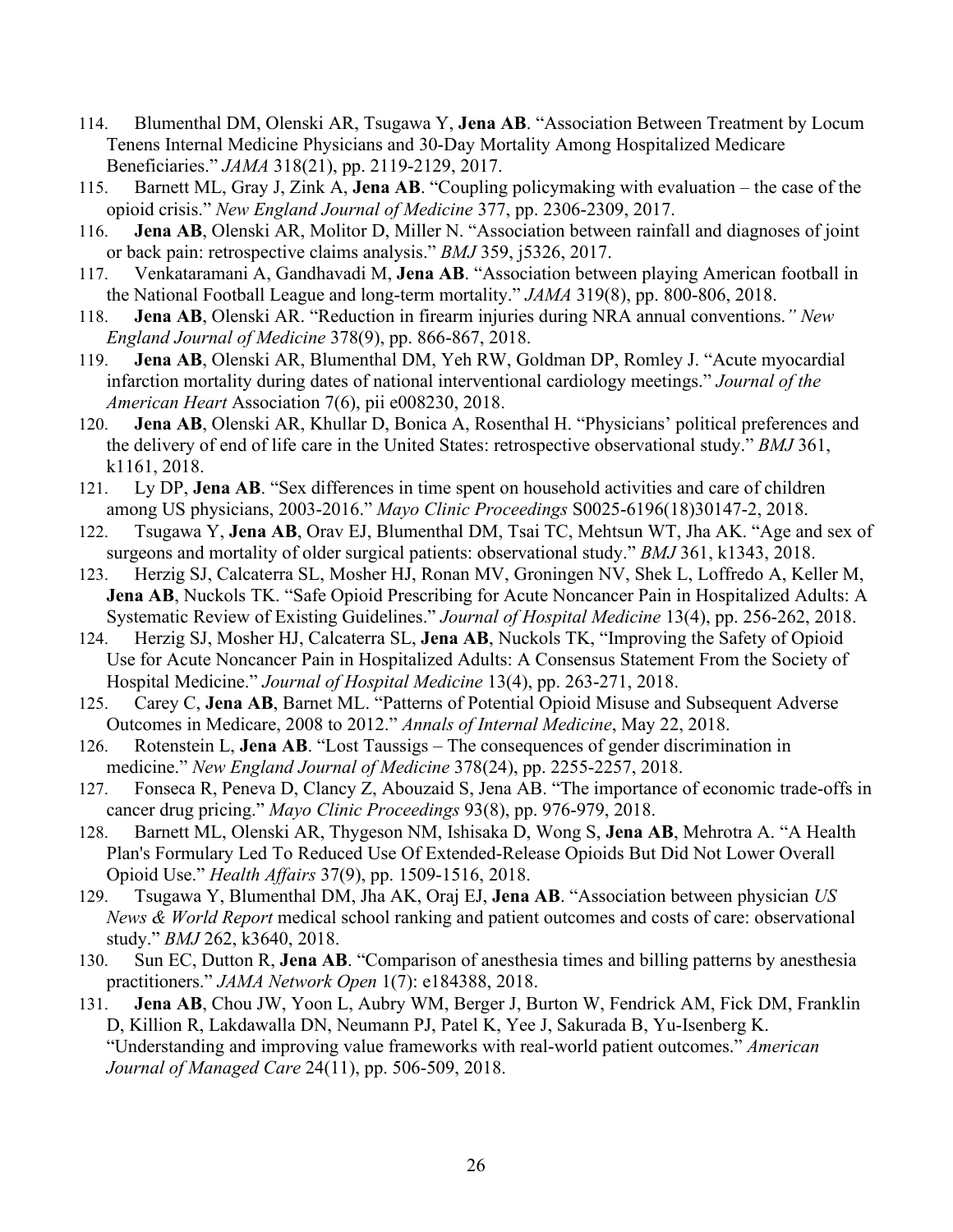- 132. Layton TJ, Barnett ML, Hicks TR, **Jena AB**. "Attention deficit-hyperactivity disorder and month of school enrollment." *New England Journal of Medicine* 379(22), pp. 2122-2130, 2018.
- 133. Patel YM, Ly DP, Hicks T, **Jena AB**. "Proportion of non-US-born and noncitizen health care professionals in the United States in 2016." *JAMA* 320(21), pp. 2265-2266, 2018.
- 134. Chen A, Blumenthal DM, **Jena AB**. "Characteristics of physicians excluded from US Medicare and state public insurance programs for fraud, health crimes, or unlawful prescribing of controlled substances." *JAMA Network Open* 1(8): e185805, 2018.
- 135. Koplewitz G, Blumenthal DM, Gross N, Hicks R, **Jena AB**. "Golf habits among physicians and surgeons: observational cohort study" *BMJ* 363:k4859, 2018.
- 136. Schwartz AL, **Jena AB**, Zaslavsky AM, McWilliams JM. "Analysis of physician variation in provision of low-value services." *JAMA Internal Medicine*, 2018.
- 137. Sun EC, Mello MM, Rishel CA, Vaughn MT, Kheterpal S, Saager L, Fleisher LA, Damrose EJ, Kadry B, **Jena AB**. "Association of overlapping surgery with perioperative outcomes." *JAMA* 321(8), pp. 7762-772, 2019.
- 138. **Jena AB**, Snider JT, Diaz EO, Ingram A, Sanchez Gonzalez Y, Lakdawalla D. "How does chronic hepatitis C affect individuals in need of organ transplantation in the United Kingdom?" *Value in Health* 22(6), pp. 669-676, 2019.
- 139. Venkataramani A, Cook E, O'Brien R, Kawachi I, **Jena AB**, Tsai AC. "College affirmative action bans and smoking and alcohol use among underrepresented minority adolescents in the United States: a difference-in-differences study." *PLOS Medicine* June 18, 2019.
- 140. Barnett ML, Hicks T, **Jena AB**. "Prescription patterns of family members after discontinued opioid or benzodiazepine therapy of users." *JAMA Internal Medicine*, 2019.
- 141. **Jena AB**, Farid M, Blumenthal DM, Bhattacharya J. "Association of residency work hour reform with long term quality and costs of care of US physicians: observational study." *BMJ* 366:l4134, 2019.
- 142. Yu J, **Jena AB**, Karaca-Mandic P, Golberstein E. "Factors associated with psychiatrist opt-out from U.S. Medicare: an observational study." *Journal of General Internal Medicine*, 2019.
- 143. Jeffery MM, Hooten WM, **Jena AB**, Ross JS, Shah ND, Karaca-Mandic P. "Rates of Physician Coprescribing of Opioids and Benzodiazepines After the Release of the Centers for Disease Control and Prevention Guidelines in 2016." *JAMA Network Open* 2(8), 2019.
- 144. Peña PA, Pérez-Díaz I, Pulido-Ayala AK, Osorio-Landa HK, López-Navarro JM, Duckworth AL, **Jena AB**. "Association of Grit Scores With Treatment Adherence and Biomarkers in Patients With Type 2 Diabetes." *JAMA Network Open* 2(9), 2019.
- 145. Tsugawa Y, Kato H, Jha AK, Wenger NS, Zingmond DS, Gross N, **Jena AB**. "Characteristics of Physicians Who Adopted Medicare's New Advance Care Planning Codes in the First Year. *Journal of General Internal Medicine*, 2019.
- 146. Chen AJ, Hu X, Conti RM, **Jena AB**, Goldman DP. "Trends in the Price per Median and Mean Life-Year Gained Among Newly Approved Cancer Therapies 1995 to 2017." *Value in Health* 22(12), pp. 1387-1395, 2019.
- 147. Lerchenmueller M, Sorensen O, **Jena AB**. "Gender differences in how scientists present the importance of their research: observational study." *BMJ* 367:1I6573, 2019.
- 148. Zimerman A, Worsham C, Woo J, **Jena AB**. "The need for speed: observational study of physician driving behaviors." *BMJ* 367:I6354, 2019.
- 149. Tsugawa Y, Dimick J, **Jena AB**, Maggard-Gibbons M, Blumenthal DM, Gross N, Jha AK. "Comparison of Patient Outcomes of Surgeons Who Are US Versus International Medical Graduates." *Annals of Surgery*, 2019.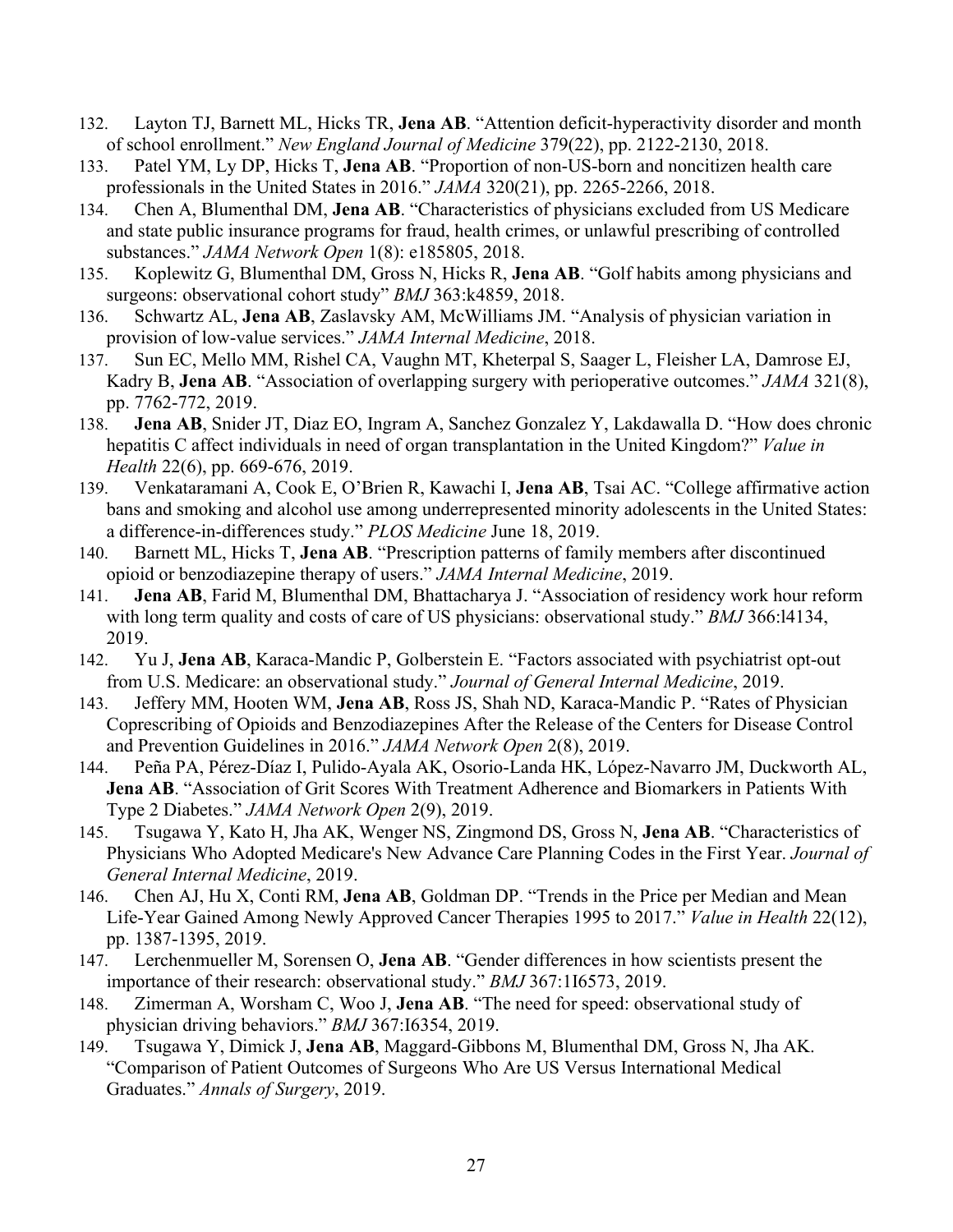- 150. Olenski AR, Zimerman A, Coussens S, **Jena AB.** "Behavioral heuristics in coronary artery bypass graft surgery." *New England Journal of Medicine* 382(8), pp. 778-779, 2020.
- 151. Smith LB, Desai NR, Dowd B, Everhart A, Herrin J, Higuera L, Jeffery MM, **Jena AB**, Ross JS, Shah ND, Karaca-Mandic P. "Patient and provider-level factors associated with changes in utilization of treatments in response to evidence on ineffectiveness or harm." *International Journal of Health Economics and Management*, 2020.
- 152. Shrestha A, Roach M, Joshi K, Sheehan JJ, Goutam P, Everson K, Heerlein K, **Jena AB.**  "Incremental Health Care Burden of Treatment-Resistant Depression Among Commercial, Medicaid, and Medicare Payers." *Psychiatric Services* 71(6), pp. 593-601, 2020.
- 153. Sussell J, van Eijndhoven E, Schwartz TT, Baron SJ, Thompson C, Clancy S, **Jena AB. "**Economic value of transcatheter valve replacement for inoperable aortic stenosis." *American Journal of Managed Care* 26(2), pp. 50-56, 2020.
- 154. Worsham C, Woo J, **Jena AB.** "Birth month and influenza vaccination." *New England Journal of Medicine*, 383, pp. 184-185, 2020.
- 155. Zou E, Worsham C, Miller NH, Molitor D, Reif J, **Jena AB.** "Emergency visits for thunderstormrelated respiratory illnesses among older adults." *JAMA Internal Medicine*, 2020.
- 156. Shi Z, Barnett ML, **Jena AB**, Ray KN, Fox KP, Mehrotra A. "Association of a clinician's antibiotic prescribing rate with patients' future likelihood of seeking care and receipt of antibiotics." *Clinical Infectious Diseases*, August, 2020.
- 157. Whaley C, Arnold D, Gross N, **Jena AB**. "Practice composition and sex differences in physician income: observational study." *BMJ*, July, 2020.
- 158. Zimerman A, Sheridan B, Cooke S, **Jena AB.** "Trends in new diagnoses of atrial fibrillation after release of an ECG-capable smartwatch." *Circulation* 142, pp. 814-816, 2020.
- 159. Sabety, A, **Jena AB**, Barnett ML. "Changes in health care use and outcomes after turnover in primary care." *JAMA Internal Medicine*, November 2020.
- 160. Kato H, **Jena AB**, Tsugawa Y. "Patient mortality after surgery on the surgeon's birthday: observational study." *BMJ*, December, 2020.
- 161. Polyakova M, Persson P, Hofmann K, **Jena AB**. "Does medicine run in the family—evidence from three generations of physicians in Sweden: retrospective observational study." *BMJ*, December, 2020.
- 162. Frakes MD, Gruber J, **Jena AB**. "Is great information good enough? Evidence from physicians as patients." *Journal of Health Economics* 75 (2021), 2021.
- 163. Sanghavi P, **Jena AB**, Newhouse JP, Zavlavsky AM. "Identifying Outlier Patterns of Inconsistent Ambulance Billing in Medicare." *Health Services Research*, January, 2021.
- 164. Everhart A, Desai N, Dowd B, Herrin J, Higuera L, Jeffrey M, **Jena AB**, Ross JS, Shah ND, Smith L, Karaca-Mandic P. "Physician variation in the deadoption of ineffective statin and fibrate therapy." *Health Services Research* 00, pp. 1-13, 2021.
- 165. McBain RK, Cantor JH, **Jena AB**, Pera MF, Bravata DM, Whaley CM. "Decline and rebound in routine cancer screening rates during the Covid-19 panedemic." *Journal of General Internal Medicine*, 2021.
- 166. Farid M, Tsugawa Y, **Jena AB**. "Assessment of Care Handoffs Among Hospitalist Physicians and 30-Day Mortality in Hospitalized Medicare Beneficiaries." *JAMA Network Open* 4(3), 2021.
- 167. Rotenstein L, Reede J, **Jena AB**. "Addressing workforce diversity A quality-improvement framework." *New England Journal of Medicine* 384, pp. 1083-1086, 2021.
- 168. Lerchenmuller C, Schmallenbach L, **Jena AB**, Lerchenmuller M. "Longitudinal analyses of gender differences in first authorship publications related to COVID-19." *BMJ Open*, 2021.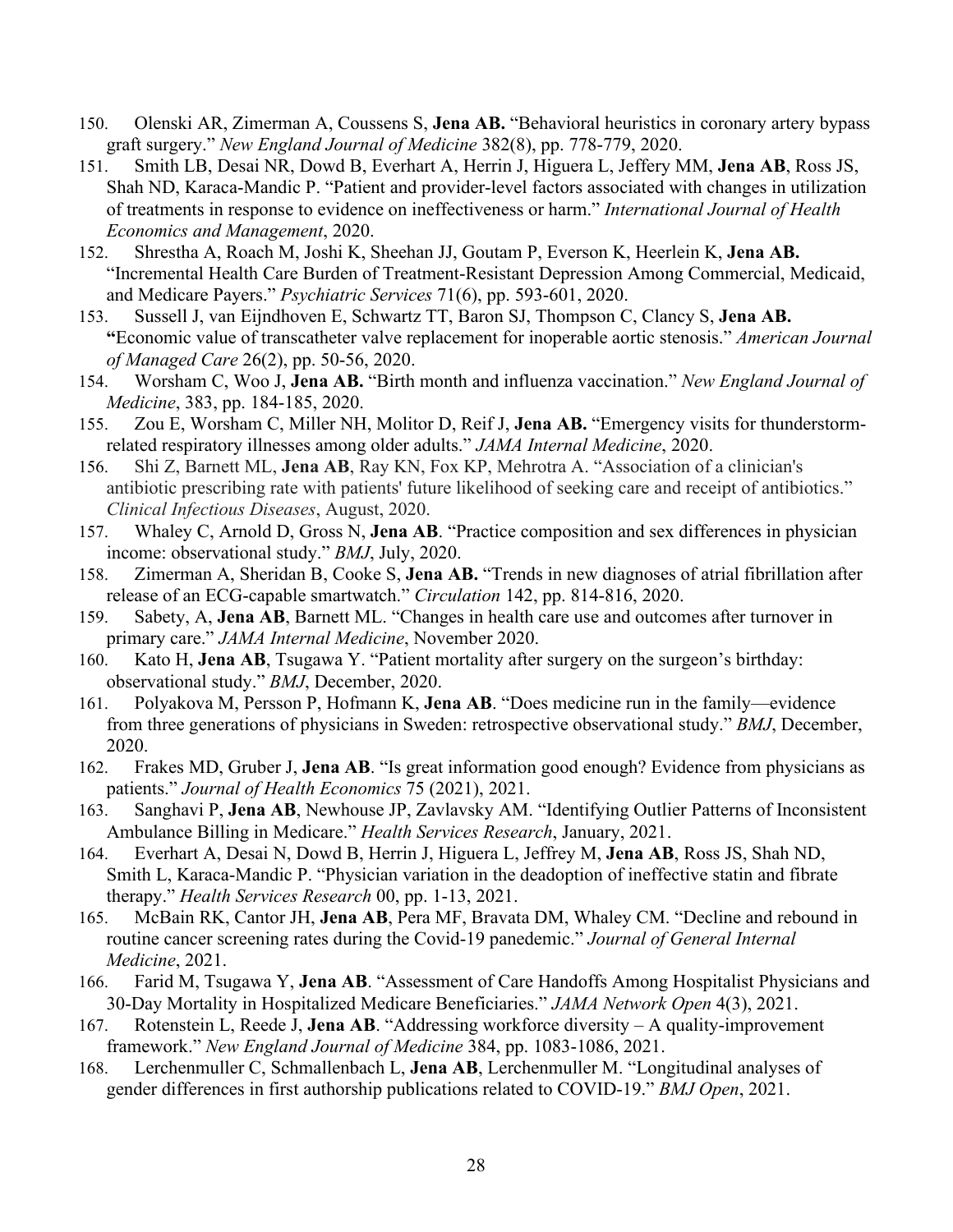- 169. Kolte D, Kennedy K, Wasfy JH, **Jena AB**, Elmariah S. "Hospital Variation in 30-Day Readmissions Following Transcatheter Aortic Valve Replacement." *Journal of the American Heart Association*, 2021.
- 170. Kolte D, Butala NM, Kennedy KF, Wasfy JH, **Jena AB**, Sakhuja R, Langer N, Melnitchouk S, Sundt TM 3rd, Passeri JJ, Palacios IF, Inglessis I, Elmariah S. "Association between hospital cardiovascular procedural volumes and transcatheter mitral valve repair outcomes." *Cardiovascular Revascularization Medicine*, Apri 21, 2021.
- 171. Worsham C, Woo J, **Jena AB**, Barnett ML. "Adverse Events And Emergency Department Opioid Prescriptions In Adolescents." *Health Affairs* 40 (6), pp. 970-978, 2021.
- 172. Khullar D, **Jena AB**. "Natural experiments in health care research." *JAMA Health Forum* 2 (6), 2021.
- 173. Whaley C, Cantor J, Pera M, **Jena AB**. "Assessing the Association Between Social Gatherings and COVID-19 Risk Using Birthdays." *JAMA Internal Medicine*, 2021.
- 174. Ly DP, **Jena AB**. "Trends in Diversity and Representativeness of Health Care Workers in the United States, 2000 to 2019." *JAMA Network Open*, 2021.
- 175. Neprash HT, Sheridan B, **Jena AB**, Grad YH, Barnett ML. "Evidence Of Respiratory Infection Transmission Within Physician Offices Could Inform Outpatient Infection Control". *Health Affairs*, 2021.
- 176. Vu K, Zhou J, Everhart A, Desai N, Herrin J, **Jena AB**, Ross JS, Shah ND, Karaca-Mandic P. "Uptake of evidence by physicians: De-adoption of erythropoiesis-stimulating agents after the TREAT trial." *BMC Nephrology* 22(1), 2021.
- 177. Zaki M, **Jena AB**, Chandra A. "Supporting Value-Based Health Care Aligning Financial and Legal Accountability." *New England Journal of Medicine* 385 (11), pp. 965-967, 2021.
- 178. Kato, H, **Jena AB**, Figueroa JF, Tsugawa Y. "Association Between Physician Part-time Clinical Work and Patient Outcomes." *JAMA Internal Medicine*, 2021.
- 179. Frazier W, van Eijndhoven E, Murphy R, **Jena AB**. "Noninvasive ventilation at home reduces mortality in COPD with chronic respiratory failure*." American Journal of Managed Care* 27(9), pp. 308-315.
- 180. Pena, P, **Jena AB**. "Mass Shootings in the U.S. during the Covid-19 Pandemic." *JAMA Network Open*, 2021.
- 181. Stecher C, Everhart A, Smith LB, **Jena AB**, Ross JS, Desai NR, Shah N, Karaca-Mandic P. "Physician Network Connections Associated With Faster De-Adoption of Dronedarone for Permanent Atrial Fibrillation." Circulation: Cardiovascular Quality and Outcomes 14(10), 2021.
- 182. Sankar A, Swanson KM, Zhou J, **Jena AB**, Ross JS, Shah ND, Karaca-Mandic P. "Association of Fluoroquinolone Prescribing Rates With Black Box Warnings from the US Food and Drug Administration." *JAMA Network Open* 4(12), 2021.
- 183. Whaley CM, Arnold DR, Gross N, **Jena AB**. "Physician Compensation In Physician-Owned And Hospital- Owned Practices." *Health Affairs* 40(12), 2021.
- 184. Whaley CM, Koo T, Arora VM, Ganguli I, Gross N, **Jena AB**. "Female Physicians Earn An Estimated \$2 Million Less Than Male Physicians Over A Simulated 40-Year Career." *Health Affairs* 40(12), 2021.
- 185. Worsham CM, Woo J, Zimerman A, Bray CF, **Jena AB**. "Association of Maternal Cervical Disease With Human Papillomavirus Vaccination Among Offspring." *JAMA Network Open* 4(12), 2021.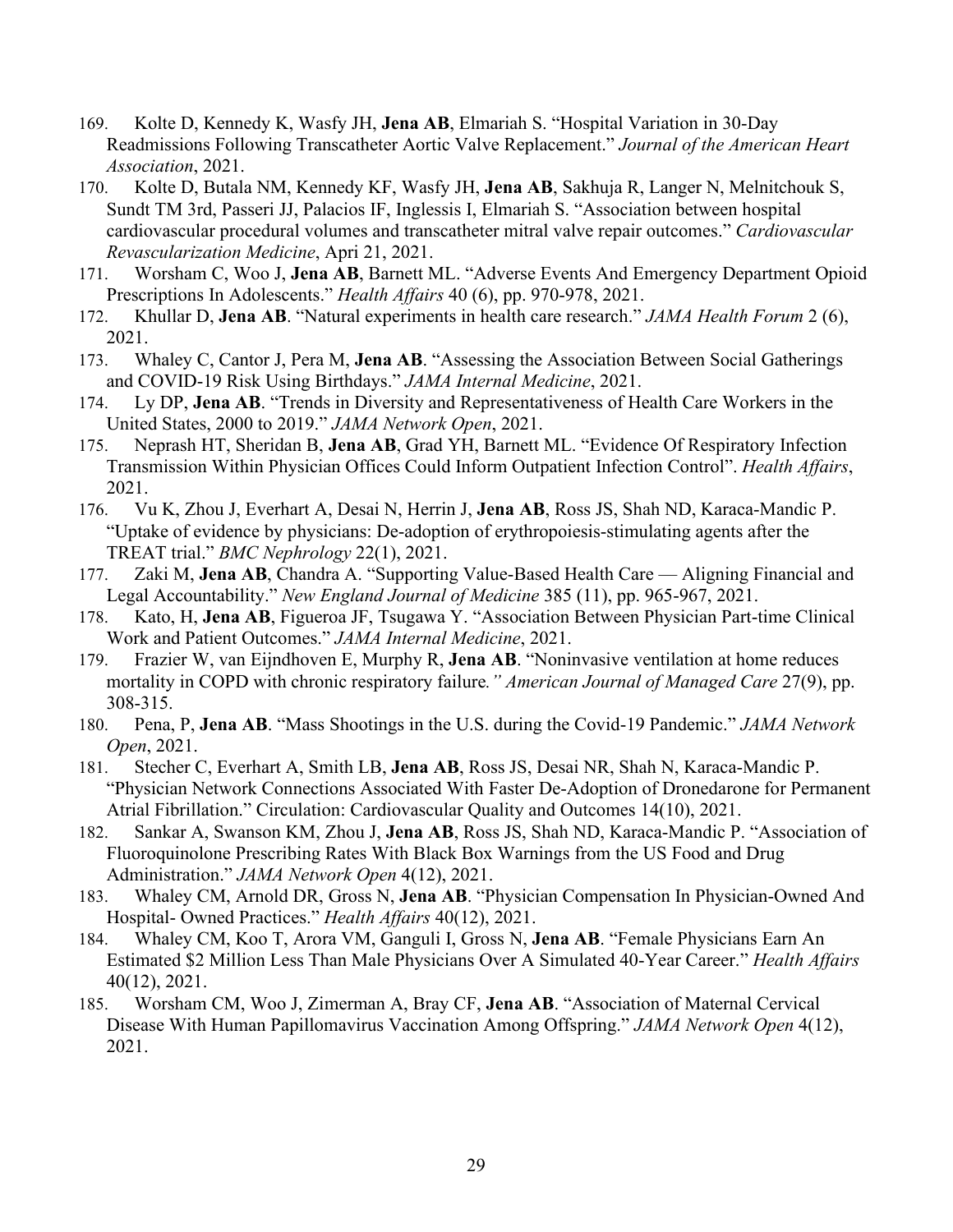- 186. Sun EC, Rishel CA, Waljee JF, Brummett CM, **Jena AB**. "Association Between State Limits on Opioid Prescribing and the Incidence of Persistent Postoperative Opioid Use Among Surgical Patients." *Annals of Surgery*, 2021.
- 187. Worsham CM, Woo J, Kearney MJ, Bray CF, **Jena AB**. "Carbon Monoxide Poisoning during Major U.S. Power Outages." *New England Journal of Medicine* 386(2), 2022.
- 188. Cuellar A, Pomeroy JM, Burla S, **Jena AB**. "Quality of Antibiotic Prescribing in a Large Directto-Patient Telehealth Program: an Observational Study." *Journal of General Internal Medicine*, 2022.
- 189. Barnett ML, Gaye M, **Jena AB**, Mehrotra A. "Association of County-Level Prescriptions for Hydroxychloroquine and Ivermectin With County-Level Political Voting Patterns in the 2020 US Presidential Election." *JAMA Internal Medicine*, 2022.
- 190. Sun EC, Rishel CA, **Jena AB**. "Association Between Changes in Postoperative Opioid Utilization and Long-Term Health Care Spending Among Surgical Patients With Chronic Opioid Utilization. *Anesthesia and Analgesia* 134(3), pp. 515-523, 2022.

### **Non-Peer Reviewed Publications in Print or Other Media Books**

- 1. **Jena AB**, Philipson TJ. *Innovation and Technology Adoption in Health Care Markets*, The American Enterprise Institute Press, Washington, D.C. 2008.
- 2. **Jena AB**, Philipson TJ, Sun EC. *Health and Wealth Disparities in the United States*, The American Enterprise Institute Press, Washington, D.C. 2010.
- 3. **Jena AB**, Philipson TJ. Economic issues associated with incorporating cost-effectiveness analysis into public coverage decisions in the United States, Chapter 11: *The Future of Healthcare Reform in the United States*, University of Chicago Press, Chicago, IL 2015.

## **Editorials**

- 1. Philipson TJ, **Jena AB**, Sun EC. "The Institute of Medicine Report on the FDA: Where is the Science?," *Health Economics* 16(3), pp. 219-221, 2007.
- 2. **Jena AB**, Philipson TJ, Sun EC. "Commentary on 'Personal Decisions are the Leading Cause of Death'," *Operations Research* 56(6), 2008.
- 3. **Jena AB**. "Balancing disease eradication with the emergence of multi-drug resistant HIV in test-andtreat policies," *Clinical Infectious Diseases*, doi:10.1093/cid/cit022, March 13, 2013.
- 4. Philipson TJ, Kamal-Bahl S, **Jena AB**. "Defining value: The need for a longer, broader view," *Pharamacoeconomics*, March 2017.

## **Letters to the Editor**

- 1. **Jena AB**, Philipson TJ. "Letter: Cost-effectiveness as a price control," *Health Affairs* 26(5), pp. 1506- 1507, 2007.
- 2. **Jena AB.** "Letter: Sexually transmitted diseases among users of erectile dysfunction drugs," *Annals of Internal Medicine* 153(8), p. 550, 2010.
- 3. **Jena AB**, Seabury S, Chandra A. "Malpractice risk according to physician specialty: Author Reply," *New England Journal of Medicine* 365(20), pp. 1939-1940, 2011.
- 4. **Jena AB**, Press V, Arora V. "Social desirability bias in self-rated presenteeism among resident physicians: In Reply," *JAMA Internal Medicine* 173(2), pp. 166, 2013.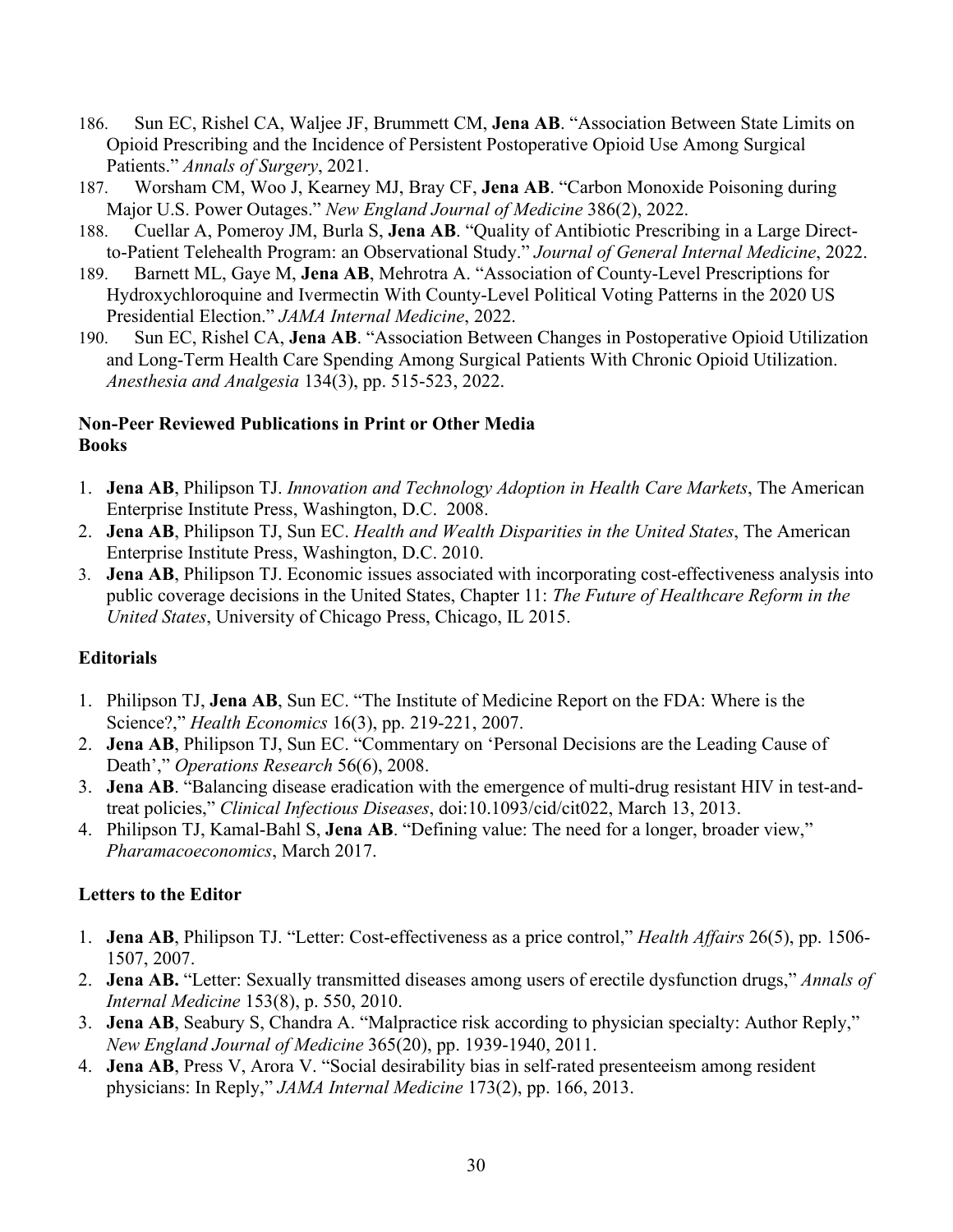- 5. **Jena AB**, Sun EC, Goldman D. "Community acquired pneumonia and proton pump inhibitors," *Journal of General Internal Medicine 28(7)*, pp. 874-75, 2013.
- 6. **Jena AB**, Prasad V. "Falsification end points for observational studies-Reply," *Journal of the American Medical Association* 309(17), pp. 1770-1, 2013.
- 7. Axelrod L, Shah Deep, **Jena AB**. "Duty hour reforms in Europe and the United States-Reply," *Journal of the American Medical Association* 309(20), pp. 2095, 2013.
- 8. **Jena AB**, Sun EC, Prasad V. "Firearm legislation and gun-related facilities," *Journal of the American Medical Association Internal Medicine* 173(21), pp. 2011, 2013.
- 9. Basu A, **Jena AB**, Goldman D, Philipson T, Dubois R. Response to Epstein's comment on "Heterogeneity in action," *Health Economics,* published online Jan 21, 2014.
- 10. Seabury SA, Chandra A, **Jena AB**. "Gender income disparities can be explained by alternative factors—reply," *JAMA Internal Medicine* 174(5), pp. 822-3, 2014.
- 11. **Jena AB**, Romley J. "Changes in hospitalizations, treatment patterns, and outcomes during major cardiovascular meetings - reply," *JAMA Internal Medicine* 175(8), pp. 1420-1421, 2015.
- 12. Sanghavi P, **Jena AB**, Zaslavsky A. "Basic vs advanced life support for out-of-hospital cardiac arrest - reply," *JAMA Internal Medicine* 175(8), pp. 1423, 2015.
- 13. **Jena AB**. Leadership & Professional Development: Searching for Ideas Close to Home. Journal of Hospital Medicine 14(9), p. 551, 2019.

## **Thesis**

1. **Jena AB,** Philipson, TJ**.** "Essays on the Economics of Health and Fertility" Thesis (Ph.D.)— University of Chicago, Dept of Economics, pp. 1-134, June 2006.

## **Selected Media Coverage**

- 1. Sexually transmitted diseases among users of erectile dysfunction drugs, *Annals of Internal Medicine*, 2010. Reported by: New York Times, Reuters, Bloomberg, Boston Globe, Business Week, ABC News online, CBS News online, PBS TV interview.
- 2. Presenteeism among resident physicians, *Journal of the American Medical Association*, 2010. Reported by: Associated Press, New York Times, Boston Globe, NBC News online, CBS News online.
- 3. Hospital spending and inpatient mortality: Evidence from California, *Annals of Internal Medicine*, 2011. Reported by: Reuters.
- 4. Association between the birth of twins and parental divorce, *Obstetrics and Gynecology*, 2011. Reported by: Reuters.
- 5. Growing internet use may help explain the rise in prescription drug abuse in the United States, *Health Affairs*, 2011. Reported by: Reuters, CNN Anderson Cooper 360, Scientific American.
- 6. Malpractice risk according physician specialty, *New England Journal of Medicine*, 2011. Reported by: Associated Press, Wall Street Journal, New York Times, ABC News, Boston Globe (front page article).
- 7. Prescription medication abuse and internet-based pharmacies, *Annals of Internal Medicine*, 2011. Reported by: Washington Post, Scientific American.
- 8. Out-of-pocket medication costs and use of medications and health care services among children with asthma, *Journal of the American Medical Association*, 2012. Reported by: Reuters, Wall Street Journal.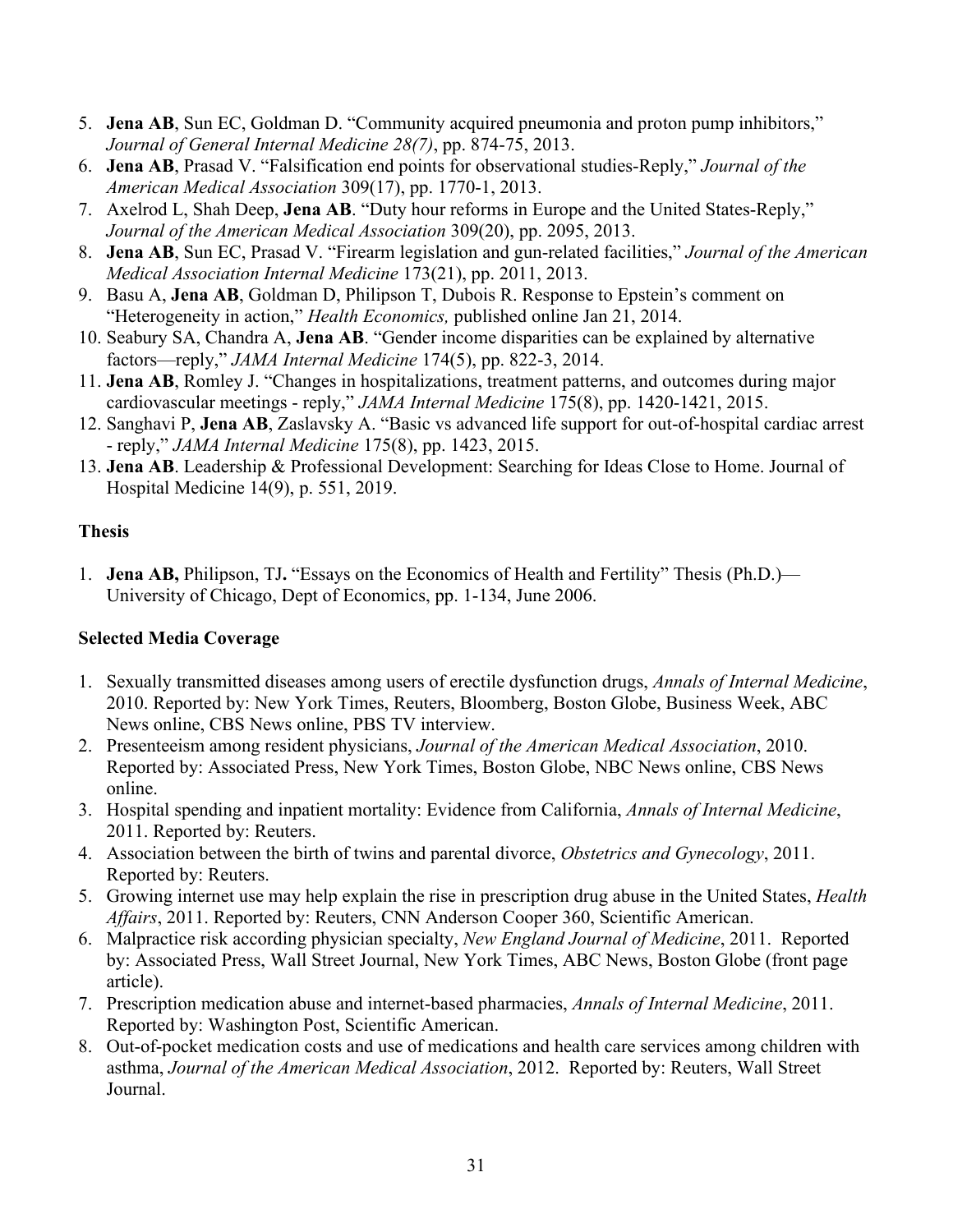- 9. Defense costs of medical malpractice claims, *New England Journal of Medicine*, 2012. Reported by: Health Scout.
- 10. Outcomes of medical malpractice litigation against US physicians, *Archives of Internal Medicine*, 2012. Reported by: Reuters.
- 11. Why physicians work when sick, *Archives of Internal Medicine*, 2012. Reported by: Reuters, American Medical News.
- 12. On average, physicians spend nearly 11 percent of their 40-year careers with an open, unresolved malpractice claim" *Health Affairs*, 2013. Reported by: Reuters, National Public Radio.
- 13. Best of Both Worlds: Uniting Universal Coverage and Personal Choice in Health Care, *American Enterprise Institute* Report. Presentation at American Enterprise Institute covered live on C-Span.
- 14. Trends in the Earnings of Male and Female Health Care Professionals in the United States, 1987- 2010," *JAMA Internal Medicine*, 2013. Reported by: Reuters, Washington Post, MedPage Today.
- 15. Mortality among high risk patients with acute myocardial infarction admitted to U.S. teachingintensive hospitals in July: A retrospective observational study, *Circulation*, 2013. Reported by: Reuters.
- 16. Opioid prescribing by multiple providers in Medicare: retrospective observational study of insurance claims, *BMJ*, 2014. Reported by: Reuters and Boston Globe.
- 17. Exposing physicians to reduced residency work hours did not adversely affect patient outcomes after residency, *Health Affairs*, 2014. Reported by: Reuters and NPR Boston.
- 18. Men Dominate List of Doctors Receiving Largest Payments From Drug Companies, New York Times, quoted, 2014.
- 19. Mortality and treatment patterns among patients hospitalized with acute cardiovascular conditions during dates of national cardiology meetings, *JAMA Internal Medicine*, 2014. Reported by New York Times, Reuters, Associated Press, MedPage Today, interviewed on NPR All things considered. Ranked #2 of 1,188 articles in *JAMA Internal Medicine* in terms of Altmetric online impact and top 5% of articles in all journals.
- 20. Incidence of sexually transmitted infections after human papillomavirus vaccination among adolescent females, *JAMA Internal Medicine*, 2015. Reported by Washington Post, USA Today, US News and World Report, Reuters, WSJ, Huffington Post.
- 21. Divorce among physicians and other health care professionals in the United States: an analysis of Census survey data, *BMJ*, 2015. Reported by Washington Post, Huffington Post.
- 22. Sex differences in academic rank in US medical schools in 2014, *JAMA*, 2015. Reported by NPR, Reuters, US News and World Report.
- 23. Physician spending and subsequent risk of malpractice claims: observational study, *BMJ*, 2015. Reported by New York Times, Washington Post, Reuters, NPR.
- 24. Do heads of government age more quickly? Observational study comparing mortality between elected leaders and runners-up in national elections of 17 countries, *BMJ*, 2015. Reported by New York Times, Washington Post, Reuters, Associated Press, The Atlantic, NPR, The Takeaway (radio interview, national broadcast from WNYC).
- 25. Differences in incomes of physicians in the United States by race and sex: observational study, BMJ, 2016. Reported by Washington Post, Reuters, NPR, and Boston Globe.
- 26. Hospital prescribing of opioids to Medicare beneficiaries, JAMA Internal Medicine, 2016. Reported by Washington Post, NPR, HealthDay.
- 27. Sex differences in physician salary in US public medical schools, JAMA Internal Medicine, 2016. Reported by New York Times, Reuters, Time Magazine, Washington Post, NPR, Marketplace.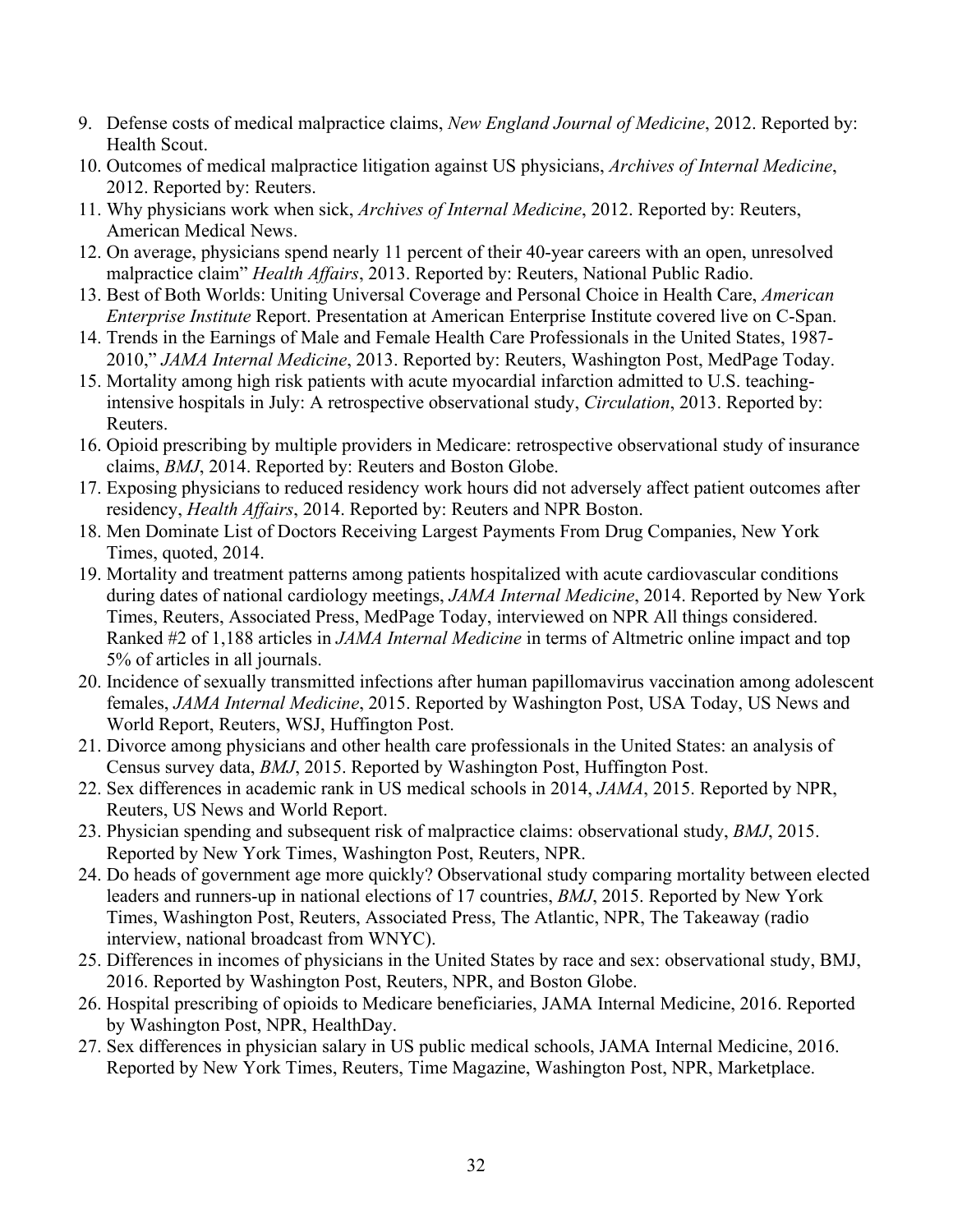- 28. Do celebrity endorsements matter? Observational study of BRCA gene testing and mastectomy rates after Angelina Jolie's New York Times editorial, *BMJ*, 2016. Reported by Washington Post, Vox, NPR.
- 29. Opioid-prescribing patterns of emergency physicians and risk of long-term use, *New England Journal of Medicine*, 2017. Reported by New York Times, Washington Post, NPR, Reuters, Vox, STAT.
- 30. Variation in physician spending and association with patient outcomes, *JAMA Internal Medicine,* 2017. Reported by Wall Street Journal, NPR, New York Times.
- 31. Patient mortality during unannounced accreditation surveys at US hospitals. *JAMA Internal Medicine*, 2017. Reported by New York Times, Reuters, Marketplace, STAT, Health Day,
- 32. Delays in emergency care and mortality during major U.S. marathons. *New England Journal of Medicine*, 2017. Reported by New York Times, Wall Street Journal, Boston Globe (front page), Reuters, Associated Press, Kaiser Health News, The Atlantic, NPR, TIME Magazine, STAT, Health Day.
- 33. Physician age and outcomes in elderly patients in hospital in the US: observational study. *BMJ*. Reported by Wall Street Journal, Reuters, CBS News, NPR, TIME Magazine, STAT.
- 34. Hours worked among U.S. dual physician couples with children, 2000 to 2015. Reported by Reuters.
- 35. U.S. immigration policy and American medical research: The scientific contributions of foreign medical graduates. Reported by Reuters and New York Times.
- 36. Association Between Treatment by Locum Tenens Internal Medicine Physicians and 30-Day Mortality Among Hospitalized Medicare Beneficiaries. Reported by Reuters and STAT.
- 37. Association between rainfall and diagnoses of joint or back pain: retrospective claims analysis. Reported by New York Times, STAT, USA Today, US News and World Report, Health Day, and Times of London.
- 38. Physicians' political preferences and the delivery of end of life care in the United States: retrospective observational study. Reported by US News and World Report.
- 39. Association between playing American football in the National Football League and long-term mortality. Reported by Reuters, TIME, Health Day, STAT, USA Today.
- 40. Reduction in firearm injuries during NRA annual conventions. Reported by CNN, Boston Globe, Bloomberg, Los Angeles Times, Scientific American.
- 41. Acute myocardial infarction mortality during dates of national interventional cardiology meetings. Reported by USA Today, Health Day, Telegraph.
- 42. Attention deficit-hyperactivity disorder and month of school enrollment. Reported by New York Times, Wall Street Journal, Washington Post, NPR, Reuters, Science Magazine, Health Day, Der Spiegel, NBC News, CBS News, PBS News Hour.
- 43. Proportion of non-US-born and noncitizen health care professionals in the United States in 2016. Reported by Reuters and PBS News Hour.
- 44. Association of overlapping surgery with perioperative outcomes. Reported by NPR, STAT.
- 45. Is great information enough? Evidence from physicians as patients. Reported by The Atlantic, Los Angeles Times.
- 46. Association of residency work hour reform with long term quality and costs of care of US physicians: observational study. Reported by Associated Press, Reuters, STAT, NPR.
- 47. Gender differences in how scientists present the importance of their research: observational study. Reported by Wall Street Journal, Washington Post, Reuters, The Atlantic, Guardian, STAT.
- 48. Behavioral heuristics in coronary artery bypass graft surgery. Reported by Washington Post, New York Times, Reuters, STAT, Associated Press.
- 49. Birth month and flu vaccination. Reported by Reuters.